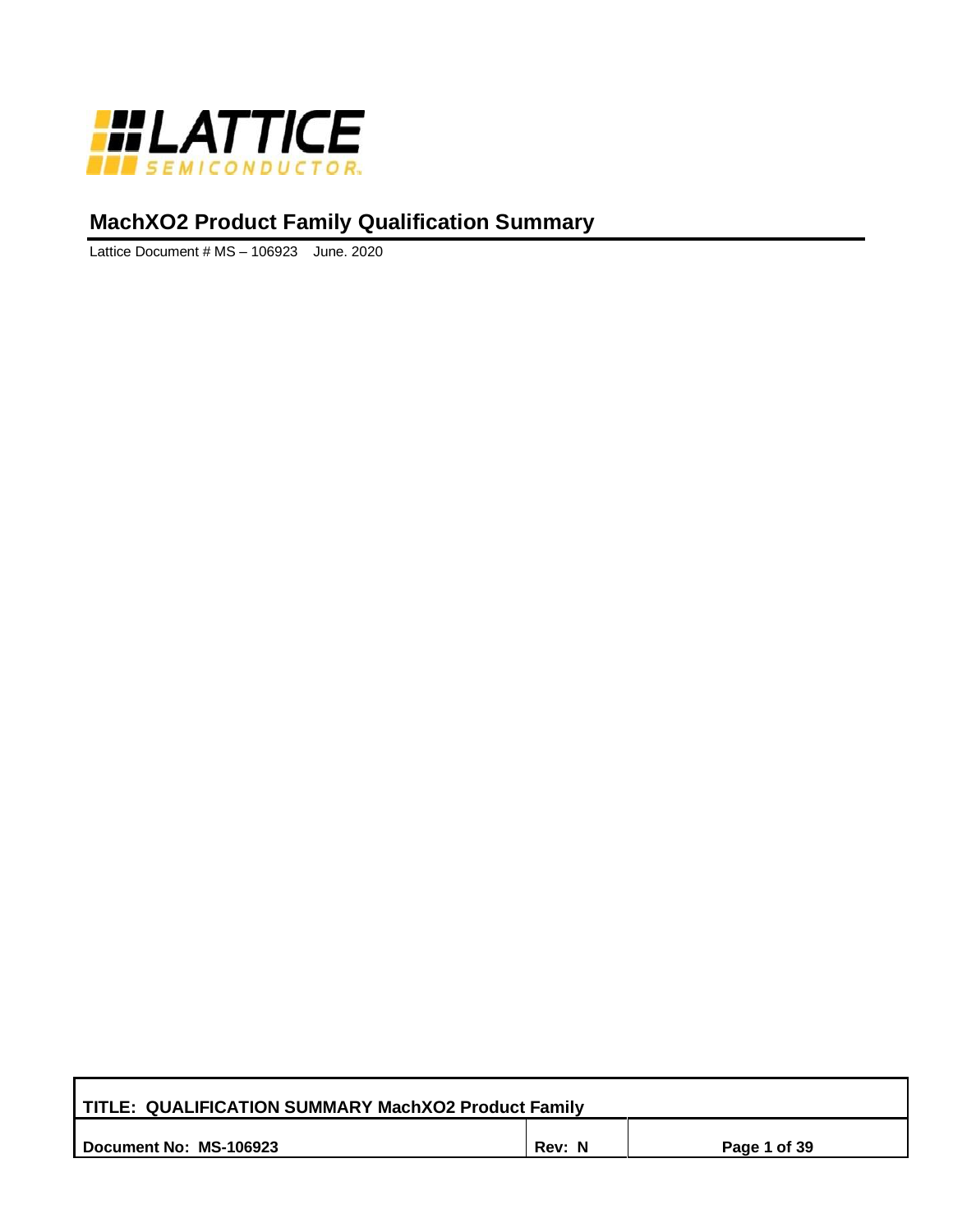# **TABLE OF CONTENTS**

| Table 3.1.1 MachXO2 Product Family Life Results using Pre-Production Wafer Fab Process Development Lots                                                                                      |  |
|----------------------------------------------------------------------------------------------------------------------------------------------------------------------------------------------|--|
| Table 3.1.2 MachXO2 Product Family Life Results Run on Production-Process Wafer Fabrication Lots11                                                                                           |  |
|                                                                                                                                                                                              |  |
|                                                                                                                                                                                              |  |
|                                                                                                                                                                                              |  |
| Table 5.0.1 Slow-Temp Cycling, IPC-JEDEC9701 & JEDEC JESD22-A104 condition G, soak mode 235<br>7able 5.0.3 Drop & Mechanical Shock Testing, IPC-JEDEC9703 & JEDEC JESD22-B111 / JESD-B104C35 |  |
|                                                                                                                                                                                              |  |
|                                                                                                                                                                                              |  |
|                                                                                                                                                                                              |  |
|                                                                                                                                                                                              |  |
|                                                                                                                                                                                              |  |
|                                                                                                                                                                                              |  |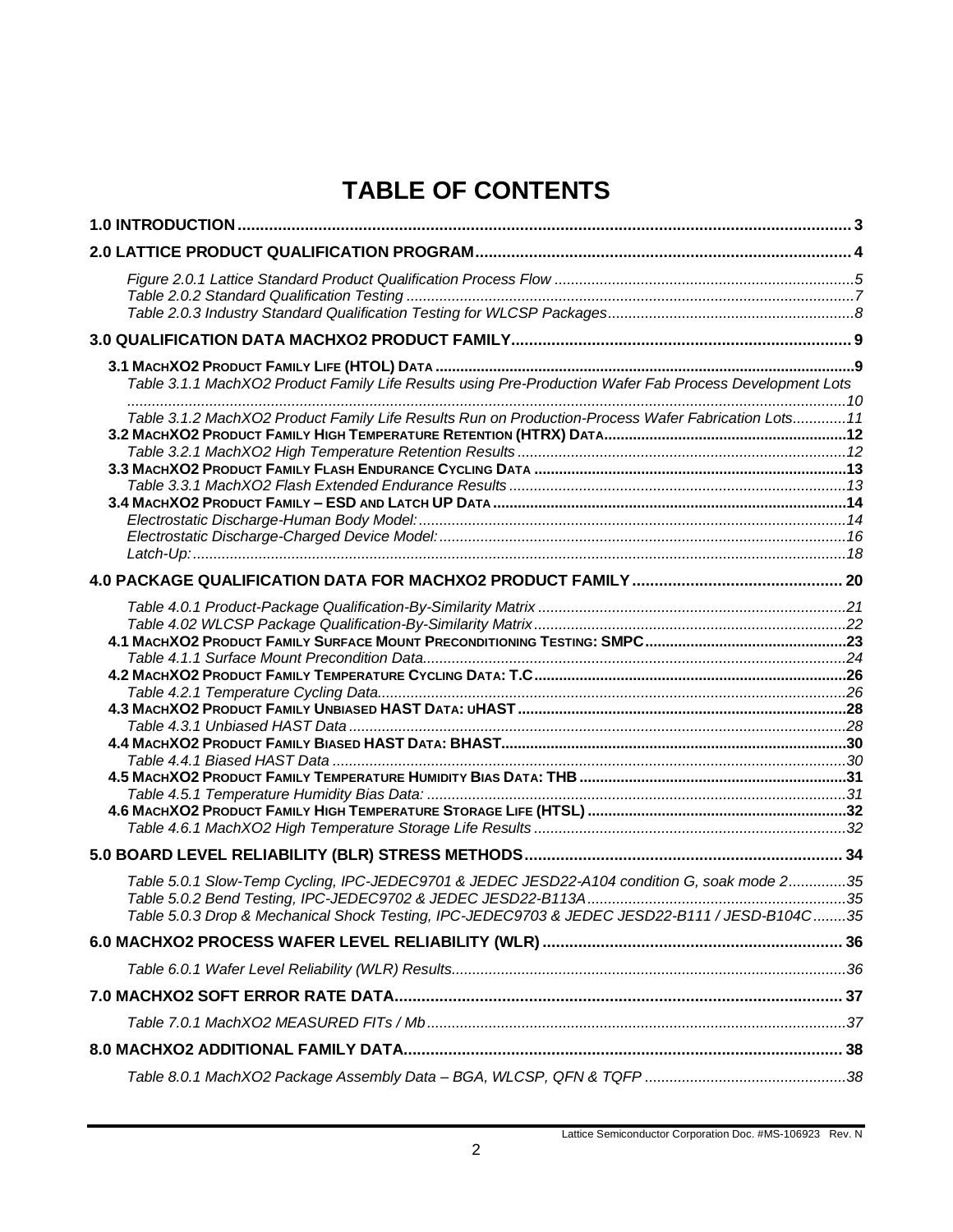## <span id="page-2-0"></span>**INTRODUCTION**

The MachXO2 family of ultra-low power, instant-on, non-volatile PLDs has six devices with densities ranging from 256 to 6864 Look-Up Tables (LUTs). In addition to LUT-based, low-cost programmable logic these devices feature Embedded Block RAM (EBR), Distributed RAM, User Flash Memory (UFM), Phase Locked Loops (PLLs), preengineered source synchronous I/O support, advanced configuration support including dual-boot capability and hardened versions of commonly used functions such as SPI controller, I2C controller and timer/counter. These features allow these devices to be used in low cost, high volume consumer and system applications.

The MachXO2 devices are designed on a 65nm non-volatile low power process. The device architecture has several features such as programmable low swing differential I/Os and the ability to turn off I/O banks, on-chip PLLs and oscillators dynamically. These features help manage static and dynamic power consumption resulting in low static power for all members of the family.

The MachXO2 devices are available in three options – ultra low power (ZE) and high performance (HC and HE) devices. The ultra-low power devices are offered in three speed grades -1, -2 and -3, with -3 being the fastest. Similarly, the high-performance devices are offered in three speed grades: -4, -5 and -6, with -6 being the fastest. HC devices have an internal linear voltage regulator which supports external VCC supply voltages of 3.3V or 2.5V. ZE and HE devices only accept 1.2V as the external VCC supply voltage. With the exception of power supply voltage all three types of devices (ZE, HC and HE) are functionally compatible and pin compatible with each other.

The MachXO2 PLDs are available in a broad range of advanced halogen-free packages ranging from the space saving 2.5x2.5 mm WLCSP to the 23x23 mm fpBGA. MachXO2 devices support density migration within the same package.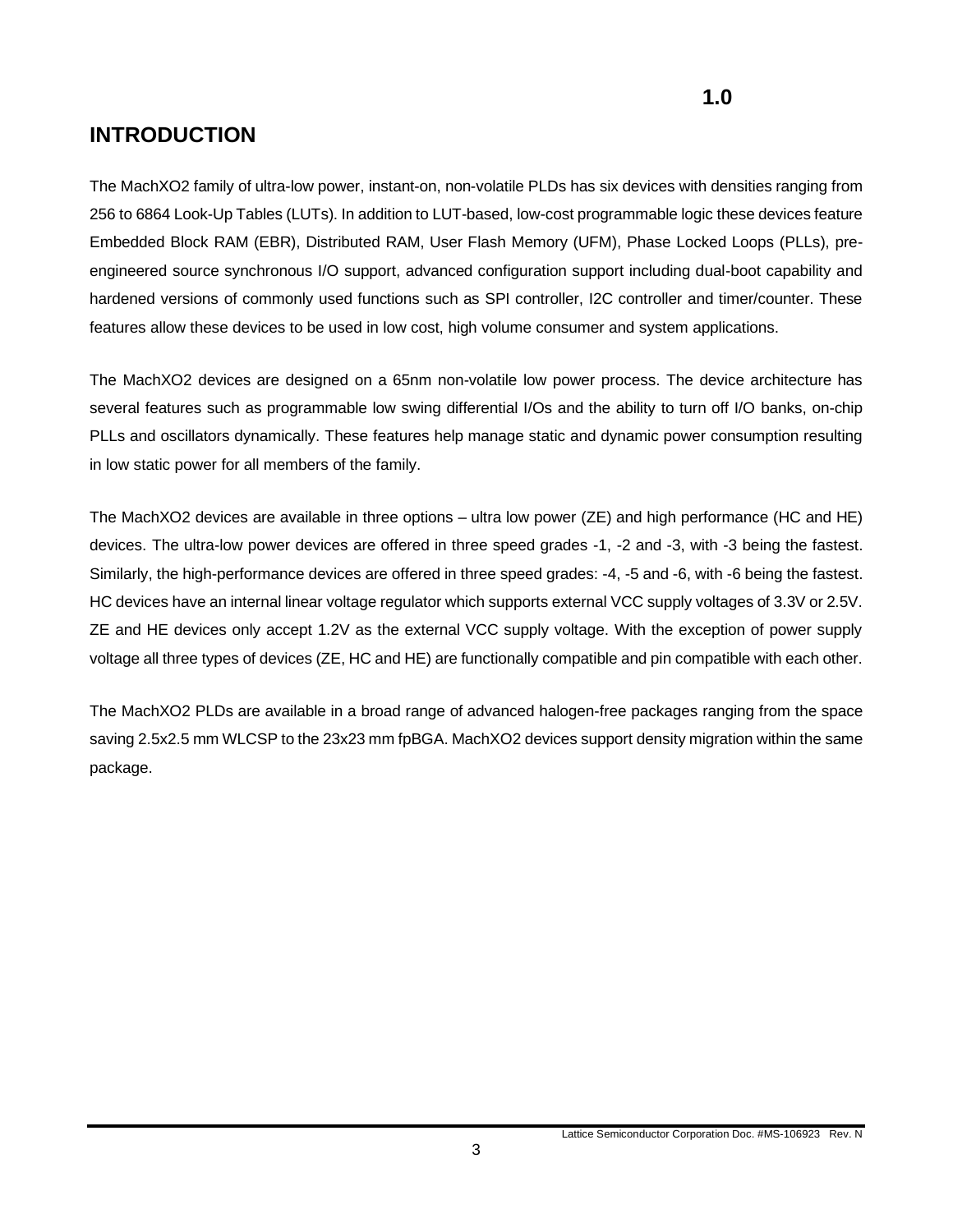# <span id="page-3-0"></span>**2.0 LATTICE PRODUCT QUALIFICATION PROGRAM**

Lattice Semiconductor Corp. maintains a comprehensive reliability qualification program to assure that each product achieves its reliability goals. After initial qualification, the continued high reliability of Lattice products is assured through ongoing monitor programs as described in Lattice Semiconductor's Reliability Monitor Program Procedure (Doc. #101667). All product qualification plans are generated in conformance with Lattice Semiconductor's Qualification Procedure (Doc. #100164) with failure analysis performed in conformance with Lattice Semiconductor's Failure Analysis Procedure (Doc. #100166). Both documents are referenced in Lattice Semiconductor's Quality Assurance Manual, which can be obtained upon request from a Lattice Semiconductor sales office. Figure 2.1 shows the Product Qualification Process Flow.

If failures occur during qualification, an 8D process is used to find root cause and eliminate the failure mode from the design, materials, or process. The effectiveness of any fix or change is validated through additional testing as required. Final testing results are reported in the qualification reports.

Failure rates in this reliability report are expressed in FITs. Due to the very low failure rate of integrated circuits, it is convenient to refer to failures in a population during a period of  $10^9$  device hours; one failure in  $10^9$  device hours is defined as one FIT.

Product families are qualified based upon the requirements outlined in Table 2.2. In general, Lattice Semiconductor follows the current Joint Electron Device Engineering Council (JEDEC) and Military Standard testing methods. Lattice automotive products are qualified and characterized to the Automotive Electronics Council (AEC) testing requirements and methods. Product family qualification will include products with a wide range of circuit densities, package types, and package lead counts. Major changes to products, processes, or vendors require additional qualification before implementation.

The MachXO2 family is the third generation FPGA product family and first 65 nm (CS200FL) Flash Technology based product offering. The Lattice Semiconductor MachXO2 FPGA product family qualification efforts are based on the first MachXO2 devices in the family per the Lattice Semiconductor Qualification Procedure, doc# 100164.

Lattice Semiconductor maintains a regular reliability monitor program. The current Lattice Reliability Monitor Report can be found at [Product Reliability Monitor Report.](http://www.latticesemi.com/~/media/LatticeSemi/Documents/QualityAssurance/OZ/Product%20Reliability%20Monitor%20Report.pdf?la=en)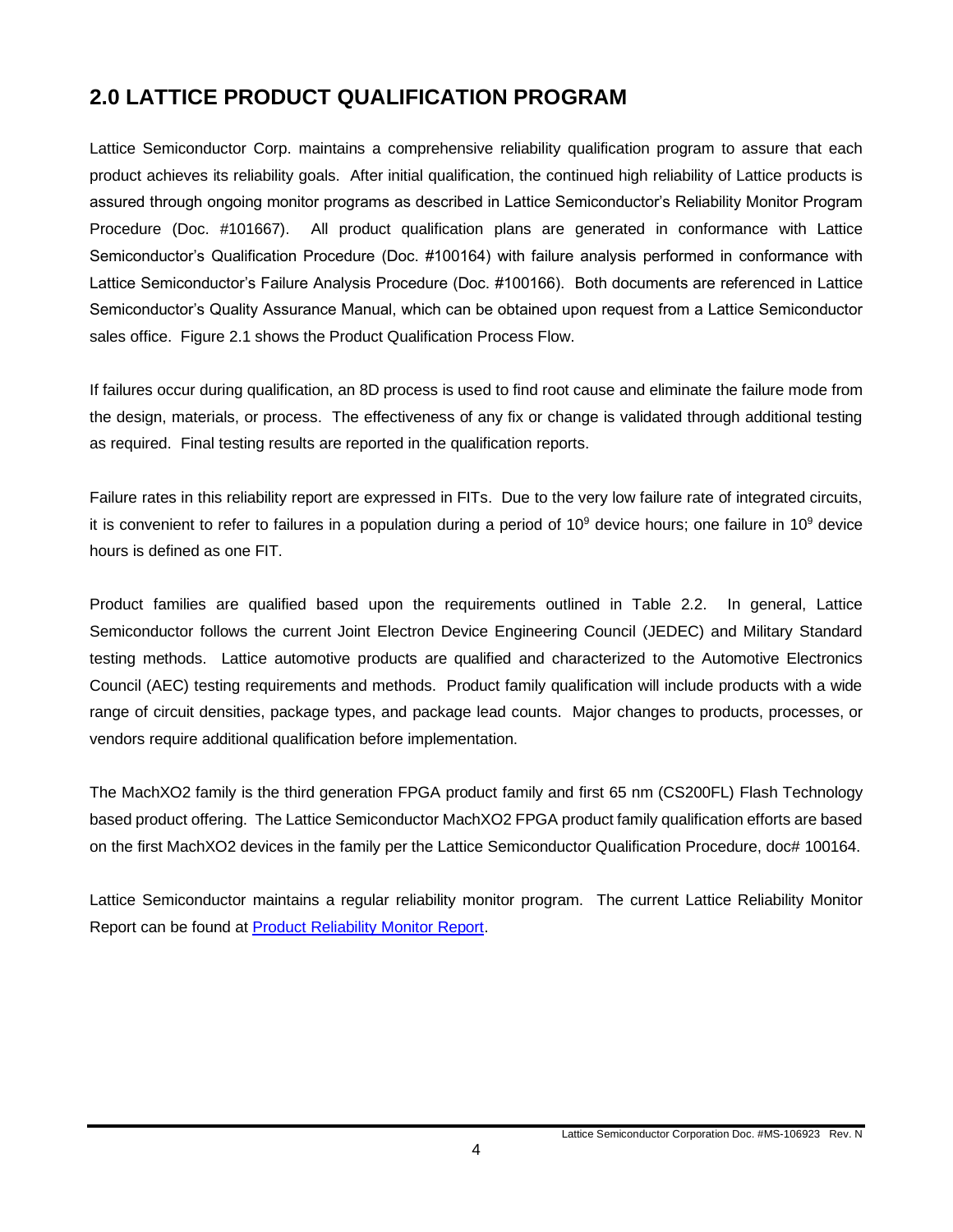### <span id="page-4-0"></span>Figure 2.0.1 Lattice Standard Product Qualification Process Flow

This diagram represents the standard qualification flow used by Lattice to qualify new Product Families. The target end market for the Product Family determines which flow options are used. The MachXO2 Product Family was qualified using the Commercial / Industrial Qualification Option.

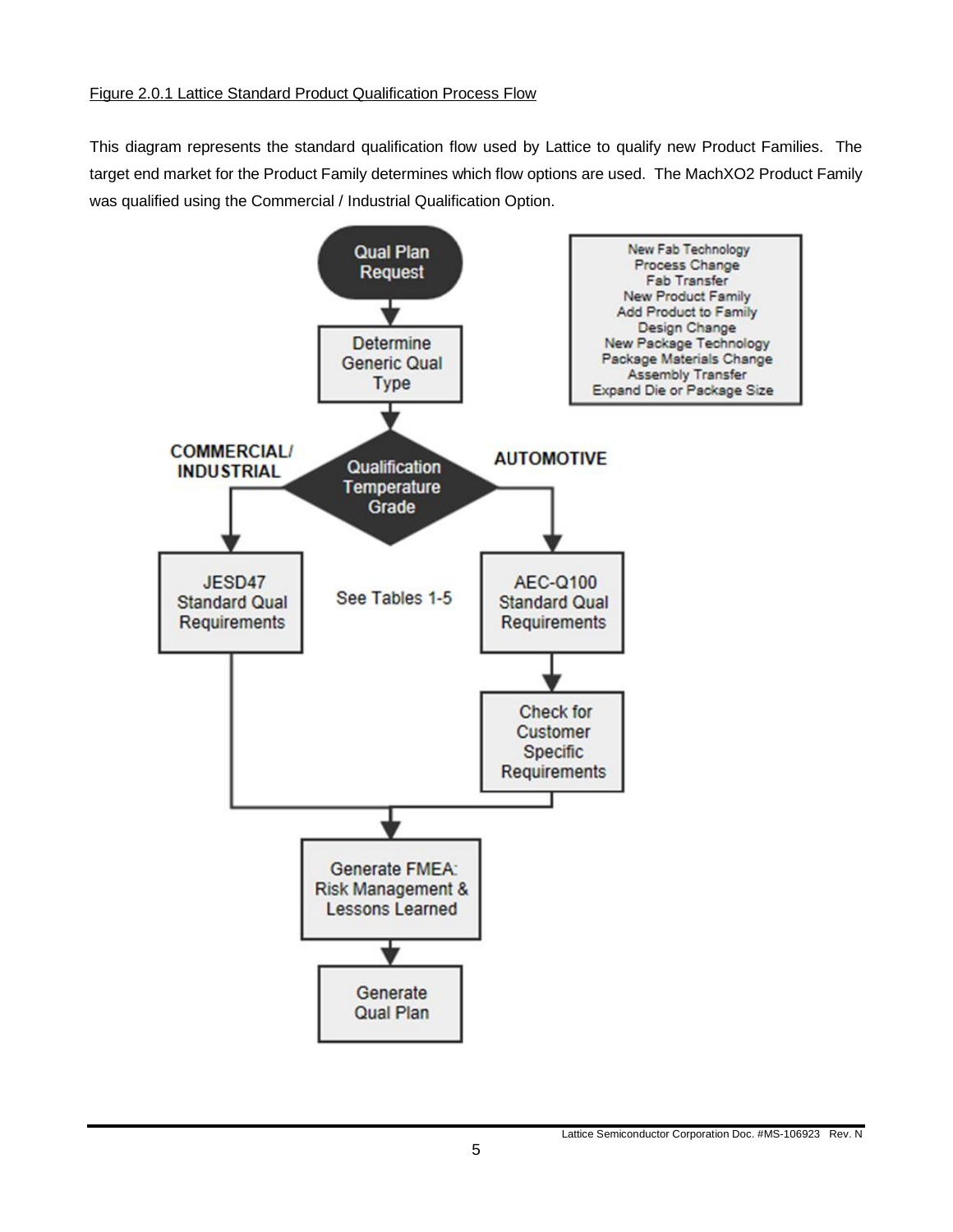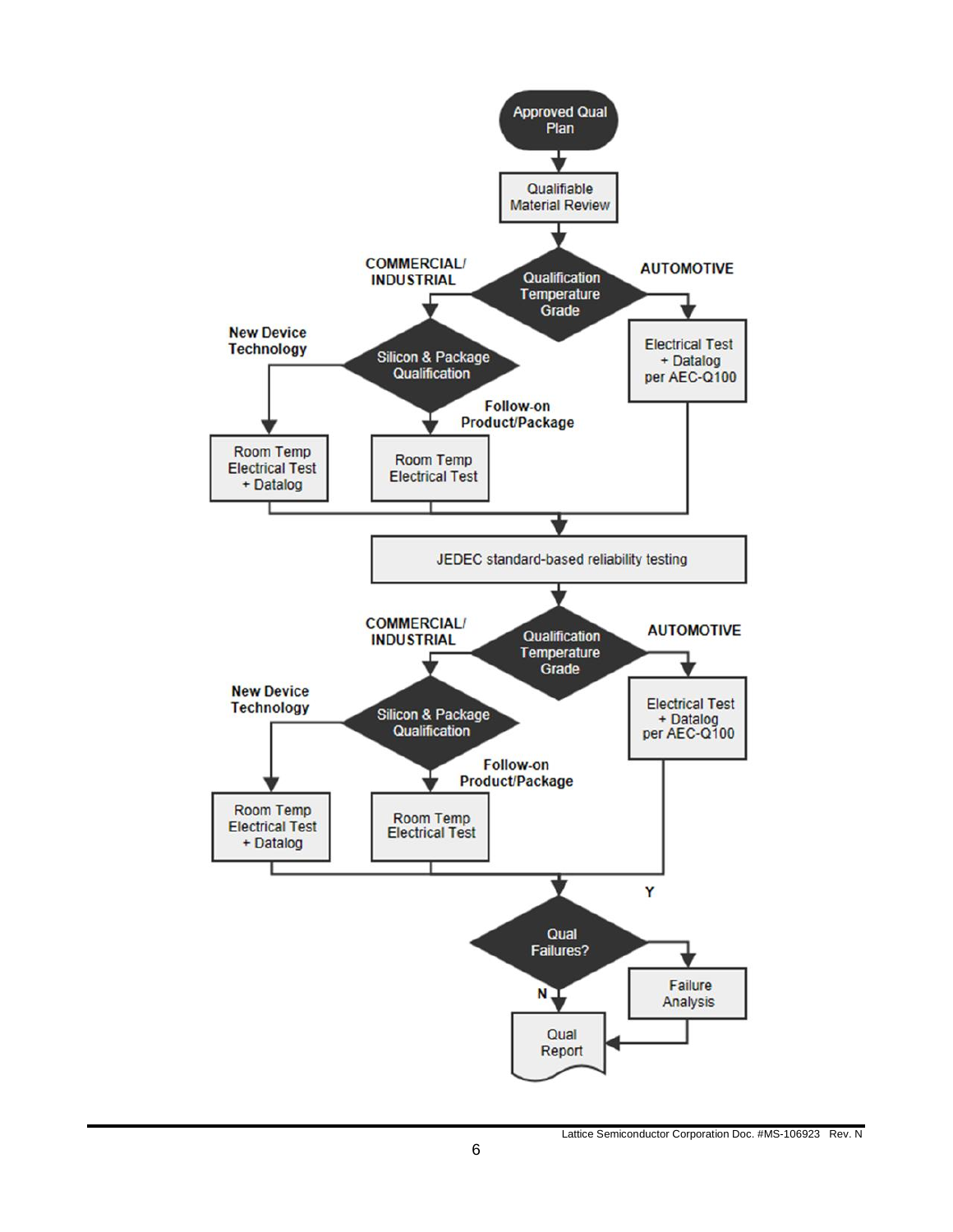### <span id="page-6-0"></span>Table 2.0.2 Standard Qualification Testing

| <b>TEST</b>                                                        | <b>STANDARD</b>                                    | <b>TEST CONDITIONS</b>                                                                                                          |
|--------------------------------------------------------------------|----------------------------------------------------|---------------------------------------------------------------------------------------------------------------------------------|
| <b>High Temperature</b><br><b>Operating Life</b><br>(HTOL)         | <b>JESD22-A108</b>                                 | $\geq$ 125°C Tj and max operating supplies                                                                                      |
| Human Body Model<br>ESD (HBM)                                      | JESD22-A114 /<br><b>JS-001</b>                     | 25°C (Technology/Device dependent Performance<br>Targets)                                                                       |
| <b>Charged Device Model</b><br>ESD (CDM)                           | JESD22-C101 /<br>JS-002-2014                       | 25°C (Technology/Device dependent Performance<br>Targets)                                                                       |
| Latch-Up (LU)                                                      | JESD78                                             | Class II, +/-100mA trigger current and AMR<br>operating supplies                                                                |
| <b>Accelerated Soft</b><br><b>Error Testing (ASER)</b>             | JESD89                                             | 25°C, Nominal operating supplies                                                                                                |
| Surface Mount Pre-conditioning<br>(SMPC)                           | <b>IPC/JEDEC</b><br>J-STD-020D<br><b>JESD-A113</b> | Per appropriate MSL level per J-STD-020                                                                                         |
| High Temp Storage Life<br>(HTSL)                                   | JESD22-A103                                        | Condition B                                                                                                                     |
| <b>Temperature Cycling</b><br>(TC)                                 | JESD22-A104                                        | Condition B, soak mode 2 (typical)                                                                                              |
| Temperature Humidity Bias, THB<br>(85/85) or Biased HAST<br>(HAST) | JESD22-A101<br><b>JESD22-A110</b>                  | 85°C, 85 % RH, max operating supplies or<br>110°C, 85 % RH, max operating supplies or<br>130°C, 85 % RH, max operating supplies |
| Unbiased<br>Temperature/Humidity<br>(UHAST)                        | JESD22-A118                                        | 110°C, 85 % RH or 130°C, 85 % RH                                                                                                |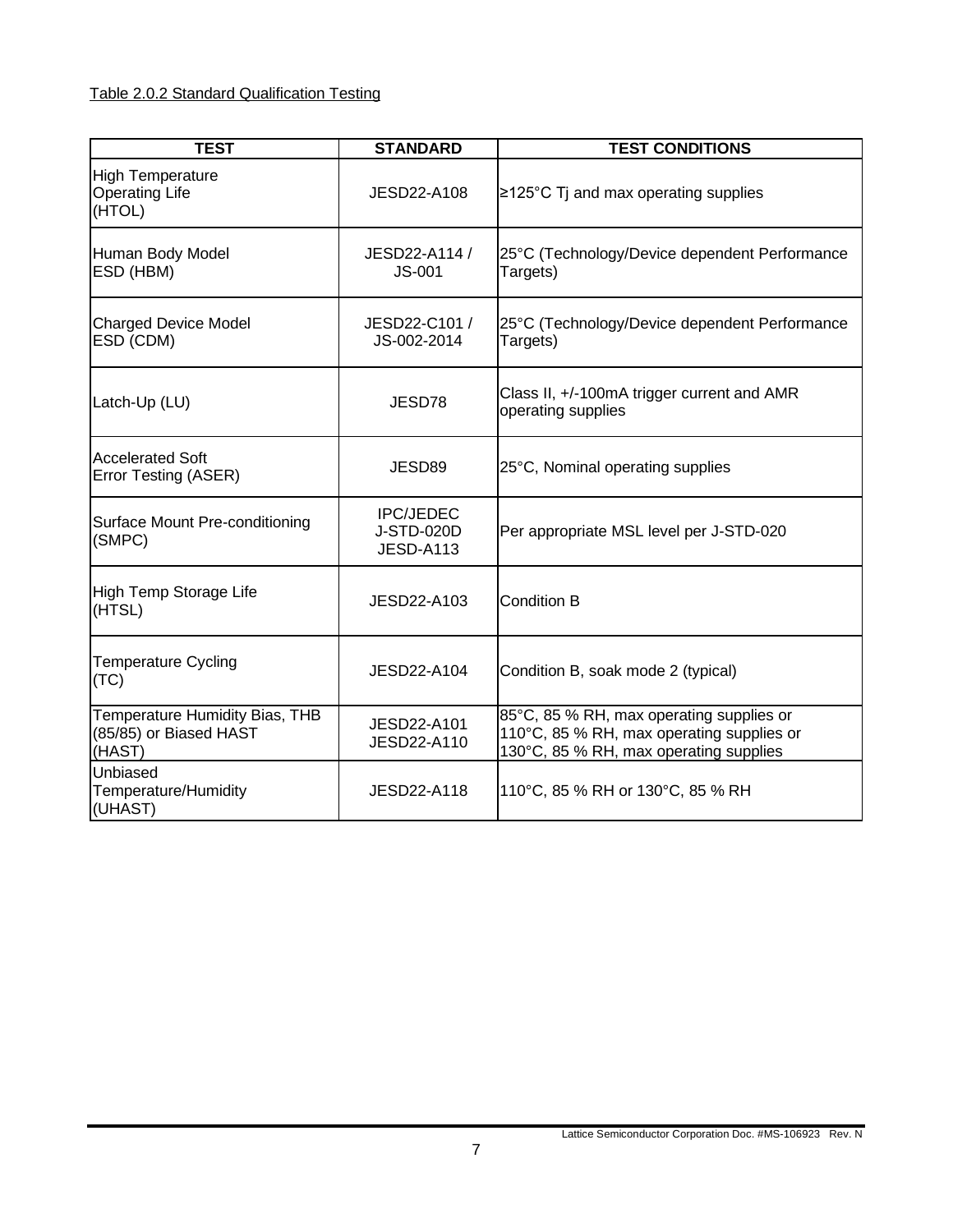<span id="page-7-0"></span>

| <b>STRESS TEST</b>                                            | <b>STANDARD</b>                     | <b>TEST CONDITIONS</b>                                                                    |
|---------------------------------------------------------------|-------------------------------------|-------------------------------------------------------------------------------------------|
| Slow-Temperature<br>Cycling                                   | JEDEC JESD22-A104<br>IPC-JEDEC9701A | Condition G, soak mode 2<br>(-40C to 125C, 7.5 min soak)<br>1-2 CPH for 3000 cycles       |
| <b>Bend Qualification</b>                                     | JEDEC JESD22-B113<br>IPC-JEDEC9702  | 200,000 bends of test boards at 1 to 3 Hz with<br>maximum cross-head displacement of 4 mm |
| <b>Drop Qualification</b><br>Condition B<br>(Handheld apps)   | JEDEC JESD22-B111<br>IPC-JEDEC9703  | 1500g drops<br>0.5 millisecond duration<br>half-sine pulse                                |
| <b>Drop Qualification</b><br><b>Condition H</b><br>(Shipping) | JEDEC JESD22-B104<br>IPC-JEDEC9703  | 2900g drops<br>0.3 millisecond duration<br>half-sine pulse                                |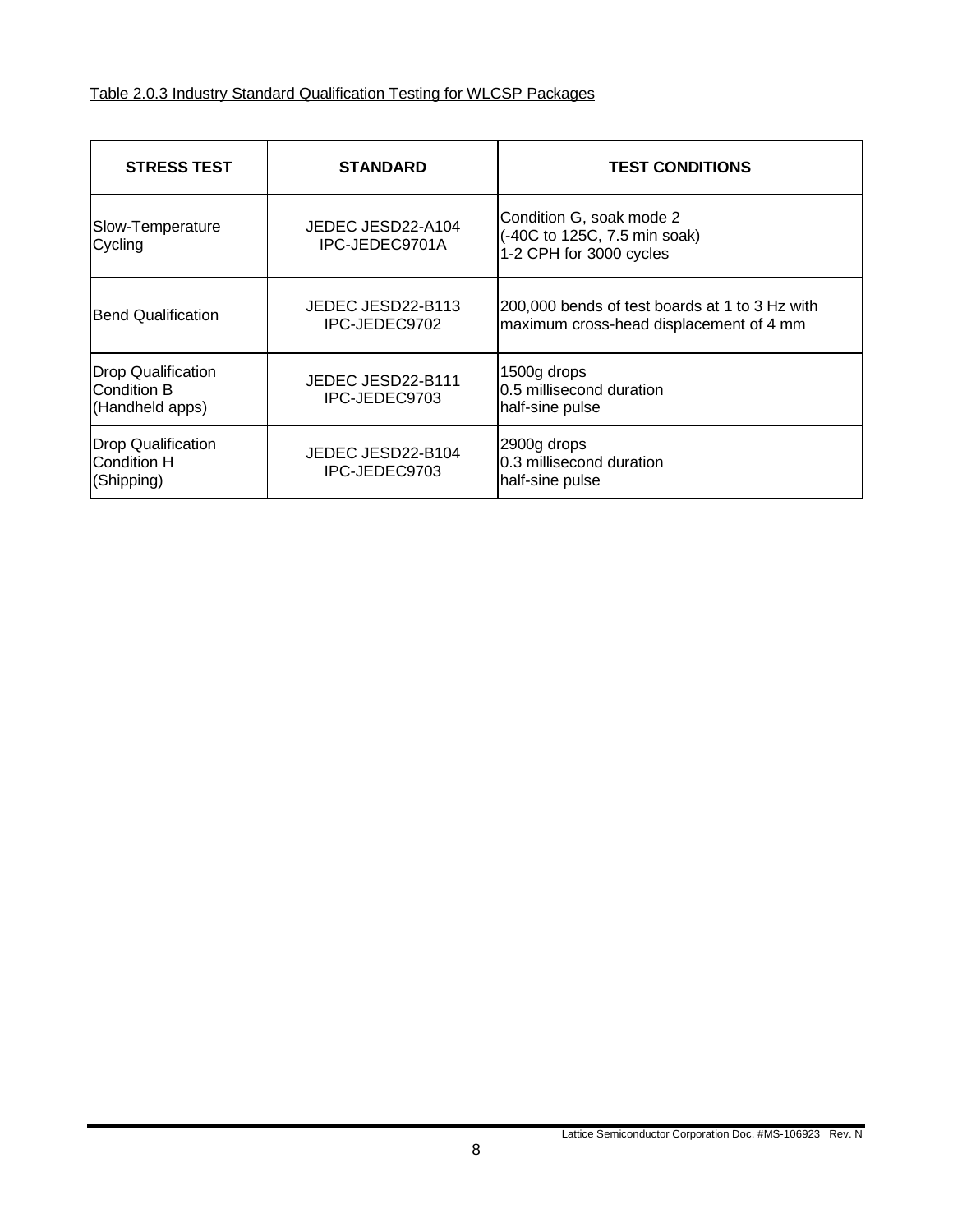# <span id="page-8-0"></span>**3.0 QUALIFICATION DATA MACHXO2 PRODUCT FAMILY**

The MachXO2 devices are fabricated at Fujitsu on a 65nm non-volatile low power process, then assembled and tested at ASEM in Malaysia, ASET in Kaohsiung, Taiwan, ATP in Philippines, ATT in Taiwan (WLCSP only), and UTAC/NEPES in Singapore. The MachXO2 devices are available in three options – ultra low power (ZE) and high performance (HC and HE) devices. The LCMXO2-1200 is the lead qualification vehicle for this product family.

**Product Family**: MachXO2 **Packages offered:** TQFP, μcBGA, csBGA, caBGA, ftBGA, fpBGA, QFN and WLCSP **Process Technology Node**: 65 nm Flash

### <span id="page-8-1"></span>**3.1 MachXO2 Product Family Life (HTOL) Data**

### **High Temperature Operating Life (HTOL) Test**

The High Temperature Operating Life test is used to thermally accelerate those wear out and failure mechanisms that would occur as a result of operating the device continuously in a system application. Consistent with JEDEC JESD22-A108 "Temperature, Bias, and Operating Life", a pattern specifically designed to exercise the maximum amount of circuitry is programmed into the device and this pattern is continuously exercised at specified voltages as described in test conditions for each device type. The Early Life Failure Rate (ELFR) test uses large samples sizes for a short duration (48 Hours) HTOL stress to determine the infant mortality rate of a device family.

### **MachXO2 Life Test (HTOL) Conditions:**

**Devices Stressed**: LCMXO2

**Pre-conditioning:** All Flash cells Program/Erase cycled 10,000 times prior to HTOL stress.

**Stress Duration**: 48, 168, 500, 1000, 2000 hours.

**Stress Conditions**: MachXO2 (LCMXO2): HTOL Pattern, Vcc=1.26V, Vccio=3.47V TJUNCTION = >125°C

**Method**: Lattice Document # 101943 and JESD22-A108

The first 3 wafer lots of ELFR & HTOL stressed were **pre-production process development lots**.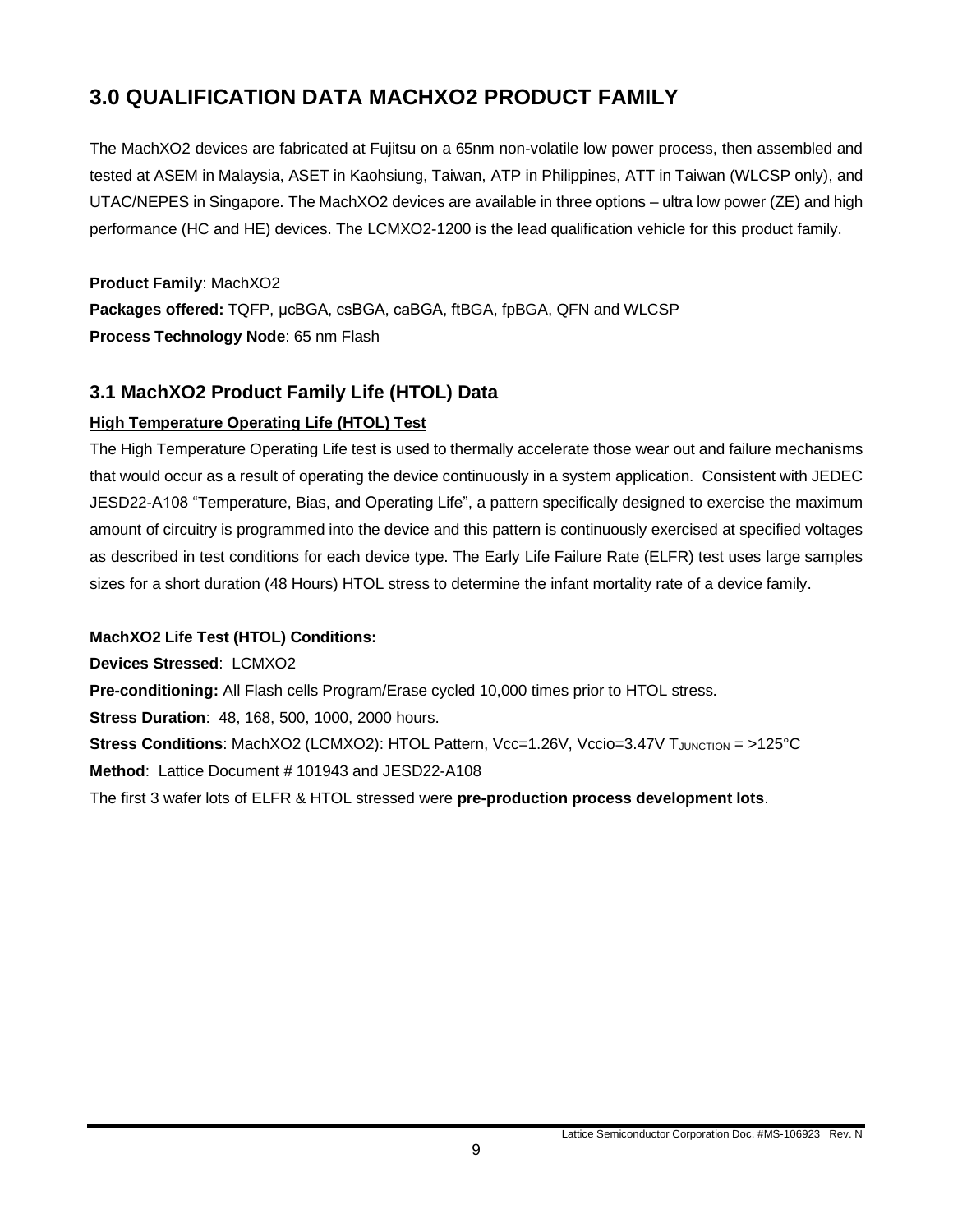<span id="page-9-0"></span>

| <b>Product Name</b>      | Package      | Lot           | Quantity | 48 Hrs        | <b>168 Hrs</b> |               |                | 500 Hrs 1000 Hrs 2000 Hrs | <b>Cumulative</b> |
|--------------------------|--------------|---------------|----------|---------------|----------------|---------------|----------------|---------------------------|-------------------|
|                          |              | <b>Number</b> |          | <b>Result</b> | Result         | <b>Result</b> | <b>Result</b>  | <b>Result</b>             | <b>Hours</b>      |
| LCMXO2-1200ZE            | MG132        | Lot $#1$      | 293*     | $1_A$         | N/A            | N/A           | N/A            | N/A                       | N/A               |
| LCMXO2-1200HE            | MG132        | Lot $#1$      | $300*$   | $\Omega$      | N/A            | N/A           | N/A            | N/A                       | N/A               |
| LCMXO2-1200HC            | MG132        | Lot $#1$      | 299*     | $\Omega$      | N/A            | N/A           | N/A            | N/A                       | N/A               |
| LCMXO2-1200ZE            | MG132        | Lot $#2$      | $300*$   | $1_A$         | N/A            | N/A           | N/A            | N/A                       | N/A               |
| <b>LCMXO2-1200HE</b>     | MG132        | Lot $#2$      | $300*$   | $\Omega$      | N/A            | N/A           | N/A            | N/A                       | N/A               |
| <b>LCMXO2-1200HC</b>     | MG132        | Lot $#2$      | $300*$   | 0             | N/A            | N/A           | N/A            | N/A                       | N/A               |
| LCMXO2-1200ZE            | MG132        | Lot $#3$      | $300*$   | $\Omega$      | N/A            | N/A           | N/A            | N/A                       | N/A               |
| LCMXO2-1200HE            | MG132        | Lot $#3$      | 299*     | $\Omega$      | N/A            | N/A           | N/A            | N/A                       | N/A               |
| LCMXO2-1200HC            | MG132        | Lot $#3$      | $300*$   | 0             | N/A            | N/A           | N/A            | N/A                       | N/A               |
| LCMXO2-1200ZE            | MG132        | Lot $#1$      | 58       | N/A           | $\mathbf 0$    | $\Omega$      | 0              | N/A                       | 58.000            |
| LCMXO2-1200HE            | MG132        | Lot $#1$      | 59       | N/A           | $\Omega$       | $\Omega$      | 0              | N/A                       | 59.000            |
| LCMXO2-1200HC            | MG132        | Lot $#1$      | 60       | N/A           | $\Omega$       | $\Omega$      | $\Omega$       | N/A                       | 60.000            |
| LCMXO2-1200ZE            | <b>TG144</b> | Lot $#1$      | 50       | N/A           | $\Omega$       | $\Omega$      | 0              | N/A                       | 50.000            |
| <b>LCMXO2-1200HE</b>     | <b>TG144</b> | Lot $#1$      | 50       | N/A           | $\Omega$       | $\Omega$      | $\Omega$       | N/A                       | 50,000            |
| LCMXO2-<br>1200HC/640UHC | TG144        | Lot $#1$      | 47       | N/A           | 0              | 0             | 0в             | N/A                       | 47,000            |
| LCMXO2-1200ZE            | MG132        | Lot $#2$      | 60       | N/A           | $\Omega$       | $\Omega$      | 0              | N/A                       | 60.000            |
| LCMXO2-1200HE            | MG132        | Lot $#2$      | 56       | N/A           | $\Omega$       | $\Omega$      | $\Omega$       | N/A                       | 56.000            |
| LCMXO2-1200HC            | MG132        | Lot $#2$      | 40       | N/A           | $\Omega$       | $\Omega$      | $\Omega$       | N/A                       | 40.000            |
| LCMXO2-1200ZE            | <b>TG144</b> | Lot $#2$      | 49       | N/A           | $\mathbf 0$    | $\Omega$      | 0              | 0 <sub>D</sub>            | 98,000            |
| <b>LCMXO2-1200HE</b>     | TG144        | Lot $#2$      | 49       | N/A           | $\Omega$       | $\Omega$      | 0              | $\Omega$                  | 98,000            |
| LCMXO2-<br>1200HC/640UHC | TG144        | Lot $#2$      | 47       | N/A           | $\Omega$       | $\Omega$      | 0              | $\Omega$                  | 94.000            |
| LCMXO2-1200ZE            | MG132        | Lot $#3$      | 59       | N/A           | $\Omega$       | $\Omega$      | $\Omega$       | N/A                       | 59.000            |
| <b>LCMXO2-1200HE</b>     | MG132        | Lot $#3$      | 60       | N/A           | $\mathbf 0$    | $\Omega$      | 0              | N/A                       | 60,000            |
| LCMXO2-1200HC            | MG132        | Lot $#3$      | 60       | N/A           | $\Omega$       | $\Omega$      | $\Omega$       | N/A                       | 60.000            |
| LCMXO2-1200ZE            | <b>TG144</b> | Lot $#3$      | 50       | N/A           | $\Omega$       | $\Omega$      | $\Omega$       | $\Omega$                  | 100,000           |
| <b>LCMXO2-1200HE</b>     | <b>TG144</b> | Lot $#3$      | 49       | N/A           | $\Omega$       | $\Omega$      | 1 <sub>c</sub> | 0                         | 98,000            |
| LCMXO2-<br>1200HC/640UHC | TG144        | Lot $#3$      | 50       | N/A           | $\Omega$       | $\Omega$      | 0              | $\Omega$                  | 100.000           |

\* ELFR units did not receive Flash cell pre-condition cycling prior to stress.

A: Two (2) pre-production ELFR failures due to too-thin ILD0. A pre-production corrective & preventive process change was incorporated and then validated using Flash Extended Endurance, High Temperature Data Retention, and High Temperature Operating Life stresses. B: FAR#1389: One temperature-sensitive device was a test escape Pre-HTOL stress. Not an HTOL failure. Unit removed from sample size.

C: FAR#1390: One working unit at 1k hr failed for flash "readback. Flash verified as good. Intermittent "Read" circuit. Not able to localize.

D: No FAR. One unit mechanically damaged due to handling. No longer able to retest that device. Unit removed from sample size.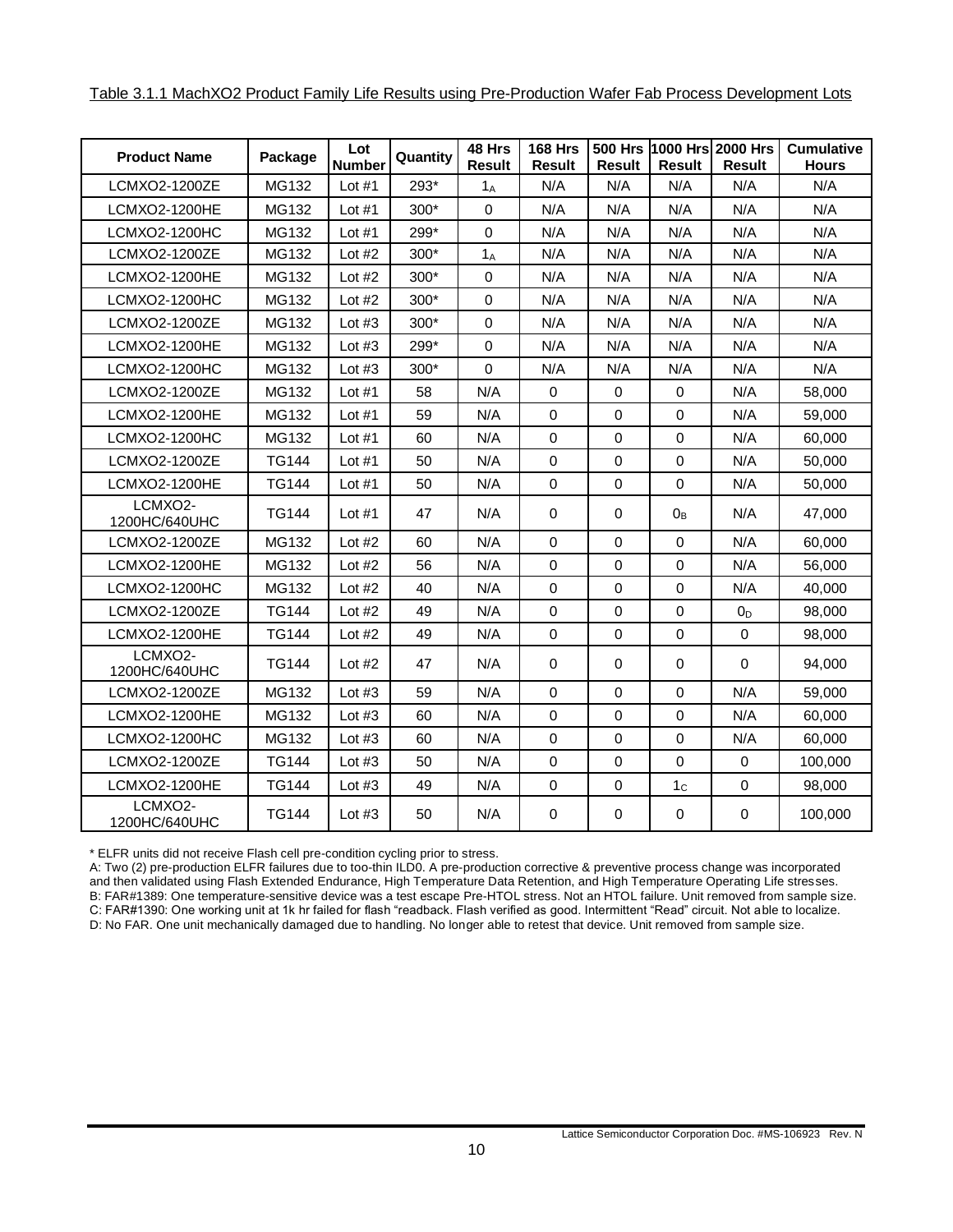<span id="page-10-0"></span>

|--|

| <b>Product Name</b>      | Package       | <b>Lot Number</b> | Quantity | 48 Hrs<br><b>Result</b> | <b>168 Hrs</b><br><b>Result</b> | <b>500 Hrs</b><br><b>Result</b> | <b>1000 Hrs</b><br><b>Result</b> | <b>2000 Hrs</b><br><b>Result</b> | <b>Cumulative</b><br><b>Hours</b> |
|--------------------------|---------------|-------------------|----------|-------------------------|---------------------------------|---------------------------------|----------------------------------|----------------------------------|-----------------------------------|
| LCMXO2-1200ZE            | MG132         | Lot $#6$          | 60       | N/A                     | 0                               | 0                               | 0                                | N/A                              | 60.000                            |
| LCMXO2-1200HE            | MG132         | Lot $#6$          | 60       | N/A                     | 0                               | $\Omega$                        | $\Omega$                         | N/A                              | 60,000                            |
| LCMXO2-1200HC            | MG132         | Lot $#6$          | 60       | N/A                     | 0                               | $\Omega$                        | $\Omega$                         | N/A                              | 60,000                            |
| LCMXO2-1200ZE            | <b>TG144</b>  | Lot $#6$          | 48       | N/A                     | 0                               | 0                               | 0                                | N/A                              | 48,000                            |
| LCMXO2-1200HE            | <b>TG144</b>  | Lot $#6$          | 49       | N/A                     | 0                               | 0                               | 0                                | N/A                              | 49,000                            |
| LCMXO2-<br>1200HC/640UHC | <b>TG144</b>  | Lot $#6$          | 50       | N/A                     | 0                               | 0                               | 0                                | N/A                              | 50,000                            |
| LCMXO2-7000ZE            | <b>FTG256</b> | Lot $#1$          | $40^*$   | N/A                     | 0                               | 0                               | 0                                | 0                                | 80,000                            |
| LCMXO2-7000HE            | <b>FTG256</b> | Lot $#1$          | $40*$    | N/A                     | 0                               | $\Omega$                        | $\Omega$                         | 0                                | 80,000                            |
| LCMXO2-7000HC            | <b>FTG256</b> | Lot $#1$          | $40*$    | N/A                     | 0                               | $\Omega$                        | $\Omega$                         | 0                                | 80,000                            |
| LCMXO2-7000ZE            | <b>TG144</b>  | Lot $#1$          | 50       | N/A                     | 0                               | $\Omega$                        | 0                                | 0                                | 100,000                           |
| LCMXO2-7000HE            | <b>TG144</b>  | Lot $#1$          | 48       | N/A                     | 0                               | 0                               | $\Omega$                         | 0                                | 96,000                            |
| LCMXO2-7000HC            | <b>TG144</b>  | Lot $#1$          | 48       | N/A                     | 0                               | $\Omega$                        | 0                                | 0                                | 96,000                            |
| LCMXO2-7000ZE            | <b>FTG256</b> | Lot $#2$          | $40*$    | N/A                     | 0                               | 0                               | 0                                | 0                                | 80,000                            |
| <b>LCMXO2-7000HE</b>     | <b>FTG256</b> | Lot $#2$          | $40*$    | N/A                     | 0                               | 0                               | $\Omega$                         | 0                                | 80,000                            |
| LCMXO2-7000HC            | <b>FTG256</b> | Lot $#2$          | $40*$    | N/A                     | 0                               | $\Omega$                        | $\Omega$                         | 0                                | 80,000                            |
| LCMXO2-7000ZE            | <b>TG144</b>  | Lot $#2$          | 50       | N/A                     | 0                               | 0                               | 0                                | 0                                | 100,000                           |
| <b>LCMXO2-7000HE</b>     | <b>TG144</b>  | Lot $#2$          | 48       | N/A                     | 0                               | 0                               | $\Omega$                         | 0                                | 96,000                            |
| LCMXO2-7000HC            | <b>TG144</b>  | Lot $#2$          | 48       | N/A                     | 0                               | $\Omega$                        | $\mathbf 0$                      | 0                                | 96,000                            |

\* FTG256 packaged units did not receive Flash cell pre-condition cycling prior to stress.

MachXO2 Product Family Life Results Run on Production-Process Wafer Fabrication Lots

*MachXO2 Cumulative Life Testing Device Hours = 1,391,000 MachXO2 Cumulative Result = 0 failures at 1000 & 2000 hours MachXO2 Long Term Failure Rate = 9 FIT FIT Assumptions: CL=60%, AE=0.7eV, Tjref=55C*

*MachXO2 ELFR (168Hrs) Cumulative Result / Sample Size = 0 / 859 MachXO2 HTOL (1000 Hrs) Cumulative Result / Sample Size = 0 / 859 MachXO2 HTOL (2000 Hrs) Cumulative Result / Sample Size = 0 / 532*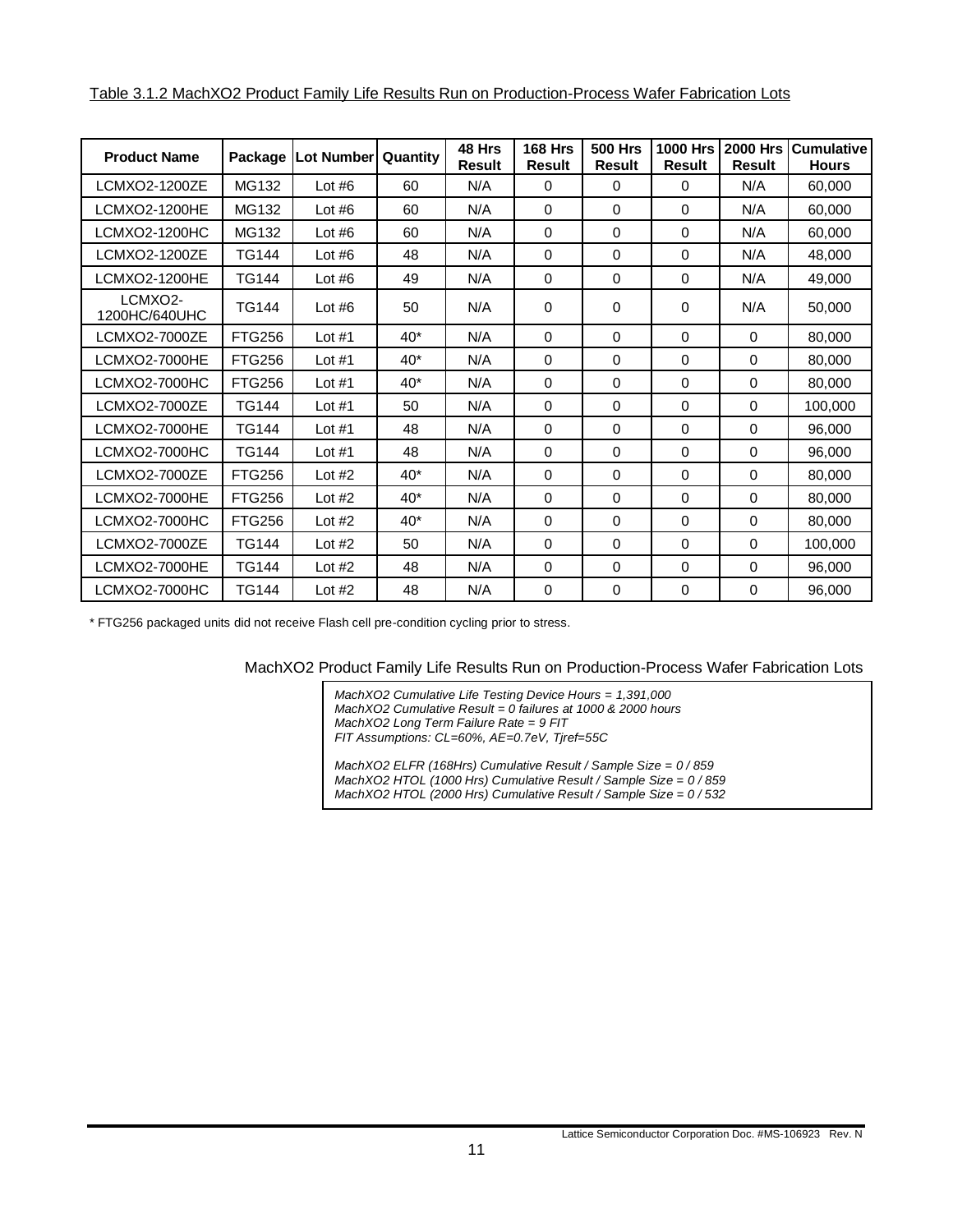### <span id="page-11-0"></span>**3.2 MachXO2 Product Family High Temperature Retention (HTRX) Data**

### **High Temperature Data Retention (HTRX)**

The High Temperature Data Retention test measures the Flash cell reliability while the High Temperature Operating Life test is structured to measure functional operating circuitry failure mechanisms. The High Temperature Data Retention test is specifically designed to accelerate charge gain on to or charge loss off of the floating gates in the device's array. Since the charge on these gates determines the actual pattern and function of the device, this test is a measure of the reliability of the device in retaining programmed information. In High Temperature Data Retention, the Flash cell reliability is determined by monitoring the cell margin after biased static operation at 150°C ambient. Flash cells in the arrays are life tested with half the samples programmed with a checkerboard pattern and half with checkerboard-not patterns. Prior to data retention testing all Flash cells are pre-conditioned with 10,000 program/erase cycles.

### **MachXO2 Data Retention (HTRX) Conditions:**

**Stress Duration:** 168, 500, 1000 hours. **Temperature:** 150°C ambient **Stress Voltage MachXO2:** V<sub>CC</sub>=1.26V/ V<sub>CCIO</sub>=3.47V **Method:** Lattice Document # 101925 and JESD22-A103 / JESD22-A117

# <span id="page-11-1"></span>Table 3.2.1 MachXO2 High Temperature Retention Results

| <b>Product Name</b> | Package      | Assembly<br><b>Site</b> | Lot Number | Quantity | <b>168 Hrs</b><br><b>Result</b> | <b>500 Hrs</b><br>Result | <b>1000 Hrs</b><br><b>Result</b> | <b>1500 Hrs</b><br><b>Result</b> | <b>Cumulative</b><br><b>Hours</b> |
|---------------------|--------------|-------------------------|------------|----------|---------------------------------|--------------------------|----------------------------------|----------------------------------|-----------------------------------|
| LCMXO2-1200ZE       | MG132        | <b>ASEM</b>             | Lot $#3$   | 76       | 0                               | 0                        | 0                                | NA.                              | 76,000                            |
| LCMXO2-1200ZE       | MG132        | <b>ASEM</b>             | Lot $#4$   | $26*$    | $\Omega$                        | 0                        | 0                                | NA.                              | 26,000                            |
| LCMXO2-1200ZE       | MG132        | <b>ASEM</b>             | Lot $#4$   | $26*$    | $\Omega$                        | 0                        | 0                                | NA.                              | 26,000                            |
| LCMXO2-1200ZE       | MG132        | <b>ASEM</b>             | Lot $#4$   | $26*$    | $\Omega$                        | 0                        | 0                                | <b>NA</b>                        | 26,000                            |
| LCMXO2-1200ZE       | MG132        | <b>ASEM</b>             | Lot $#5$   | 80       | $\Omega$                        | 0                        | 0                                | <b>NA</b>                        | 80,000                            |
| LCMXO2-1200ZE       | MG132        | <b>ASEM</b>             | Lot $#6$   | 80       | $\Omega$                        | 0                        | 0                                | 0                                | 120.000                           |
| LCMXO2-1200ZE       | MG132        | <b>ASEM</b>             | Lot $#6$   | 80       | $\Omega$                        | 0                        | 0                                | 0                                | 120.000                           |
| LCMXO2-7000ZE       | <b>TG144</b> | <b>ASEM</b>             | Lot $#1$   | 80       | $\Omega$                        | 0                        | $\Omega$                         | 0                                | 120.000                           |
| LCMXO2-7000ZE       | <b>TG144</b> | <b>ASEM</b>             | Lot $#2$   | 80       | $\Omega$                        | 0                        | 0                                | 0                                | 120.000                           |

\* Qual lot #4 includes tunnel oxide (TOX) process splits: nominal, thick and thin TOX respectively. All passed qual.

Note: A detailed MachXO2 Flash Data Retention report is available upon request. Lattice Semiconductor Corp. document # 106925.

*MachXO2 Cumulative HTRX Failure Rate = 0 / 554 MachXO2 Cumulative HTRX Device Hours = 714,000*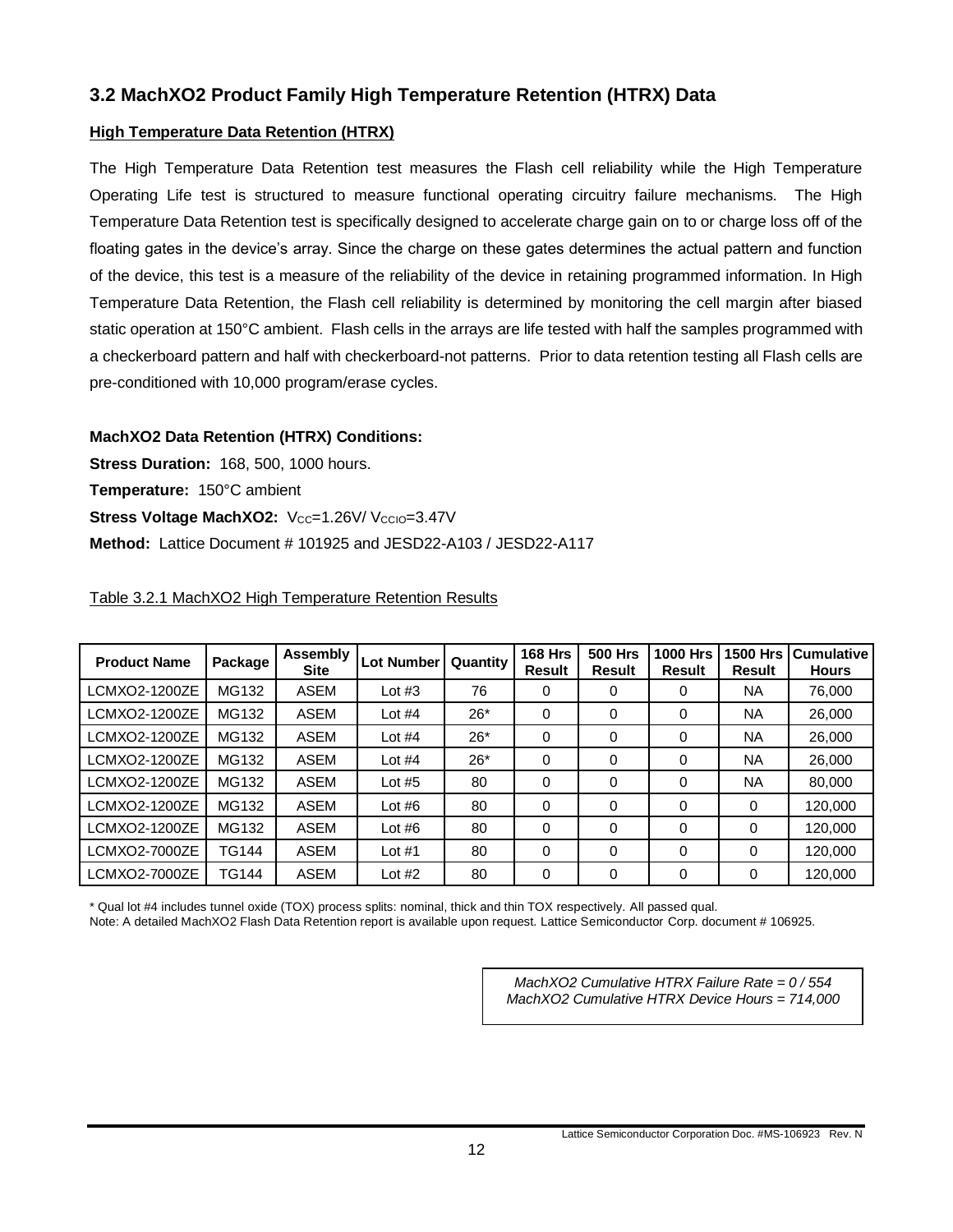### <span id="page-12-0"></span>**3.3 MachXO2 Product Family Flash Endurance Cycling Data**

Flash Extended Endurance testing measures the durability of the device through programming and erase cycles. Endurance testing consists of repeatedly programming and erasing all cells in the array at 25°C ambient to simulate programming cycles the user would perform. This test evaluates the integrity of the thin tunnel oxide through which current passes to program the floating gate in each cell of the array.

### **MachXO2 Flash Extended Endurance Test Conditions:**

**Stress Duration:** 1K, 10K, 20K, 50K, 100K Cycles **Temperature:** 25°C ambient **Stress Voltage MachXO2:** Vcc=1.26V / Vccio=3.47V **Method:** Lattice Document # 104633 and JESD22-A117

<span id="page-12-1"></span>Table 3.3.1 MachXO2 Flash Extended Endurance Results

| <b>Product Name</b> | Lot<br><b>Number</b> | Quantity | Cycling<br>Temp | <b>1K</b><br><b>CYC</b> | <b>10K</b><br><b>CYC</b> | <b>20K</b><br><b>CYC</b> | 50K<br><b>CYC</b> | 100K<br><b>CYC</b> |
|---------------------|----------------------|----------|-----------------|-------------------------|--------------------------|--------------------------|-------------------|--------------------|
| LCMXO2-1200ZE       | Lot $#6$             | 54       | 25C             | 0                       | 0                        | 0                        |                   |                    |
| LCMXO2-7000ZE       | Lot $#1$             | 60       | 25C             | 0                       | 0                        | $\Omega$                 |                   |                    |
| LCMXO2-7000ZE       | Lot $#2$             | 60       | 25C             | 0                       | 0                        | $\Omega$                 |                   |                    |
| LCMXO2-256ZE        | Lot $#1$             | 30       | 25C             | 0                       | 0                        | 0                        |                   |                    |
| LCMXO2-256ZE        | Lot $#2$             | 30       | 25C             | 0                       | 0                        | 0                        | $\Omega$          |                    |
| LCMXO2-640ZE        | Lot $#1$             | 30       | 25C             | 0                       | 0                        | 0                        | 0                 |                    |
| LCMXO2-2000ZE       | Lot $#1$             | 30       | 25C             | 0                       | 0                        | $\Omega$                 |                   |                    |
| LCMXO2-4000ZE       | Lot $#1$             | 30       | 25C             |                         |                          | 0                        |                   |                    |

The MachXO2 family uses the exact same Flash cell on all product densities and speed-power versions. The results above includes eight separate foundry lots of the same flash cell.

*MachXO2 Cumulative Unit Level Endurance Failure Rate = 0 / 324*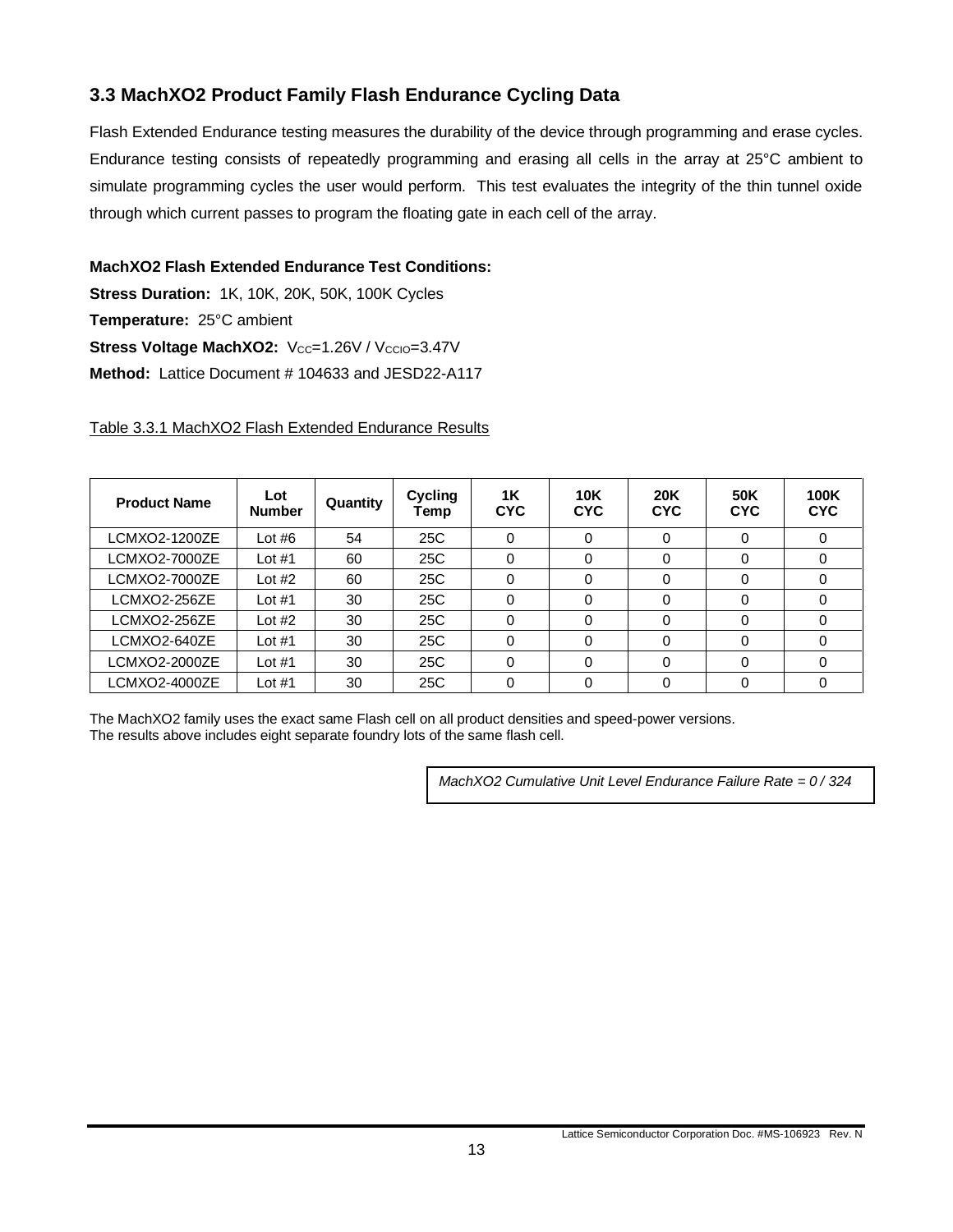### **3.4 MachXO2 Product Family – ESD and Latch UP Data**

#### Electrostatic Discharge-Human Body Model:

MachXO2 product family was tested per the JESD22-A114 Electrostatic Discharge (ESD) Sensitivity Testing Human Body Model (HBM) procedure and Lattice Procedure # 100844.

All units were Class tested at room ambient prior to reliability stress and after reliability stress. No failures were observed within the passing classification.

#### **Table 3.4.1 MachXO2 ESD-HBM Data**

<span id="page-13-1"></span><span id="page-13-0"></span>

| <b>Product</b>           | 25-WLCSP<br>(2.5x2.5m,<br>0.4 <sub>mm</sub><br>pitch) | <b>32-QFN</b><br>(5x5mm,<br>0.5mm<br>pitch) | 49-WLCSP<br>(3.2x3.2mm)<br>0.4mm<br>pitch) | 64-ucBGA<br>(4x4mm,<br>0.4 <sub>mm</sub><br>pitch) | <b>100-TQFP</b><br>(14x14mm,<br>0.5 <sub>mm</sub><br>pitch) | 132-csBGA<br>(8x8mm,<br>0.5mm<br>pitch) | <b>144-TQFP</b><br>(20x20mm,<br>0.5 <sub>mm</sub><br>pitch) | 256-caBGA<br>(14x14mm,<br>0.8 <sub>mm</sub><br>pitch) | 256-ftBGA<br>(17x17mm,<br>1.0mm<br>pitch) | 332-caBGA<br>(17x17mm,<br>0.8mil<br>pitch) | 484-fpBGA<br>(23x23mm,<br>1.0 <sub>mm</sub><br>pitch) |
|--------------------------|-------------------------------------------------------|---------------------------------------------|--------------------------------------------|----------------------------------------------------|-------------------------------------------------------------|-----------------------------------------|-------------------------------------------------------------|-------------------------------------------------------|-------------------------------------------|--------------------------------------------|-------------------------------------------------------|
| <b>LCMXO2-</b><br>7000ZE |                                                       |                                             |                                            |                                                    |                                                             |                                         | HBM>2000<br>Class 2                                         | HBM>2000<br>Class 2                                   | HBM>2000<br>Class 2                       | HBM>2000<br>Class 2                        | HBM>2000<br>Class 2                                   |
| LCMXO2-<br>4000ZE        |                                                       |                                             |                                            |                                                    |                                                             | HBM>2000<br>Class 2                     | HBM>2000<br>Class 2                                         | HBM>2000<br>Class 2                                   | HBM>2000<br>Class 2                       | HBM>2000<br>$\vee$<br>Class 2              | HBM>2000<br>V<br>Class 2                              |
| <b>LCMXO2-</b><br>2000ZE |                                                       |                                             | <b>HBM</b><br>>2000V<br>Class 2            |                                                    | HBM>2000<br>Class 2                                         | HBM>2000<br>v<br>Class 2                | HBM>2000<br>Class 2                                         | HBM>2000<br>Class 2                                   | HBM>2000<br>Class 2                       |                                            |                                                       |
| LCMXO2-<br>1200ZE        | HBM>2000<br>V<br>Class 2                              |                                             |                                            |                                                    | HBM>2000<br>Class 2                                         | HBM>2000<br>Class 2                     | HBM>2000<br>Class 2                                         |                                                       |                                           |                                            |                                                       |
| <b>LCMXO2-</b><br>640ZE  |                                                       |                                             |                                            |                                                    | HBM>2000<br>Class 2                                         | HBM>2000<br>Class 2                     |                                                             |                                                       |                                           |                                            |                                                       |
| <b>LCMXO2-</b><br>256ZE  |                                                       | HBM>2000<br>Class 2                         |                                            | HBM>2000<br>$\mathcal{U}$<br>Class 2               | HBM>2000<br>Class 2                                         | HBM>2000<br>Class 2<br>QBS              |                                                             |                                                       |                                           |                                            |                                                       |

The LCMXO2-256ZE HBM is JESD22-A114/JS-001-2017 Class 2 starting with die code revision B. See Lattice PCN-07A-12 for details.

All HBM levels indicated are dual-polarity  $(\pm)$ .

Qualification-by-Similarity (QBS) HBM uses the smallest package for a given product because the lowest package parasitics have the worst-case performance. All larger packages for a given product are qualified-by-similarity (QBS).

WLCSP HBM performance is the lowest package inductance and exceeds 2000V. This characterization exceeds the JEDEC requirements which is device specific in a single package.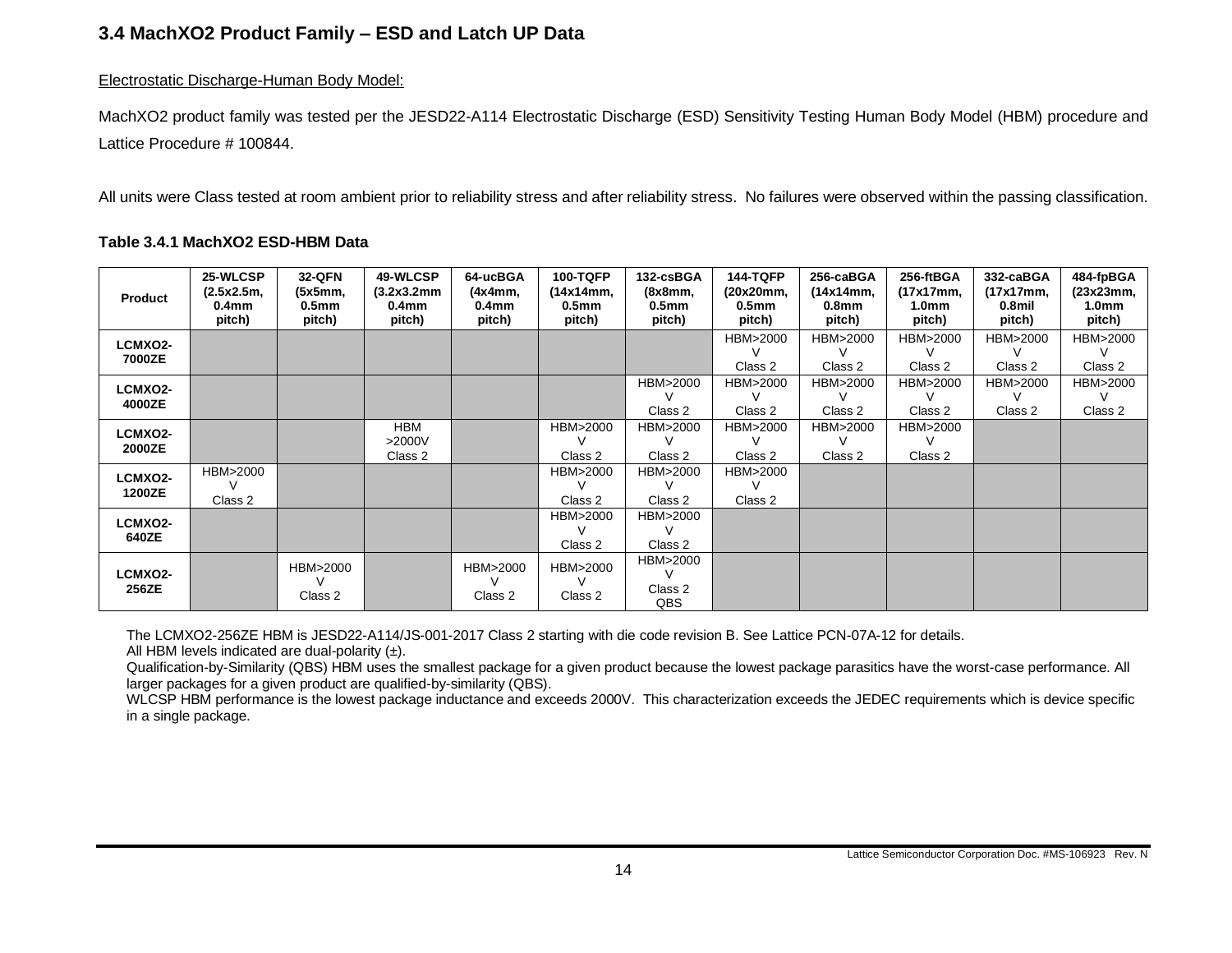#### **Table 3.4.1 MachXO2 ESD-HBM Data (continued) - LCMXO2-2000ZE 49WLCSP CSR Data**

| <b>HBM</b><br>Voltage<br>Level | Lot $#1$    |             |             |             | Lot $#2$    |             | Lot $#3$    |             |             |  |
|--------------------------------|-------------|-------------|-------------|-------------|-------------|-------------|-------------|-------------|-------------|--|
|                                | Unit #1     | Unit #2     | Unit $#3$   | Unit #1     | Unit #2     | Unit #3     | Unit #1     | Unit #2     | Unit $#3$   |  |
| 2000 V                         | <b>PASS</b> | <b>PASS</b> | <b>PASS</b> | <b>PASS</b> | <b>PASS</b> | <b>PASS</b> | <b>PASS</b> | <b>PASS</b> | <b>PASS</b> |  |
| 1500 V                         | <b>PASS</b> | <b>PASS</b> | <b>PASS</b> | <b>PASS</b> | <b>PASS</b> | <b>PASS</b> | <b>PASS</b> | <b>PASS</b> | <b>PASS</b> |  |
| 1250 V                         | <b>PASS</b> | <b>PASS</b> | <b>PASS</b> | <b>PASS</b> | <b>PASS</b> | <b>PASS</b> | <b>PASS</b> | <b>PASS</b> | <b>PASS</b> |  |
| 1000 V                         | <b>PASS</b> | <b>PASS</b> | <b>PASS</b> | <b>PASS</b> | <b>PASS</b> | <b>PASS</b> | <b>PASS</b> | <b>PASS</b> | <b>PASS</b> |  |
| 750 V                          | <b>PASS</b> | <b>PASS</b> | <b>PASS</b> | <b>PASS</b> | <b>PASS</b> | <b>PASS</b> | <b>PASS</b> | <b>PASS</b> | <b>PASS</b> |  |
| 500 V                          | <b>PASS</b> | <b>PASS</b> | <b>PASS</b> | <b>PASS</b> | <b>PASS</b> | <b>PASS</b> | <b>PASS</b> | <b>PASS</b> | <b>PASS</b> |  |
| 250 V                          | <b>PASS</b> | <b>PASS</b> | <b>PASS</b> | <b>PASS</b> | <b>PASS</b> | <b>PASS</b> | <b>PASS</b> | <b>PASS</b> | <b>PASS</b> |  |
| 125 V                          | <b>PASS</b> | <b>PASS</b> | <b>PASS</b> | <b>PASS</b> | <b>PASS</b> | <b>PASS</b> | <b>PASS</b> | <b>PASS</b> | <b>PASS</b> |  |

#### **Table 3.4.1 MachXO2 ESD-HBM Data (continued)**

| Product                                 | 32-QFN<br>(5x5mm,<br>0.5 <sub>mm</sub><br>pitch) | 64-ucBGA<br>(4x4mm,<br>0.4 <sub>mm</sub><br>pitch) | <b>100-TQFP</b><br>(14x14mm,<br>0.5mm pitch) | 132-csBGA<br>(8x8mm,<br>0.5mm pitch) | <b>144-TQFP</b><br>(20x20mm,<br>0.5mm pitch) | 184csBGA<br>(8x8mm,<br>0.5mm pitch)          | 256-caBGA<br>(14x14mm,<br>0.8mm pitch) | 256-ftBGA<br>(17x17mm,<br>1.0mm pitch) | 332-caBGA<br>(17x17mm,<br>0.8mil<br>pitch) | 484-fpBGA<br>(23x23mm,<br>1.0mm pitch) |
|-----------------------------------------|--------------------------------------------------|----------------------------------------------------|----------------------------------------------|--------------------------------------|----------------------------------------------|----------------------------------------------|----------------------------------------|----------------------------------------|--------------------------------------------|----------------------------------------|
| LCMXO2-<br><b>7000HC/HE</b>             |                                                  |                                                    |                                              |                                      | HBM>2000V<br>Class 2                         |                                              | HBM>2000V<br>Class 2                   | HBM>2000V<br>Class 2                   | HBM>2000V<br>Class 2                       | <b>HBM&gt;2000V</b><br>Class 2         |
| LCMXO2-<br>4000HC/HE/<br>2000UHC/UHE    |                                                  |                                                    |                                              | HBM>2000V<br>Class 2                 | <b>HBM&gt;2000V</b><br>Class 2               | <b>HBM&gt;2000V</b><br>Class 2<br><b>QBS</b> | <b>HBM&gt;2000V</b><br>Class 2         | HBM>2000V<br>Class 2                   | HBM>2000V<br>Class 2                       | <b>HBM&gt;2000V</b><br>Class 2         |
| LCMXO2-<br>2000HC/HE/<br><b>1200UHC</b> |                                                  |                                                    | <b>HBM&gt;2000V</b><br>Class 2               | HBM>2000V<br>Class 2                 | HBM>2000V<br>Class 2                         |                                              | HBM>2000V<br>Class 2                   | HBM>2000V<br>Class 2                   |                                            |                                        |
| LCMXO2-<br><b>1200HC/640UHC</b>         |                                                  |                                                    | <b>HBM&gt;2000V</b><br>Class 2               | HBM>2000V<br>Class 2                 | HBM>2000V<br>Class 2                         |                                              |                                        |                                        |                                            |                                        |
| LCMXO2-640HC                            |                                                  |                                                    | <b>HBM&gt;2000V</b><br>Class 2               | <b>HBM&gt;2000V</b><br>Class 2       |                                              |                                              |                                        |                                        |                                            |                                        |
| <b>LCMXO2-256HC</b>                     | <b>HBM&gt;2000V</b><br>Class 2                   | HBM>2000V<br>Class 2                               | HBM>2000V<br>Class 2                         | HBM>2000V<br>Class 2                 |                                              |                                              |                                        |                                        |                                            |                                        |

HBM classification for Commercial/Industrial products, per JESD22-A114.

All HBM levels indicated are dual-polarity  $(\pm)$ 

Qualification-by-Similarity (QBS) HBM uses the smallest package for a given product because the lowest package parasitics have the worst-case performance. All larger packages for a given product are qualified-by-similarity (QBS).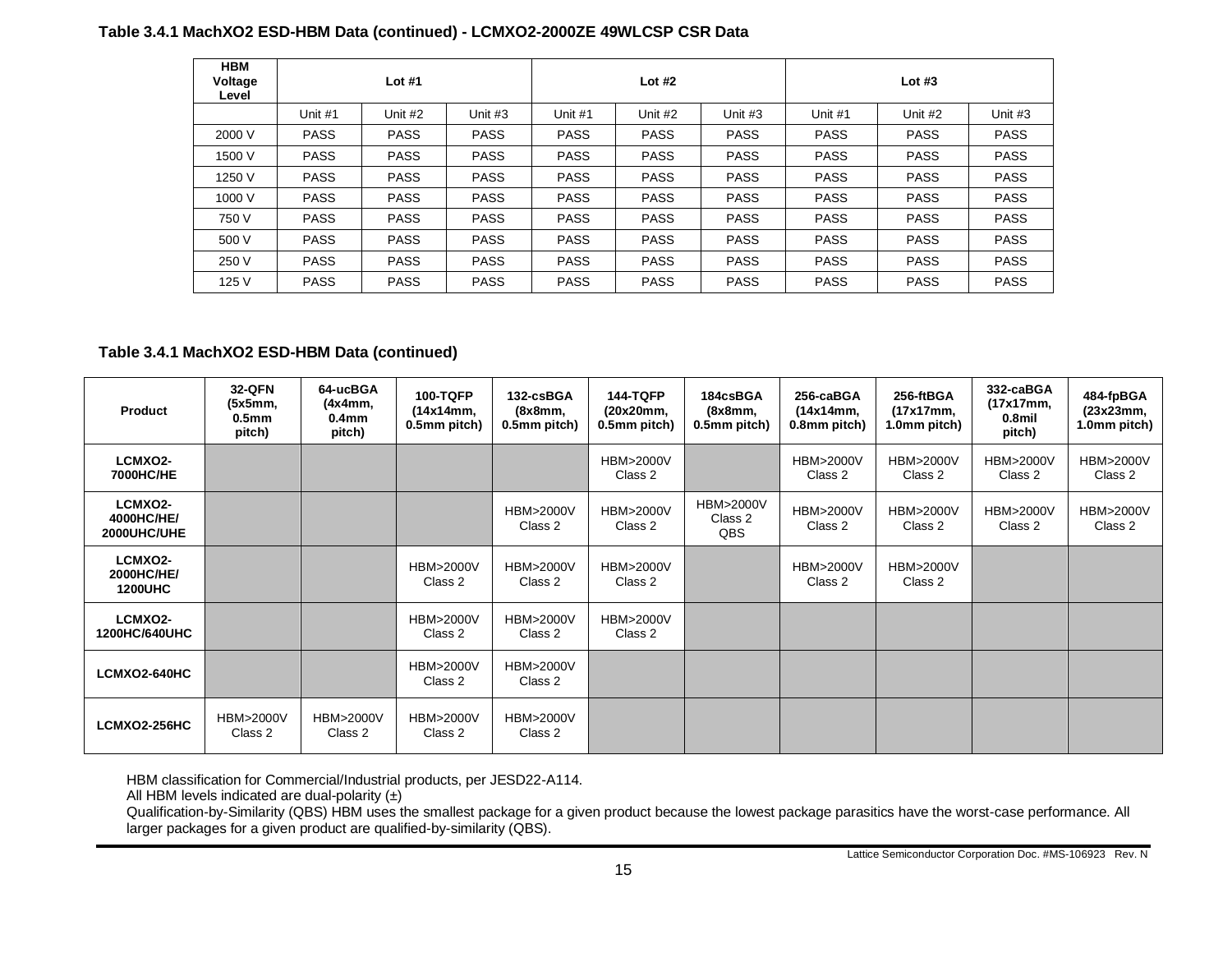### Electrostatic Discharge-Charged Device Model:

MachXO2 product family was tested per the JESD22-C101, Field-Induced Charged-Device Model Test Method for Electrostatic-Discharge-Withstand Thresholds of Microelectronic Components procedure and Lattice Procedure # 100844.

All units were Class tested at room ambient prior to reliability stress and after reliability stress. No failures were observed within the passing classification.

#### **Table 3.4.2 MachXO2 ESD-CDM Data**

<span id="page-15-0"></span>

| Product                  | 25-WLCSP<br>(2.5x2.5m,<br>0.4 <sub>mm</sub><br>pitch) | 32-QFN<br>(5x5mm,<br>0.5 <sub>mm</sub><br>pitch) | 49-WLCSP<br>(3.2x3.2mm)<br>0.4 <sub>mm</sub><br>pitch) | 64-ucBGA<br>(4x4mm,<br>0.4 <sub>mm</sub><br>pitch) | <b>100-TQFP</b><br>(14x14mm,<br>0.5 <sub>mm</sub><br>pitch) | 132-csBGA<br>(8x8mm,<br>0.5 <sub>mm</sub><br>pitch) | <b>144-TQFP</b><br>(20x20mm,<br>0.5 <sub>mm</sub><br>pitch) | 256-caBGA<br>(14x14mm,<br>0.8 <sub>mm</sub><br>pitch) | 256-ftBGA<br>(17x17mm,<br>1.0 <sub>mm</sub><br>pitch) | 332-caBGA<br>(17x17mm,<br>0.8mil<br>pitch) | 484-fpBGA<br>(23x23mm,<br>1.0 <sub>mm</sub><br>pitch) |
|--------------------------|-------------------------------------------------------|--------------------------------------------------|--------------------------------------------------------|----------------------------------------------------|-------------------------------------------------------------|-----------------------------------------------------|-------------------------------------------------------------|-------------------------------------------------------|-------------------------------------------------------|--------------------------------------------|-------------------------------------------------------|
| <b>LCMXO2-</b><br>7000ZE |                                                       |                                                  |                                                        |                                                    |                                                             |                                                     | CDM>1kV<br>Class IV                                         | CDM>1kV<br>Class IV                                   | CDM>1kV<br>Class IV                                   | CDM>1kV<br>Class IV                        | CDM>1kV<br>Class IV                                   |
| LCMXO2-<br>4000ZE        |                                                       |                                                  |                                                        |                                                    |                                                             | CDM>900V<br>Class III                               | CDM>900V<br>Class III                                       | CDM>900V<br>Class III                                 | CDM>1kV<br>Class IV                                   | <b>CDM&gt;750V</b><br>Class III            | <b>CDM&gt;750V</b><br>Class III                       |
| <b>LCMXO2-</b><br>2000ZE |                                                       |                                                  | CDM > 1kV<br>Class C <sub>3</sub>                      |                                                    | CDM>1kV<br>Class IV                                         | CDM>1kV<br>Class IV                                 | CDM>1kV<br>Class IV                                         | CDM>1kV<br>Class IV                                   | CDM>1kV<br>Class IV                                   |                                            |                                                       |
| <b>LCMXO2-</b><br>1200ZE | CDM>1kV<br>Class IV<br>QBS                            |                                                  |                                                        |                                                    | CDM>1kV<br>Class IV                                         | CDM>1kV<br>Class IV                                 | CDM>1kV<br>Class IV                                         |                                                       |                                                       |                                            |                                                       |
| LCMXO2-<br>640ZE         |                                                       |                                                  |                                                        |                                                    | CDM>1kV<br>Class IV                                         | CDM>1kV<br>Class IV                                 |                                                             |                                                       |                                                       |                                            |                                                       |
| LCMXO2-<br>256ZE         |                                                       | CDM>1kV<br>Class IV                              |                                                        | CDM>1kV<br>Class IV                                | CDM>1kV<br>Class IV                                         | CDM>1kV<br>Class IV                                 |                                                             |                                                       |                                                       |                                            |                                                       |

CDM classification for Commercial/Industrial products, per JESD22-C101 and JS-002-2014.

All CDM levels indicated are dual-polarity  $(\pm)$ 

Qualification-by-Similarity (QBS) CDM uses the smallest package for a given product because the lowest package parasitics have the worst-case performance. All larger packages for a given product are qualified-by-similarity (QBS).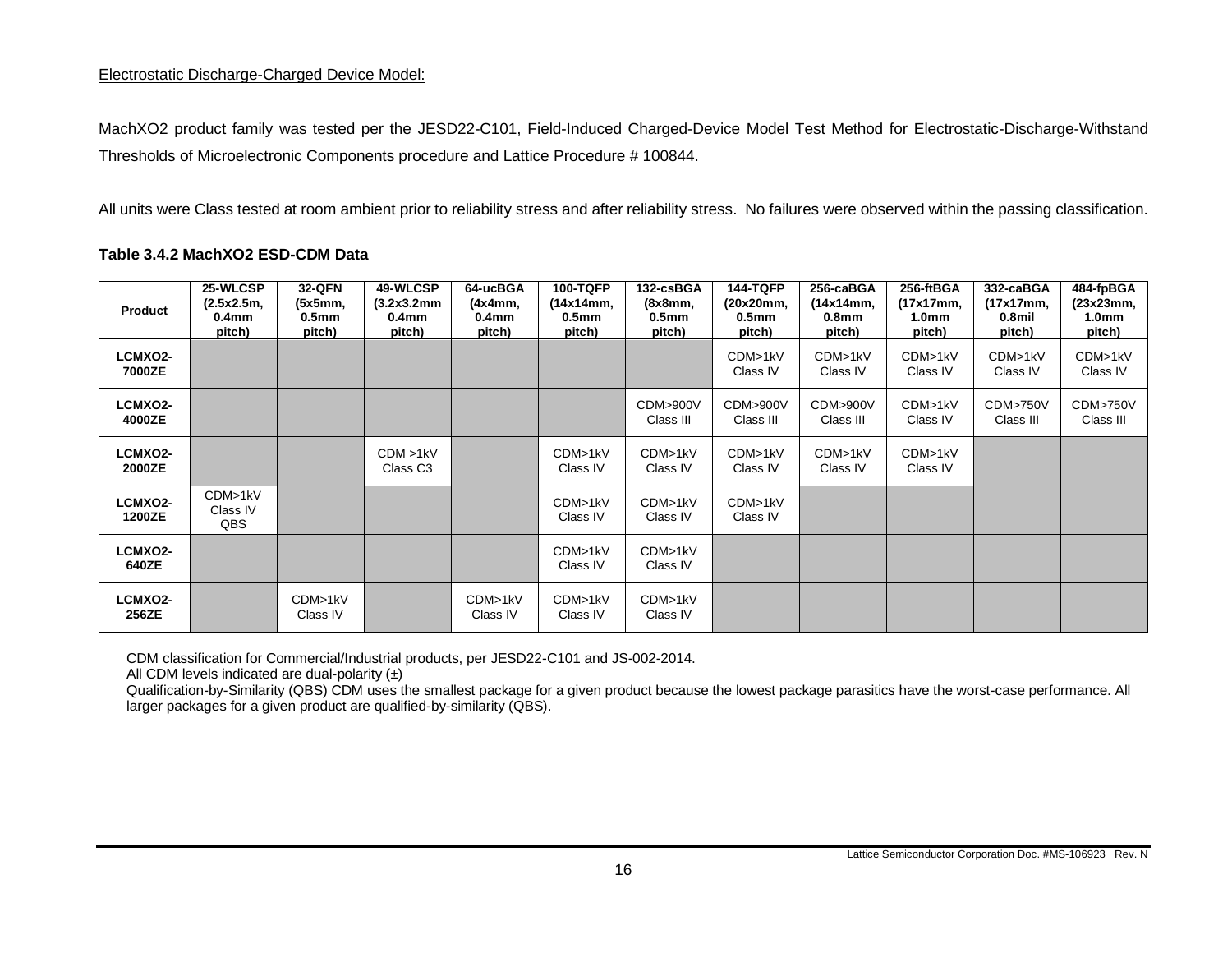### **Table 3.4.2 MachXO2 ESD-CDM Data (continued) – LCMXO2-2000ZE 49WLCSP CSR Data**

| <b>CDM Voltage</b><br>Level |             | Lot $#1$    |             |             | Lot $#2$    |             | Lot $#3$    |             |             |  |
|-----------------------------|-------------|-------------|-------------|-------------|-------------|-------------|-------------|-------------|-------------|--|
|                             | Unit #1     | Unit #2     | Unit #3     | Unit #1     | Unit #2     | Unit #3     | Unit #1     | Unit #2     | Unit #3     |  |
| 1000 V                      | <b>PASS</b> | <b>PASS</b> | <b>PASS</b> | <b>PASS</b> | <b>PASS</b> | <b>PASS</b> | <b>PASS</b> | <b>PASS</b> | <b>PASS</b> |  |
| 750 V                       | <b>PASS</b> | <b>PASS</b> | <b>PASS</b> | <b>PASS</b> | <b>PASS</b> | <b>PASS</b> | <b>PASS</b> | <b>PASS</b> | <b>PASS</b> |  |
| 500 V                       | <b>PASS</b> | <b>PASS</b> | <b>PASS</b> | <b>PASS</b> | <b>PASS</b> | <b>PASS</b> | <b>PASS</b> | <b>PASS</b> | <b>PASS</b> |  |
| 450 V                       | <b>PASS</b> | <b>PASS</b> | <b>PASS</b> | <b>PASS</b> | <b>PASS</b> | <b>PASS</b> | <b>PASS</b> | <b>PASS</b> | <b>PASS</b> |  |
| 400 V                       | <b>PASS</b> | <b>PASS</b> | <b>PASS</b> | <b>PASS</b> | <b>PASS</b> | <b>PASS</b> | <b>PASS</b> | <b>PASS</b> | <b>PASS</b> |  |
| 350 V                       | <b>PASS</b> | <b>PASS</b> | <b>PASS</b> | <b>PASS</b> | <b>PASS</b> | <b>PASS</b> | <b>PASS</b> | <b>PASS</b> | <b>PASS</b> |  |
| 300 V                       | <b>PASS</b> | <b>PASS</b> | <b>PASS</b> | <b>PASS</b> | <b>PASS</b> | <b>PASS</b> | <b>PASS</b> | <b>PASS</b> | <b>PASS</b> |  |
| 250 V                       | <b>PASS</b> | <b>PASS</b> | <b>PASS</b> | <b>PASS</b> | <b>PASS</b> | <b>PASS</b> | <b>PASS</b> | <b>PASS</b> | <b>PASS</b> |  |
| 200 V                       | <b>PASS</b> | <b>PASS</b> | <b>PASS</b> | <b>PASS</b> | <b>PASS</b> | <b>PASS</b> | <b>PASS</b> | <b>PASS</b> | <b>PASS</b> |  |
| 125 V                       | <b>PASS</b> | <b>PASS</b> | <b>PASS</b> | <b>PASS</b> | <b>PASS</b> | <b>PASS</b> | <b>PASS</b> | <b>PASS</b> | <b>PASS</b> |  |

**Table 3.4.2 MachXO2 ESD-CDM Data (continued)**

| Product                                 | 32-QFN<br>(5x5mm,<br>0.5mm pitch) | 64-ucBGA<br>(4x4mm,<br>0.4mm pitch) | <b>100-TQFP</b><br>(14x14mm,<br>0.5mm pitch) | 132-csBGA<br>(8x8mm,<br>0.5mm pitch) | <b>144-TQFP</b><br>(20x20mm,<br>0.5mm pitch) | 184-csBGA<br>(8x8mm,<br>0.5mm pitch) | 256-caBGA<br>(14x14mm,<br>0.8mm pitch) | 256-ftBGA<br>(17x17mm,<br>1.0mm pitch) | 332-caBGA<br>(17x17mm,<br>0.8mil pitch) | 484-fpBGA<br>(23x23mm,<br>1.0mm pitch) |
|-----------------------------------------|-----------------------------------|-------------------------------------|----------------------------------------------|--------------------------------------|----------------------------------------------|--------------------------------------|----------------------------------------|----------------------------------------|-----------------------------------------|----------------------------------------|
| LCMXO2-<br>7000HC/HE                    |                                   |                                     |                                              |                                      | CDM>1kV<br>Class IV                          |                                      | CDM>1kV<br>Class IV                    | CDM>1kV<br>Class IV                    | CDM>1kV<br>Class IV                     | CDM>1kV<br>Class IV                    |
| LCMXO2-<br>4000HC/HE/<br>2000UHC/UHE    |                                   |                                     |                                              | CDM>800V<br>Class III                | CDM>800V<br>Class III                        | CDM>800V<br>Class III<br>QBS         | CDM>800V<br>Class III                  | CDM>900V<br>Class III                  | CDM>800V<br>Class III                   | CDM>1kV<br>Class IV                    |
| LCMXO2-<br>2000HC/HE/<br><b>1200UHC</b> |                                   |                                     | CDM>1kV<br>Class IV                          | CDM>1kV<br>Class IV                  | CDM>1kV<br>Class IV                          |                                      | CDM>1kV<br>Class IV                    | CDM>1kV<br>Class IV                    |                                         |                                        |
| LCMXO2-<br>1200HC/640UHC                |                                   |                                     | CDM>1kV<br>Class IV                          | CDM>1kV<br>Class IV                  | CDM>1kV<br>Class IV                          |                                      |                                        |                                        |                                         |                                        |
| LCMXO2-640HC                            |                                   |                                     | CDM>1kV<br>Class IV                          | CDM>1kV<br>Class IV                  |                                              |                                      |                                        |                                        |                                         |                                        |
| LCMXO2-256HC                            | CDM>1kV<br>Class IV               | CDM>1kV<br>Class IV                 | CDM>1kV<br>Class IV                          | CDM>1kV<br>Class IV                  |                                              |                                      |                                        |                                        |                                         |                                        |

CDM classification for Commercial/Industrial products, per JESD22-C101 All CDM levels indicated are dual-polarity  $(\pm)$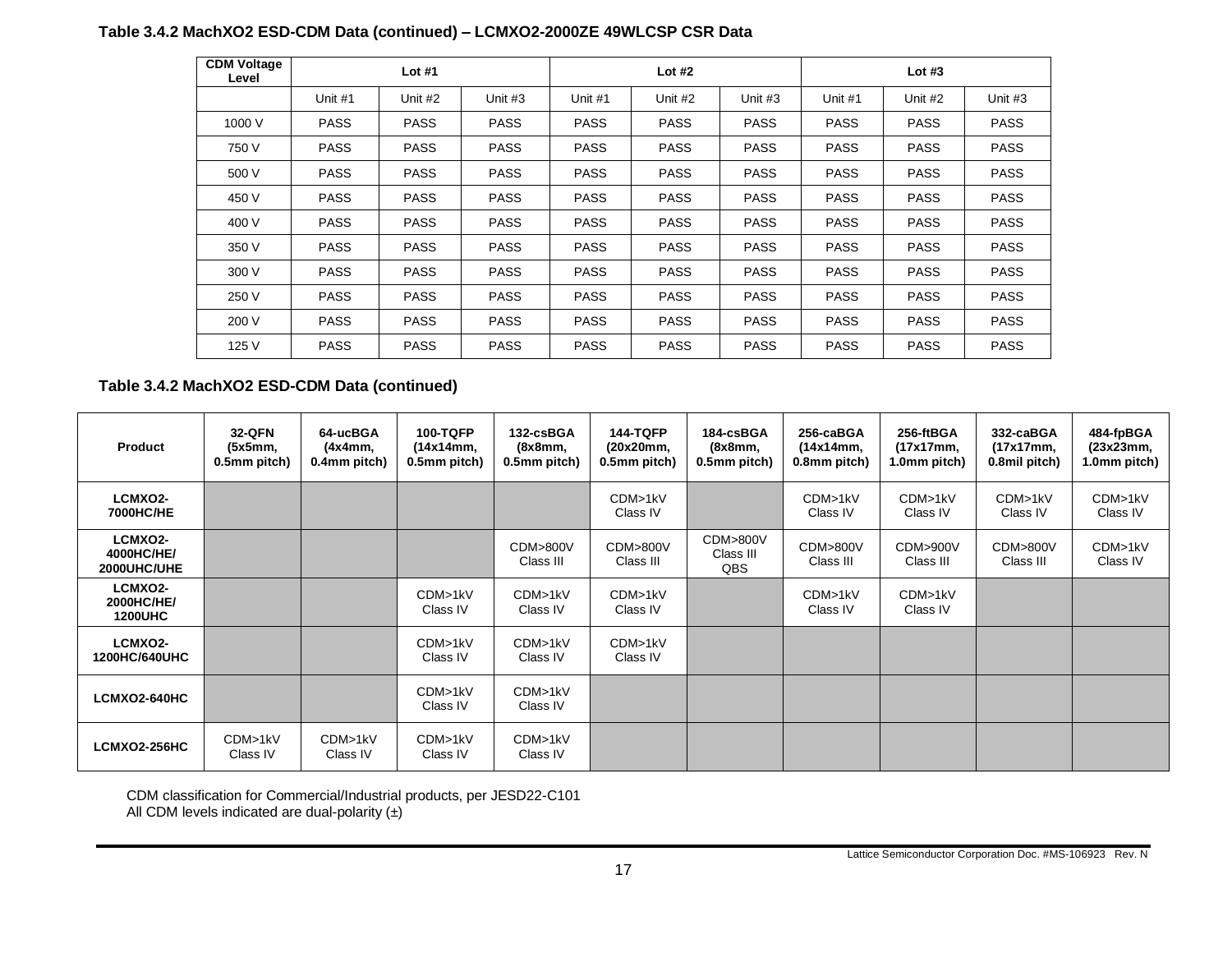Qualification-by-Similarity (QBS) CDM uses the smallest package for a given product because the lowest package parasitics have the worst-case performance. All larger packages for a given product are qualified-by-similarity (QBS).

#### Latch-Up:

MachXO2 product family was tested per the JEDEC EIA/JESD78 IC Latch-up Test procedure and Lattice Procedure # 101570.

All units were Class tested at room ambient prior to reliability stress and after reliability stress. No failures were observed within the passing classification.

### **Table 3.4.3 MachXO2 I/O Latch Up >100mA @ HOT (105°C) Data**

<span id="page-17-0"></span>

| <b>Product</b>                   | 25-WLCSP<br>(2.5x2.5m,<br>0.4 <sub>mm</sub><br>pitch) | <b>32-QFN</b><br>(5x5mm,<br>0.5 <sub>mm</sub><br>pitch) | 49-WLCSP<br>(3.2x3.2m)<br>$m0.4$ mm<br>pitch)        | 64-ucBGA<br>(4x4mm,<br>0.4 <sub>mm</sub><br>pitch) | <b>100-TQFP</b><br>(14x14mm,<br>0.5 <sub>mm</sub><br>pitch) | $132 -$<br><b>csBGA</b><br>(8x8mm,<br>0.5 <sub>mm</sub><br>pitch) | <b>144-TQFP</b><br>(20x20mm,<br>0.5 <sub>mm</sub><br>pitch) | 184-<br>csBGA<br>(8x8mm,<br>0.5 <sub>mm</sub><br>pitch)     | 256-<br>caBGA<br>(14x14mm,<br>0.8 <sub>mm</sub><br>pitch) | 256-ftBGA<br>(17x17mm,<br>1.0 <sub>mm</sub><br>pitch) | 332-caBGA<br>(17x17mm,<br>0.8mil<br>pitch) | 484-fpBGA<br>(23x23mm,<br>1.0 <sub>mm</sub><br>pitch) |
|----------------------------------|-------------------------------------------------------|---------------------------------------------------------|------------------------------------------------------|----------------------------------------------------|-------------------------------------------------------------|-------------------------------------------------------------------|-------------------------------------------------------------|-------------------------------------------------------------|-----------------------------------------------------------|-------------------------------------------------------|--------------------------------------------|-------------------------------------------------------|
| LCMXO2-<br>7000                  |                                                       |                                                         |                                                      |                                                    |                                                             |                                                                   | $> +/-100mA$<br>Class II<br>Level A                         |                                                             | $> +/-100mA$<br>Class II<br>Level A                       | $> +/-100mA$<br>Class II<br>Level A                   | $> +/-100$ mA<br>Class II<br>Level A       | $> +/-100mA$<br>Class II<br>Level A                   |
| LCMXO2-<br>4000/2000U/<br>2000ZE |                                                       |                                                         | $> +/-$<br>100 <sub>m</sub> A<br>Class II<br>Level A |                                                    |                                                             | $> +/-$<br>100mA<br>Class II<br>Level A                           | $> +/-100mA$<br>Class II<br>Level A                         | $> +/-$<br>100 <sub>m</sub> A<br>Class II<br>Level A<br>QBS | $> +/-100mA$<br>Class II<br>Level A                       | $> +/-100mA$<br>Class II<br>Level A                   | $> +/-100$ mA<br>Class II<br>Level A       | $> +/-100mA$<br>Class II<br>Level A                   |
| LCMXO2-<br>2000/1200U            |                                                       |                                                         | $> +/-$<br>100mA<br>Class II<br>Level A<br>QBS       |                                                    | $> +/-100mA$<br>Class II<br>Level A                         | $> +/-$<br>100mA<br>Class II<br>Level A                           | $> +/-100mA$<br>Class II<br>Level A                         |                                                             | $> +/-100mA$<br>Class II<br>Level A                       | $> +/-100mA$<br>Class II<br>Level A                   |                                            |                                                       |
| LCMXO2-<br>1200/640U             | $> +/-$<br>100mA<br>Class II<br>Level A<br>QBS        |                                                         |                                                      |                                                    | $> +/-100mA$<br>Class II<br>Level A                         | Class II<br>Level A<br>QBS                                        | $> +/-100mA$<br>Class II<br>Level A                         |                                                             |                                                           |                                                       |                                            |                                                       |
| LCMXO2-<br>640                   |                                                       |                                                         |                                                      |                                                    | $> +/-100mA$<br>Class II<br>Level A                         | $> +/-$<br>100mA<br>Class II<br>Level A                           |                                                             |                                                             |                                                           |                                                       |                                            |                                                       |
| LCMXO2-<br>256                   |                                                       | $> +/-$<br>100mA<br>Class II<br>Level A                 |                                                      | Class II<br>Level A<br>QBS                         | Class II<br>Level A<br>QBS                                  | $> +/-$<br>100mA<br>Class II<br>Level A                           |                                                             |                                                             |                                                           |                                                       |                                            |                                                       |

IO-LU classification for Commercial/Industrial products, per JESD78

All IO-LU levels indicated are dual-polarity  $(\pm)$ 

Qualification-by-Similarity (QBS) IO-LU uses the smallest package for a given product because the lowest package parasitics have the worst-case performance. All larger packages for a given product are qualified-by-similarity (QBS).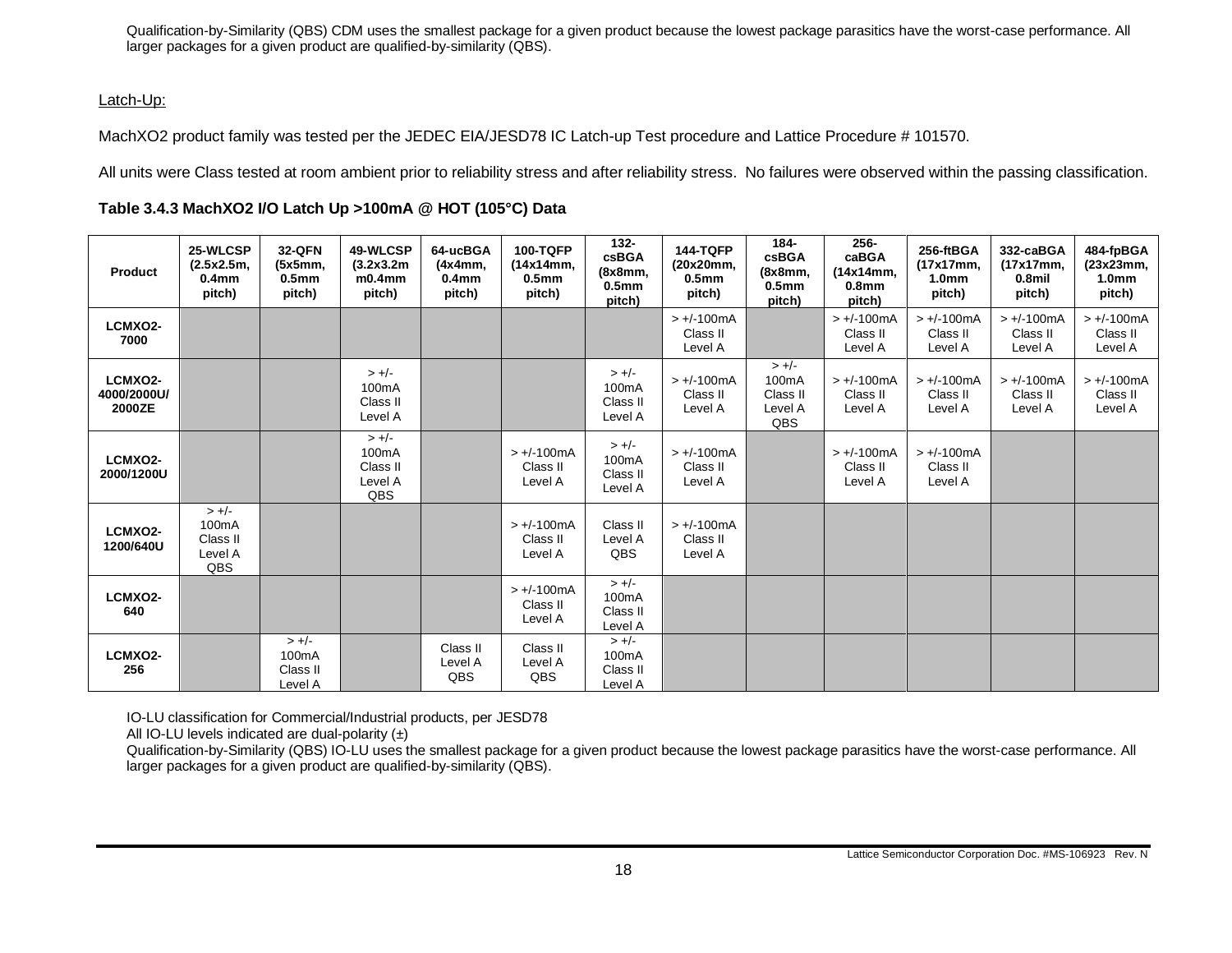| Product                          | 25-WLCSP<br>(2.5x2.5m,<br>0.4 <sub>mm</sub><br>pitch) | <b>32-QFN</b><br>(5x5mm,<br>0.5 <sub>mm</sub><br>pitch) | 49-WLCSP<br>(3.2x3.2m)<br>$m0.4$ mm<br>pitch) | 64-ucBGA<br>(4x4mm,<br>0.4 <sub>mm</sub><br>pitch) | <b>100-TQFP</b><br>(14x14mm,<br>0.5 <sub>mm</sub><br>pitch) | $132 -$<br><b>csBGA</b><br>(8x8mm,<br>0.5 <sub>mm</sub><br>pitch) | <b>144-TQFP</b><br>(20x20mm,<br>0.5 <sub>mm</sub><br>pitch) | 184-<br>csBGA<br>(8x8mm,<br>0.5 <sub>mm</sub><br>pitch) | 256-caBGA<br>(14x14mm,<br>0.8 <sub>mm</sub><br>pitch) | 256-ftBGA<br>(17x17mm,<br>1.0 <sub>mm</sub><br>pitch) | 332-caBGA<br>(17x17mm,<br>0.8 <sub>mi</sub><br>pitch) | 484-fpBGA<br>(23x23mm,<br>1.0 <sub>mm</sub><br>pitch) |
|----------------------------------|-------------------------------------------------------|---------------------------------------------------------|-----------------------------------------------|----------------------------------------------------|-------------------------------------------------------------|-------------------------------------------------------------------|-------------------------------------------------------------|---------------------------------------------------------|-------------------------------------------------------|-------------------------------------------------------|-------------------------------------------------------|-------------------------------------------------------|
| LCMXO2-<br>7000                  |                                                       |                                                         |                                               |                                                    |                                                             |                                                                   | $> 1.5x$ Vcc<br>Class II                                    |                                                         | $> 1.5x$ Vcc<br>Class II                              | $> 1.5x$ Vcc<br>Class II                              | $> 1.5x$ Vcc<br>Class II                              | $> 1.5x$ Vcc<br>Class II                              |
| LCMXO2-<br>4000/2000U            |                                                       |                                                         |                                               |                                                    |                                                             | $> 1.5x$ Vcc<br>Class II                                          | $> 1.5x$ Vcc<br>Class II                                    | $> 1.5x$ Vcc<br>Class II<br>QBS                         | $> 1.5x$ Vcc<br>Class II                              | $> 1.5x$ Vcc<br>Class II                              | $> 1.5x$ Vcc<br>Class II                              | $> 1.5x$ Vcc<br>Class II                              |
| LCMXO2-<br>2000/1200U/<br>2000ZE |                                                       |                                                         | $1.5x$ Vcc<br>Class II                        |                                                    | $> 1.5x$ Vcc<br>Class II                                    | $> 1.5x$ Vcc<br>Class II                                          | $> 1.5x$ Vcc<br>Class II                                    |                                                         | $> 1.5x$ Vcc<br>Class II                              | $> 1.5x$ Vcc<br>Class II                              |                                                       |                                                       |
| LCMXO2-<br>1200/640U             | $> 1.5x$ Vcc<br>Class II<br>QBS                       |                                                         |                                               |                                                    | $> 1.5x$ Vcc<br>Class II                                    | Class II<br>QBS                                                   | $> 1.5x$ Vcc<br>Class II                                    |                                                         |                                                       |                                                       |                                                       |                                                       |
| <b>LCMXO2-</b><br>640            |                                                       |                                                         |                                               |                                                    | $> 1.5x$ Vcc<br>Class II                                    | $> 1.5x$ Vcc<br>Class II                                          |                                                             |                                                         |                                                       |                                                       |                                                       |                                                       |
| <b>LCMXO2-</b><br>256            |                                                       | $> 1.5x$ Vcc<br>Class II                                |                                               | Class II<br>QBS                                    | Class II<br>QBS                                             | $> 1.5x$ Vcc<br>Class II                                          |                                                             |                                                         |                                                       |                                                       |                                                       |                                                       |

IO-LU classification for Commercial/Industrial products, per JESD78

All IO-LU levels indicated are dual-polarity  $(\pm)$ 

Qualification-by-Similarity (QBS) IO-LU uses the smallest package for a given product because the lowest package parasitics have the worst-case performance. All larger packages for a given product are qualified-by-similarity (QBS).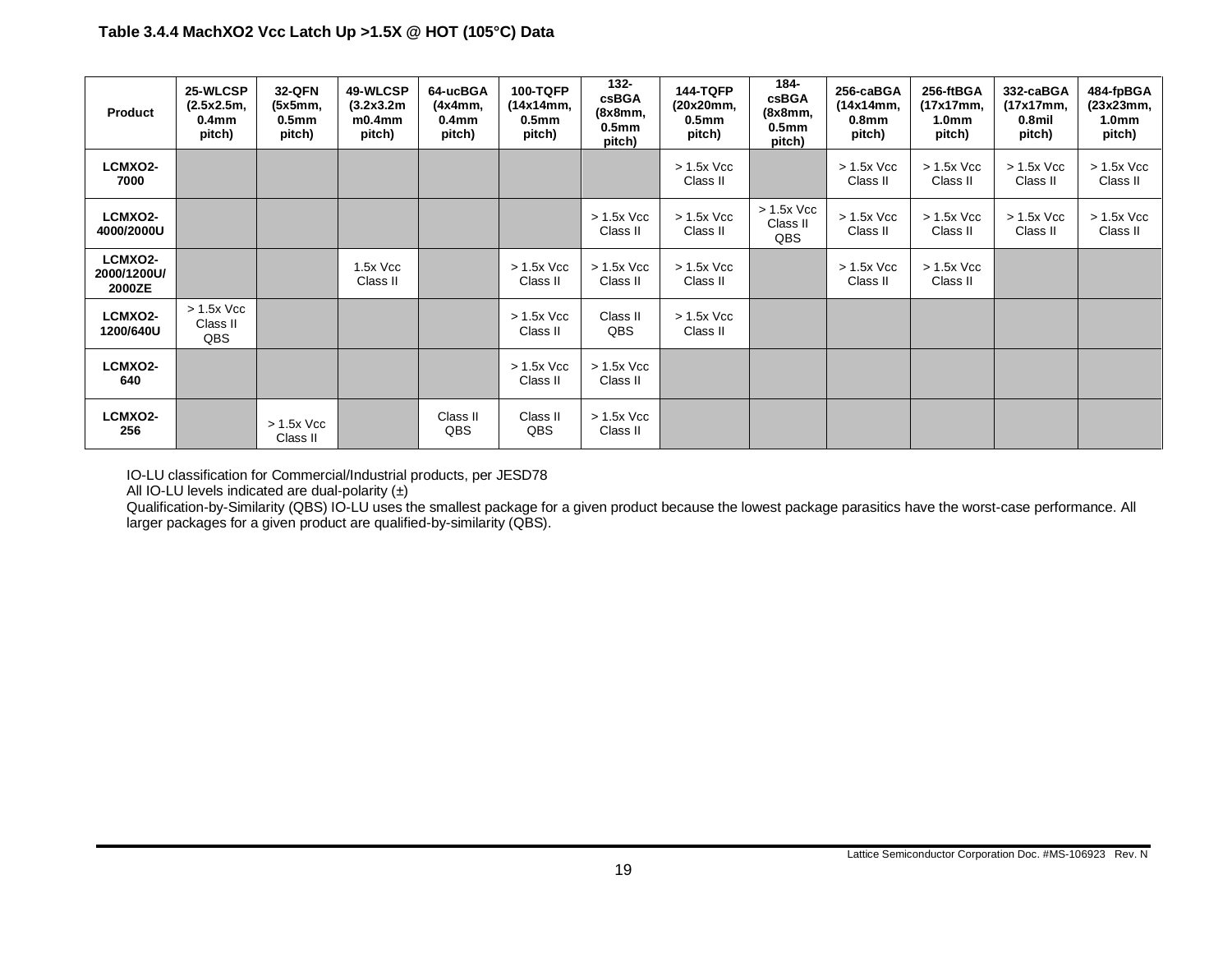# <span id="page-19-0"></span>**4.0 PACKAGE QUALIFICATION DATA FOR MACHXO2 PRODUCT FAMILY**

The MachXO2 product family is offered in TQFP, uc/cs/ca/ftBGA, fpBGA, QFN and WLCSP packages assembled and tested at ASEM in Malaysia, ASET in Kaohsiung, ASEK in Kaohsiung, Taiwan, ATT in Hsinchu, Taiwan, and UTAC/ NEPES in Singapore. This report details the package qualification results of the initial MachXO2 product introductions. Package qualification tests include Surface Mount Pre-Conditioning (SMPC), Temperature Cycling (T/C), Un-biased HAST (UHAST), Biased HAST (BHAST) and High Temperature Storage (HTSL). Mechanical evaluation tests include Scanning Acoustic Tomography (SAT) and visual package inspection. SMPC is used prior to all other package stresses.

The generation and use of generic data applied across a family of packages emanating from one base assembly process is a Family Qualification, or Qualification-by-Similarity. For the package stresses BHAST, UHAST and HTSL, these are considered generic for a given Package Technology. T/C is considered generic up to an evaluated die size + package size + 10%, for a given Package Technology. Surface Mount Pre-Conditioning (SMPC) is considered generic up to an evaluated Peak Reflow temperature, for a given Package Technology. The following table demonstrates the package stresses qualification matrix.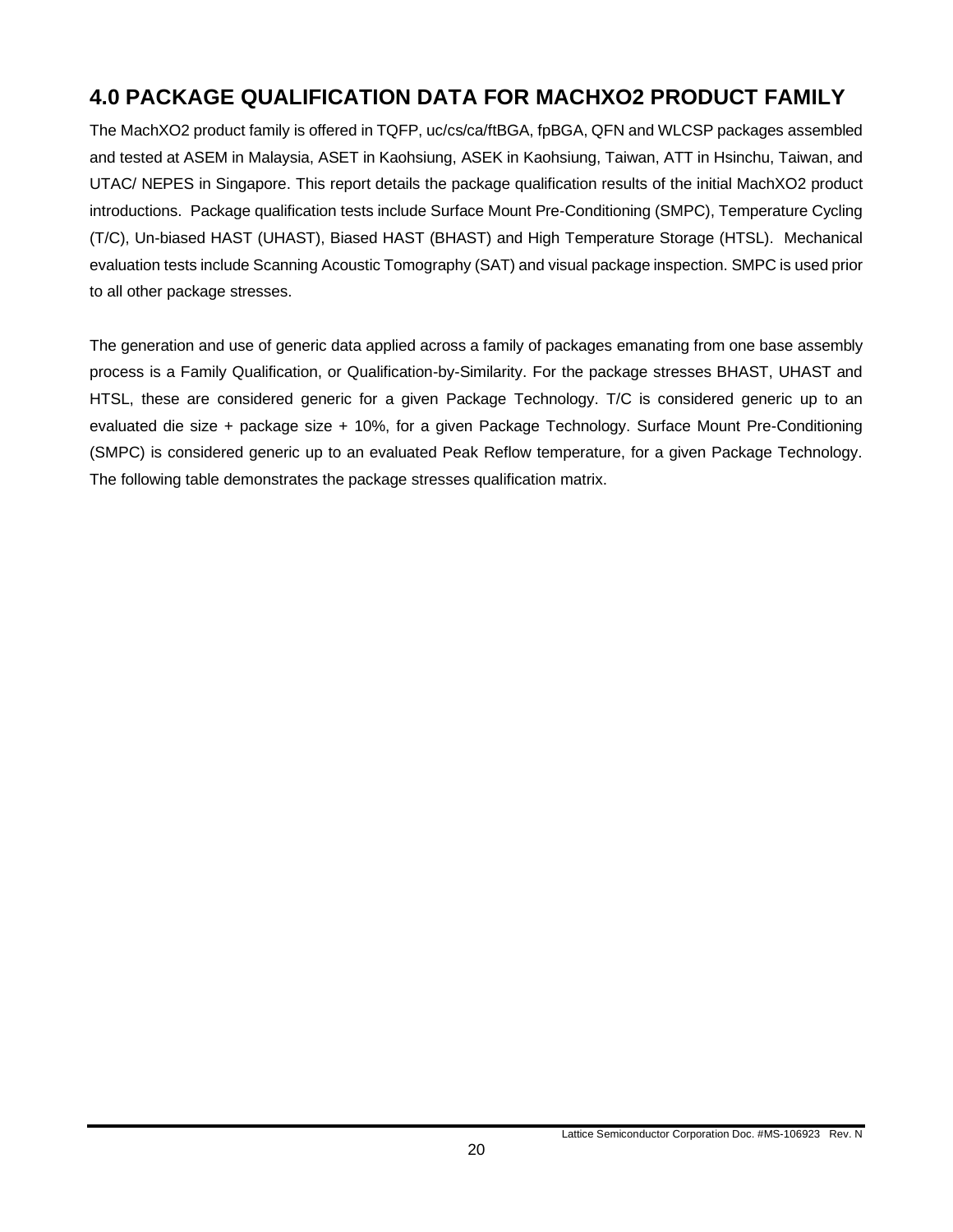### Table 4.0.1 Product-Package Qualification-By-Similarity Matrix

<span id="page-20-0"></span>

|                                            |                                                                   | <b>ASET</b>                                      | Advanced Semiconductor Engineering, Malaysia (ASEM) |                                                  |                                      |                                                    |                                                             |                                                     |                                                             |                                                         |                                                       |                                                       |                                            |                                                       |
|--------------------------------------------|-------------------------------------------------------------------|--------------------------------------------------|-----------------------------------------------------|--------------------------------------------------|--------------------------------------|----------------------------------------------------|-------------------------------------------------------------|-----------------------------------------------------|-------------------------------------------------------------|---------------------------------------------------------|-------------------------------------------------------|-------------------------------------------------------|--------------------------------------------|-------------------------------------------------------|
| Product-<br>Package<br><b>Combinations</b> | <b>Stress</b><br><b>Test</b>                                      | 32-QFN<br>(5x5mm,<br>0.5 <sub>mm</sub><br>pitch) | 32-QFN<br>(5x5mm,<br>0.5mm<br>pitch)                | 48-QFN<br>(7x7mm,<br>0.5 <sub>mm</sub><br>pitch) | 84-QFN<br>(7x7mm,<br>0.5mm<br>pitch) | 64-ucBGA<br>(4x4mm)<br>0.4 <sub>mm</sub><br>pitch) | <b>100-TQFP</b><br>(14x14mm.<br>0.5 <sub>mm</sub><br>pitch) | 132-csBGA<br>(8x8mm,<br>0.5 <sub>mm</sub><br>pitch) | <b>144-TQFP</b><br>(20x20mm,<br>0.5 <sub>mm</sub><br>pitch) | 184-<br>csBGA<br>(8x8mm,<br>0.5 <sub>mm</sub><br>pitch) | 256-caBGA<br>(14x14mm,<br>0.8 <sub>mm</sub><br>pitch) | 256-ftBGA<br>(17x17mm.<br>1.0 <sub>mm</sub><br>pitch) | 332-caBGA<br>(17x17mm,<br>0.8mil<br>pitch) | 484-fpBGA<br>(23x23mm,<br>1.0 <sub>mm</sub><br>pitch) |
|                                            | <b>SMPC</b>                                                       |                                                  |                                                     |                                                  |                                      |                                                    |                                                             |                                                     | MSL3                                                        |                                                         | 2                                                     | 2                                                     | MSL3                                       | MSL3                                                  |
|                                            | T/C                                                               |                                                  |                                                     |                                                  |                                      |                                                    |                                                             |                                                     | 1K cycles                                                   |                                                         | $\overline{2}$                                        | 2                                                     | 1K cycles                                  | 1K cycles                                             |
| LCMXO2-<br>7000                            | <b>BHAST</b>                                                      | Package<br>not offered                           | Package<br>not offered                              | Package not<br>offered                           | Package not<br>offered               | Package not<br>offered                             | Package not<br>offered                                      | Package not<br>offered                              | $\overline{1}$                                              | Package<br>not offered                                  | 2                                                     | 2                                                     | 2                                          | 264 hours                                             |
|                                            | <b>UHAST</b>                                                      |                                                  |                                                     |                                                  |                                      |                                                    |                                                             |                                                     | $\overline{1}$                                              |                                                         | $\overline{2}$                                        | 2                                                     | 2                                          | 264 hours                                             |
|                                            | <b>HTSL</b>                                                       |                                                  |                                                     |                                                  |                                      |                                                    |                                                             |                                                     | $\overline{1}$                                              |                                                         | $\overline{2}$                                        | $\overline{2}$                                        | $\overline{2}$                             | 1K hours                                              |
|                                            | <b>SMPC</b>                                                       |                                                  |                                                     |                                                  |                                      |                                                    |                                                             | $\overline{2}$                                      | $\overline{1}$                                              | MSL <sub>3</sub>                                        | $\overline{2}$                                        | $\overline{2}$                                        | $\overline{2}$                             | 3                                                     |
| <b>LCMXO2-</b>                             | T/C                                                               | Package                                          | Package                                             |                                                  |                                      |                                                    | Package not                                                 | $\overline{2}$                                      |                                                             | 1K cycles                                               | $\overline{2}$                                        | $\overline{2}$                                        | $\overline{2}$                             | $\mathbf{3}$                                          |
| 4000/2000U                                 | <b>BHAST</b>                                                      | not offered                                      | not offered                                         | Package not<br>offered                           | Package not<br>offered               | Package not<br>offered                             | offered                                                     | $\overline{2}$                                      | $\overline{1}$                                              | 264 hours                                               | $\overline{2}$                                        | $\overline{2}$                                        | $\overline{2}$                             | $\mathbf{3}$                                          |
|                                            | <b>UHAST</b>                                                      |                                                  |                                                     |                                                  |                                      |                                                    |                                                             | $\overline{2}$                                      | $\overline{1}$                                              | $\overline{2}$                                          | $\overline{2}$                                        | $\overline{2}$                                        | $\overline{2}$                             | 3                                                     |
|                                            | <b>HTSL</b>                                                       |                                                  |                                                     |                                                  |                                      |                                                    |                                                             | $\overline{2}$                                      | $\overline{1}$                                              | 1K cycles                                               | 2                                                     | $\overline{2}$                                        | 2                                          | $\mathbf{3}$                                          |
|                                            | <b>SMPC</b>                                                       |                                                  |                                                     |                                                  | MSL3                                 |                                                    |                                                             |                                                     |                                                             |                                                         |                                                       |                                                       |                                            |                                                       |
|                                            | T/C                                                               | Package                                          | Package                                             | Package not                                      | 700 cycles                           | Package not                                        | Package not                                                 | Package not                                         | Package                                                     | Package                                                 | Package not                                           | Package not                                           | Package not                                | Package                                               |
| LCMX02-4000                                | <b>BHAST</b><br><b>UHAST</b>                                      | not offered                                      | not offered                                         | offered                                          | 4<br>96 hours                        | offered                                            | offered                                                     | offered                                             | not offered                                                 | not offered                                             | offered                                               | offered                                               | offered                                    | not offered                                           |
|                                            | <b>HTSL</b>                                                       |                                                  |                                                     |                                                  | $\overline{4}$                       |                                                    |                                                             |                                                     |                                                             |                                                         |                                                       |                                                       |                                            |                                                       |
|                                            | <b>SMPC</b>                                                       |                                                  |                                                     |                                                  |                                      |                                                    | $\overline{1}$                                              | $\overline{2}$                                      | $\overline{1}$                                              |                                                         | $\overline{2}$                                        | $\overline{2}$                                        |                                            |                                                       |
|                                            | T/C                                                               |                                                  |                                                     |                                                  |                                      |                                                    | $\overline{1}$                                              | $\overline{2}$                                      | $\mathbf{1}$                                                |                                                         | 2                                                     | $\overline{2}$                                        |                                            |                                                       |
| LCMXO2-                                    | <b>BHAST</b>                                                      | Package                                          | Package                                             | Package not                                      | Package not                          | Package not                                        | $\mathbf{1}$                                                | $\overline{2}$                                      | $\overline{1}$                                              | Package                                                 | $\overline{2}$                                        | $\overline{2}$                                        | Package not                                | Package                                               |
| 2000/1200U                                 | <b>UHAST</b>                                                      | not offered                                      | not offered                                         | offered                                          | offered                              | offered                                            | $\overline{1}$                                              | $\overline{2}$                                      | $\overline{1}$                                              | not offered                                             | $\overline{2}$                                        | $\overline{2}$                                        | offered                                    | not offered                                           |
|                                            | <b>HTSL</b>                                                       |                                                  |                                                     |                                                  |                                      |                                                    | $\mathbf{1}$                                                | $\overline{2}$                                      | $\overline{1}$                                              |                                                         | 2                                                     | 2                                                     |                                            |                                                       |
| <b>LCMXO2-1200</b>                         | <b>SMPC</b><br>T/C<br><b>BHAST</b><br><b>UHAST</b><br><b>HTSL</b> | Package<br>not offered                           | MSL3<br>700 cycles<br>96 hours<br>N/A<br>1k hours   | Package not<br>offered                           | Package not<br>offered               | Package not<br>offered                             | Package not<br>offered                                      | Package not<br>offered                              | Package<br>not offered                                      | Package<br>not offered                                  | Package not<br>offered                                | Package not<br>offered                                | Package not<br>offered                     | Package<br>not offered                                |
|                                            | <b>SMPC</b>                                                       |                                                  |                                                     |                                                  |                                      |                                                    | $\overline{1}$                                              | MSL <sub>3</sub>                                    | MSL3                                                        |                                                         |                                                       |                                                       |                                            |                                                       |
|                                            | T/C                                                               |                                                  |                                                     |                                                  |                                      |                                                    | $\overline{1}$                                              | 1K cycles                                           | 1K cycles                                                   |                                                         |                                                       |                                                       |                                            |                                                       |
| <b>LCMXO2-</b><br>1200/640U                | <b>BHAST</b>                                                      | Package<br>not offered                           | Package<br>not offered                              | Package not<br>offered                           | Package not<br>offered               | Package not<br>offered                             | $\mathbf{1}$                                                | 264 hours                                           | 264 hours                                                   | Package<br>not offered                                  | Package not<br>offered                                | Package not<br>offered                                | Package not<br>offered                     | Package<br>not offered                                |
|                                            | <b>UHAST</b>                                                      |                                                  |                                                     |                                                  |                                      |                                                    | $\overline{1}$                                              | 264 hours                                           | 264 hours                                                   |                                                         |                                                       |                                                       |                                            |                                                       |
|                                            | <b>HTSL</b>                                                       |                                                  |                                                     |                                                  |                                      |                                                    | $\overline{1}$                                              | 1K hours                                            | 1K hours                                                    |                                                         |                                                       |                                                       |                                            |                                                       |
|                                            | <b>SMPC</b>                                                       |                                                  |                                                     | MXL3                                             |                                      |                                                    | $\overline{1}$                                              | $\overline{2}$                                      |                                                             |                                                         |                                                       |                                                       |                                            |                                                       |
| LCMXO2-                                    | T/C                                                               |                                                  |                                                     | 700 cycles                                       |                                      |                                                    | $\mathbf{1}$                                                | $\overline{2}$                                      |                                                             |                                                         |                                                       |                                                       |                                            |                                                       |
| 640                                        | <b>BHAST</b>                                                      | Package<br>not offered                           | Package<br>not offered                              | $\overline{4}$                                   | Package not<br>offered               | Package not<br>offered                             | $\mathbf{1}$                                                | $\overline{2}$                                      | Package<br>not offered                                      | Package<br>not offered                                  | Package not<br>offered                                | Package not<br>offered                                | Package not<br>offered                     | Package<br>not offered                                |
|                                            | <b>UHAST</b>                                                      |                                                  |                                                     | 96 hours                                         |                                      |                                                    | $\overline{1}$                                              | $\overline{2}$                                      |                                                             |                                                         |                                                       |                                                       |                                            |                                                       |
|                                            | <b>HTSL</b>                                                       |                                                  |                                                     | 4                                                |                                      |                                                    | $\overline{1}$                                              | $\overline{2}$                                      |                                                             |                                                         |                                                       |                                                       |                                            |                                                       |
|                                            | <b>SMPC</b>                                                       | MSL3                                             |                                                     | $\overline{4}$                                   |                                      | MSL3                                               | $\mathbf{1}$                                                | $\overline{2}$                                      |                                                             |                                                         |                                                       |                                                       |                                            |                                                       |
| LCMXO2-                                    | T/C                                                               | 1K cycle                                         | Package                                             | 4                                                |                                      | 1K cycle                                           | $\overline{1}$                                              | $\overline{2}$                                      |                                                             |                                                         |                                                       |                                                       |                                            |                                                       |
| 256                                        | <b>BHAST</b>                                                      | 96 hours                                         | not offered                                         | $\overline{4}$                                   | Package not<br>offered               | 2                                                  | $\mathbf{1}$                                                | $\overline{2}$                                      | Package<br>not offered                                      | Package<br>not offered                                  | Package not<br>offered                                | Package not<br>offered                                | Package not<br>offered                     | Package<br>not offered                                |
|                                            | <b>UHAST</b>                                                      | N/A                                              |                                                     | $\overline{4}$                                   |                                      | 2                                                  | $\mathbf{1}$                                                | $\overline{2}$                                      |                                                             |                                                         |                                                       |                                                       |                                            |                                                       |
|                                            | <b>HTSL</b>                                                       | 1K hours                                         |                                                     | $\overline{4}$                                   |                                      | 1K hours                                           | $\mathbf{1}$                                                | $\overline{2}$                                      |                                                             |                                                         |                                                       |                                                       |                                            |                                                       |

Notes: 1, 2, 3 & 4 – Qualified-by-similarity (QBS) from one of the other product-packages within the same packaging technology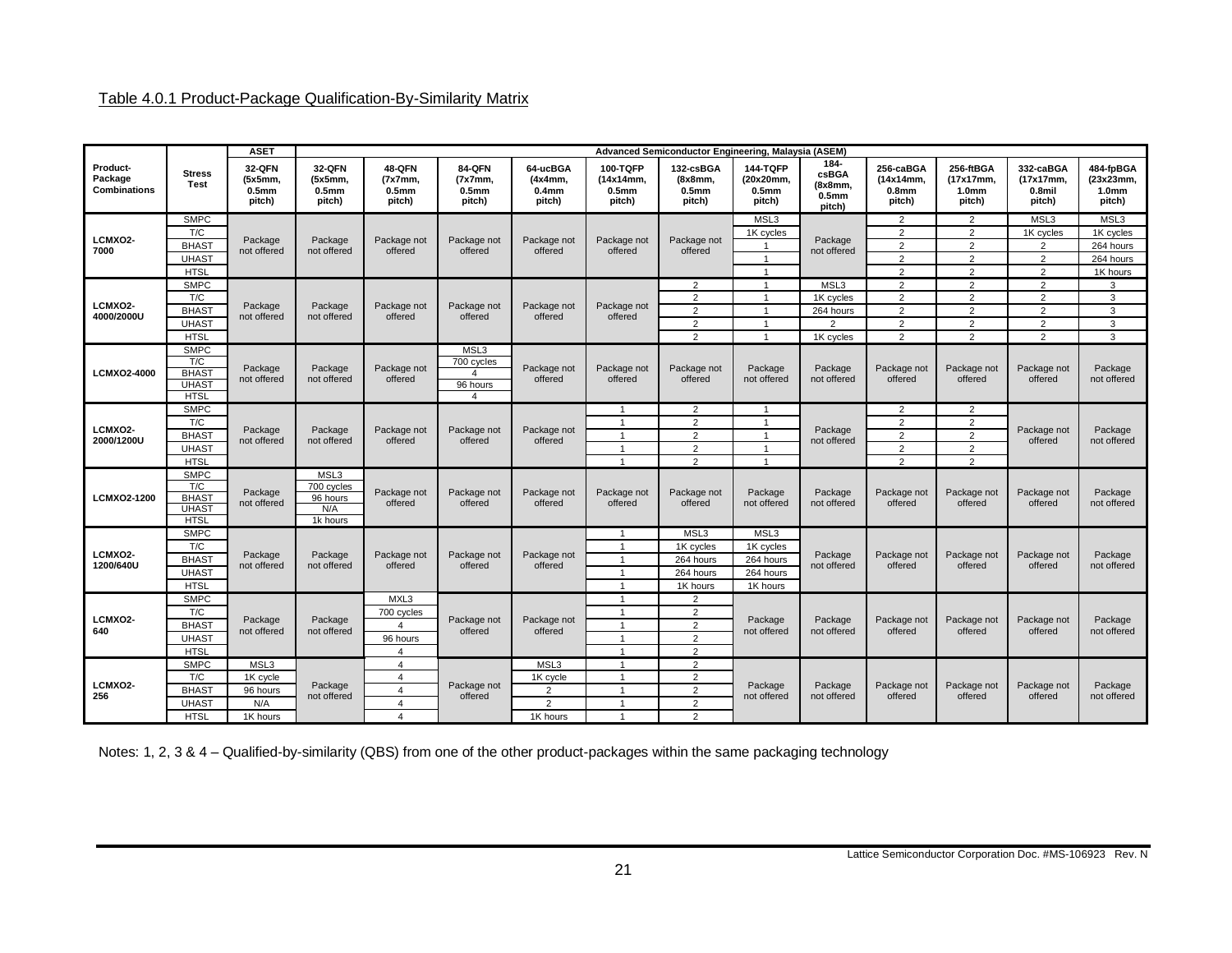<span id="page-21-0"></span>

| The LCMXO2-2000ZE, 49-WLCSP and LCMXO2-                                                                                                                    |                               |                                         | Amkor Technology Taiwan (ATT)           |                                         |
|------------------------------------------------------------------------------------------------------------------------------------------------------------|-------------------------------|-----------------------------------------|-----------------------------------------|-----------------------------------------|
| 1200ZE, 25-WLCSP product/package<br>combination is Qualified-by-Similarity (QBS)<br>using the LCMXO3L/XO3LF-4300, 81-WLCSP<br>qualification vehicle below. | <b>Stress</b><br><b>Tests</b> | 25-WLCSP<br>(2.5x2.5mm,<br>0.4mm pitch) | 49-WLCSP<br>(3.2x3.2mm,<br>0.4mm pitch) | 81-WLCSP<br>(3.8x3.8mm,<br>0.4mm pitch) |
|                                                                                                                                                            | <b>SMPC</b>                   |                                         |                                         | MSL <sub>1</sub>                        |
|                                                                                                                                                            | $T/C-B$                       |                                         |                                         | 700 cycles                              |
|                                                                                                                                                            | <b>UHAST</b>                  |                                         |                                         | 264 hours                               |
| LCMXO3L/XO3LF-4300, 81-WLCSP<br>(Lead WLCSP qual vehicle)                                                                                                  | <b>HTSL</b>                   |                                         |                                         | 1000 hours                              |
|                                                                                                                                                            | Slow-TC                       |                                         |                                         | 1000 cycles                             |
|                                                                                                                                                            | Bend                          |                                         |                                         | 20,000 bends                            |
|                                                                                                                                                            | Drop                          |                                         |                                         | 30 drops                                |
|                                                                                                                                                            | <b>SMPC</b>                   |                                         | MSL <sub>1</sub>                        |                                         |
|                                                                                                                                                            | T/C-B                         |                                         | 1000 cycles                             |                                         |
| LCMXO2-2000ZE, 49-WLCSP                                                                                                                                    | <b>THB</b>                    |                                         | 1000 hours                              |                                         |
| (Package is qualified-by-similarity to the                                                                                                                 | <b>UHAST</b>                  |                                         | 96 hours                                |                                         |
| LCMXO3L/XO3LF-4300, 81-WLCSP)                                                                                                                              | <b>HTSL</b>                   |                                         | 1000 hours                              |                                         |
|                                                                                                                                                            | Slow-TC                       |                                         |                                         |                                         |
|                                                                                                                                                            | Bend                          |                                         | QBS                                     |                                         |
|                                                                                                                                                            | Drop                          |                                         |                                         |                                         |
|                                                                                                                                                            | <b>SMPC</b>                   | MSL <sub>1</sub>                        |                                         |                                         |
|                                                                                                                                                            | $T/C-B$                       | 700 cycles                              |                                         |                                         |
| LCMXO2-1200ZE, 25-WLCSP                                                                                                                                    | <b>BHAST</b>                  | 96 hours                                |                                         |                                         |
| (Package is qualified-by-similarity to the                                                                                                                 | UHAST                         | 96 hours                                |                                         |                                         |
| LCMXO3L/XO3LF-4300, 81-WLCSP)                                                                                                                              | <b>HTSL</b>                   | 1000 hours                              |                                         |                                         |
|                                                                                                                                                            | Slow-TC                       |                                         |                                         |                                         |
|                                                                                                                                                            | <b>Bend</b>                   | QBS                                     |                                         |                                         |
|                                                                                                                                                            | Drop                          |                                         |                                         |                                         |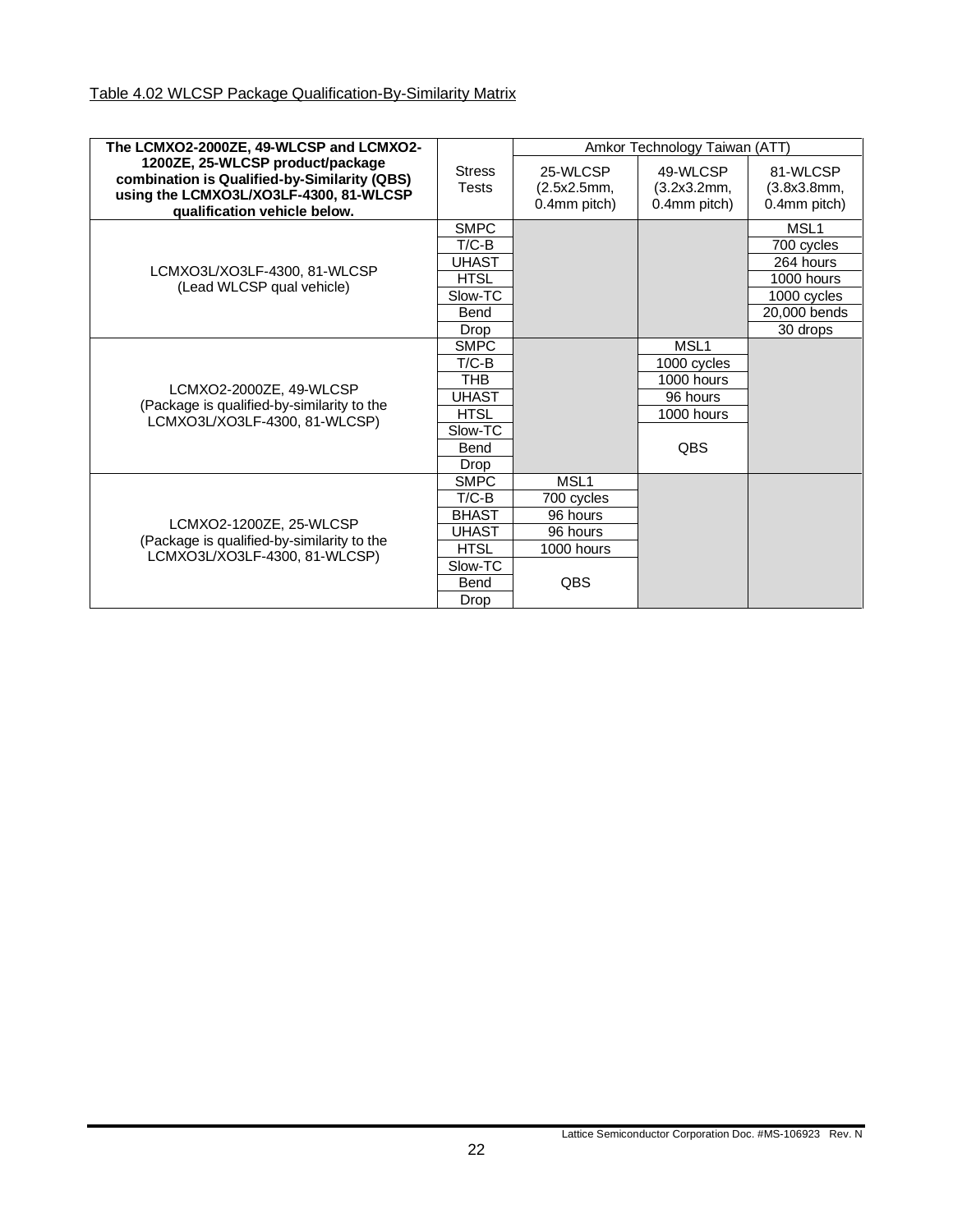### <span id="page-22-0"></span>**4.1 MachXO2 Product Family Surface Mount Preconditioning Testing: SMPC**

The Surface Mount Preconditioning (SMPC) Test is used to model the surface mount assembly conditions during component solder processing. All devices stressed through Temperature Cycling, Un-biased HAST and Biased HAST were preconditioned. This preconditioning is consistent with JEDEC JESD22-A113 "Preconditioning Procedures of Plastic Surface Mount Devices Prior to Reliability Testing", Moisture Sensitivity Level 3 (MSL3 or MSL1, as applicable) package moisture sensitivity and dry-pack storage requirements.

### **Surface Mount Preconditioning (MSL3)**

(5 Temperature Cycles, 24 hours bake @ 125°C, 30°C/60% RH, soak 192 hours, 260°C Reflow Simulation, 3 passes) performed before all package tests.

**MSL3 Packages:** TQFP, μcBGA, csBGA, caBGA, ftBGA, fpBGA and QFN

### **Surface Mount Preconditioning (MSL1)**

(5 Temperature Cycles, 24 hours bake @ 125°C, 85°C/85% RH, soak 168 hours, 260°C Reflow Simulation, 3 passes) performed before all package tests. **MSL1 Packages:** WLCSP

**Method:** Lattice Procedure # 103467, J-STD-020 and JESD22-A113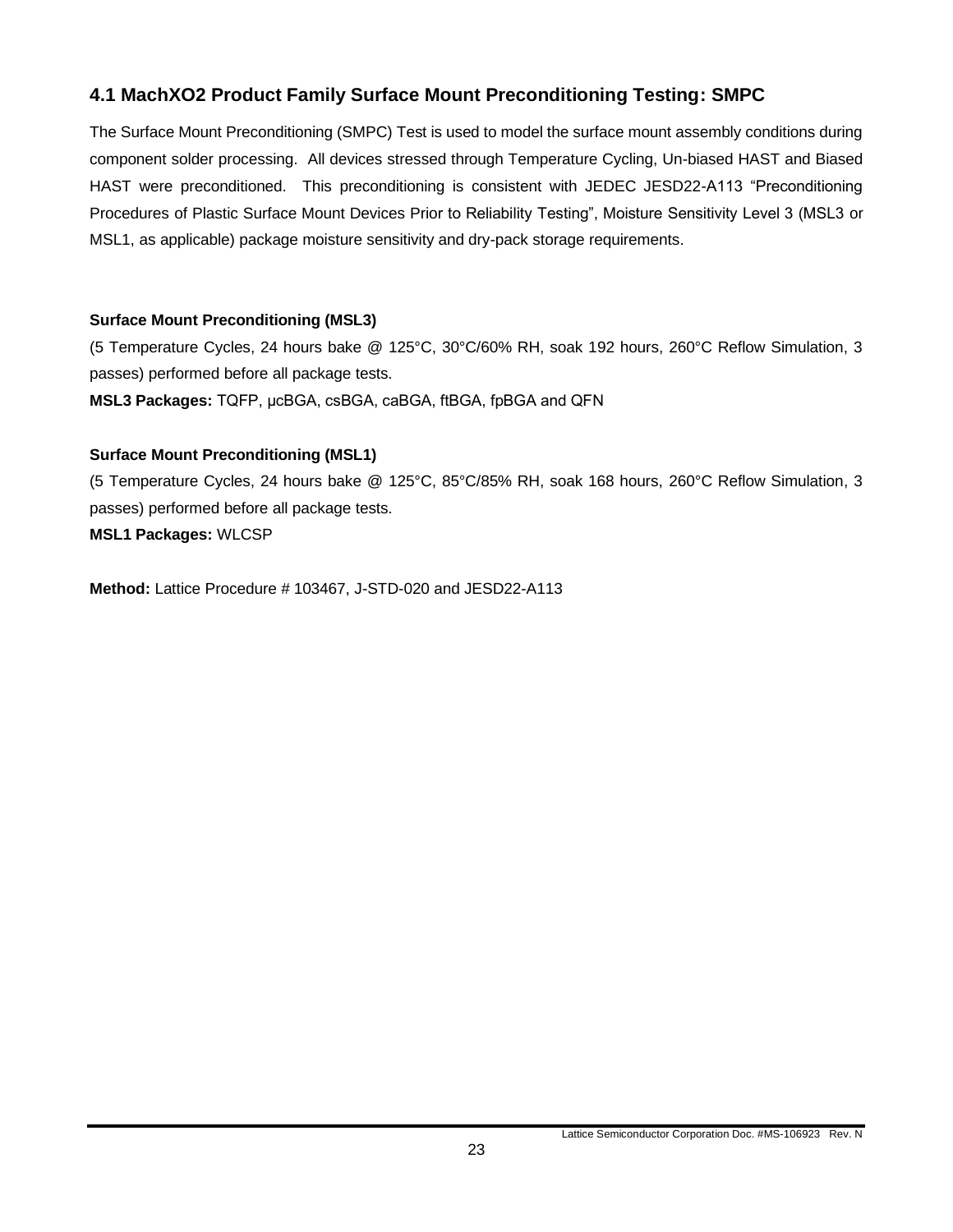### <span id="page-23-0"></span>Table 4.1.1 Surface Mount Precondition Data

| <b>Product Name</b> | Package  | <b>Assembly</b><br><b>Site</b> | <b>Lot Number</b> | Quantity | # of Fails  | <b>Reflow</b><br><b>Temperature</b> |
|---------------------|----------|--------------------------------|-------------------|----------|-------------|-------------------------------------|
| <b>LCMXO2-256</b>   | 32QFN    | <b>ASET</b>                    | Lot $#1$          | 245**    | $\Omega$    | 260°C                               |
| LCMXO2-256          | 32QFN    | <b>ASET</b>                    | Lot $#2$          | 246      | $\mathbf 0$ | 260°C                               |
| LCMXO2-256          | 32QFN    | <b>ASET</b>                    | Lot $#3$          | 246      | $\mathbf 0$ | 260°C                               |
| LCMXO2-256          | 64ucBGA  | <b>ASEM</b>                    | Lot $#1$          | 169      | $\mathbf 0$ | 260°C                               |
| LCMXO2-256          | 64ucBGA  | <b>ASEM</b>                    | Lot $#2$          | 169      | $\mathbf 0$ | 260°C                               |
| LCMXO2-640          | 48QFN    | <b>ASEM</b>                    | Lot $#1$          | 175      | $\mathbf 0$ | 260°C                               |
| LCMXO2-640          | 48QFN    | <b>ASEM</b>                    | Lot $#2$          | 175      | $\Omega$    | 260°C                               |
| LCMXO2-640          | 48QFN    | <b>ASEM</b>                    | Lot $#3$          | 175      | $\mathbf 0$ | 260°C                               |
| LCMXO2-1200         | 32QFN    | <b>ASEM</b>                    | Lot $#1$          | 265      | $\mathbf 0$ | 260°C                               |
| LCMXO2-1200         | 32QFN    | <b>ASEM</b>                    | Lot $#2$          | 265      | $\mathbf 0$ | 260°C                               |
| LCMXO2-1200         | 32QFN    | <b>ASEM</b>                    | Lot $#3$          | 265      | $\mathbf 0$ | 260°C                               |
| LCMXO2-1200         | 132csBGA | <b>ASEM</b>                    | Lot $#1$          | 308      | $\mathbf 0$ | 260°C                               |
| LCMXO2-1200         | 132csBGA | <b>ASEM</b>                    | Lot $#2$          | 308      | $\mathbf 0$ | 260°C                               |
| LCMXO2-1200         | 132csBGA | <b>ASEM</b>                    | Lot $#3$          | 308      | $\pmb{0}$   | 260°C                               |
| LCMXO2-4000         | 84QFN    | <b>ASEM</b>                    | Lot $#1$          | 265      | $\Omega$    | 260°C                               |
| LCMXO2-4000         | 84QFN    | <b>ASEM</b>                    | Lot $#2$          | 264***   | $\mathbf 0$ | 260°C                               |
| LCMXO2-4000         | 84QFN    | <b>ASEM</b>                    | Lot $#3$          | 265      | $\mathbf 0$ | 260°C                               |
| LCMXO2-4000         | 184csBGA | <b>ASEM</b>                    | Lot $#1$          | 255      | $\mathbf 0$ | 260°C                               |
| LCMXO2-4000         | 184csBGA | <b>ASEM</b>                    | Lot $#2$          | 255      | $\mathbf 0$ | 260°C                               |
| LCMXO2-4000         | 184csBGA | <b>ASEM</b>                    | Lot $#3$          | 255      | $\mathbf 0$ | 260°C                               |
| LCMXO2-4000         | 184csBGA | <b>ASEM</b>                    | Lot $#4$          | 80       | $\mathbf 0$ | 260°C                               |
| LCMXO2-4000         | 184csBGA | <b>ASEM</b>                    | Lot $#5$          | 80       | $\mathbf 0$ | 260°C                               |
| LCMXO2-7000         | 332caBGA | <b>ASEM</b>                    | Lot $#1$          | 77       | $\mathbf 0$ | 260°C                               |
| LCMXO2-7000         | 332caBGA | <b>ASEM</b>                    | Lot $#2$          | 77       | $\mathbf 0$ | 260°C                               |
| LCMXO2-1200/640U    | 144TQFP  | <b>ASEM</b>                    | Lot $#1$          | 308      | $\pmb{0}$   | 260°C                               |
| LCMXO2-1200/640U    | 144TQFP  | <b>ASEM</b>                    | Lot $#2$          | 308      | $\Omega$    | 260°C                               |
| LCMXO2-1200/640U    | 144TQFP  | <b>ASEM</b>                    | Lot $#3$          | 308      | $\mathbf 0$ | 260°C                               |
| LCMXO2-7000         | 144TQFP  | <b>ASEM</b>                    | Lot $#1$          | 77       | $\mathbf 0$ | 260°C                               |
| LCMXO2-7000         | 144TQFP  | <b>ASEM</b>                    | Lot $#2$          | 77       | $\pmb{0}$   | 260°C                               |
| LCMXO2-7000         | 484fpBGA | ASEM                           | Lot $#1$          | 307*     | $\mathbf 0$ | 250°C                               |
| LCMXO2-7000         | 484fpBGA | <b>ASEM</b>                    | Lot $#2$          | 306*     | 0           | 250°C                               |
| LCMXO2-7000         | 484fpBGA | ASEM                           | Lot $#3$          | $305*$   | $\pmb{0}$   | 250°C                               |
| LCMXO3LF-4300       | 81WLCSP  | ATT                            | Lot $#1$          | 164      | 0           | 260°C                               |
| LCMXO3LF-4300       | 81WLCSP  | ATT                            | Lot $#2$          | 164      | $\pmb{0}$   | 260°C                               |
| LCMXO3LF-4300       | 81WLCSP  | ATT                            | Lot $#3$          | 163      | 0           | 260°C                               |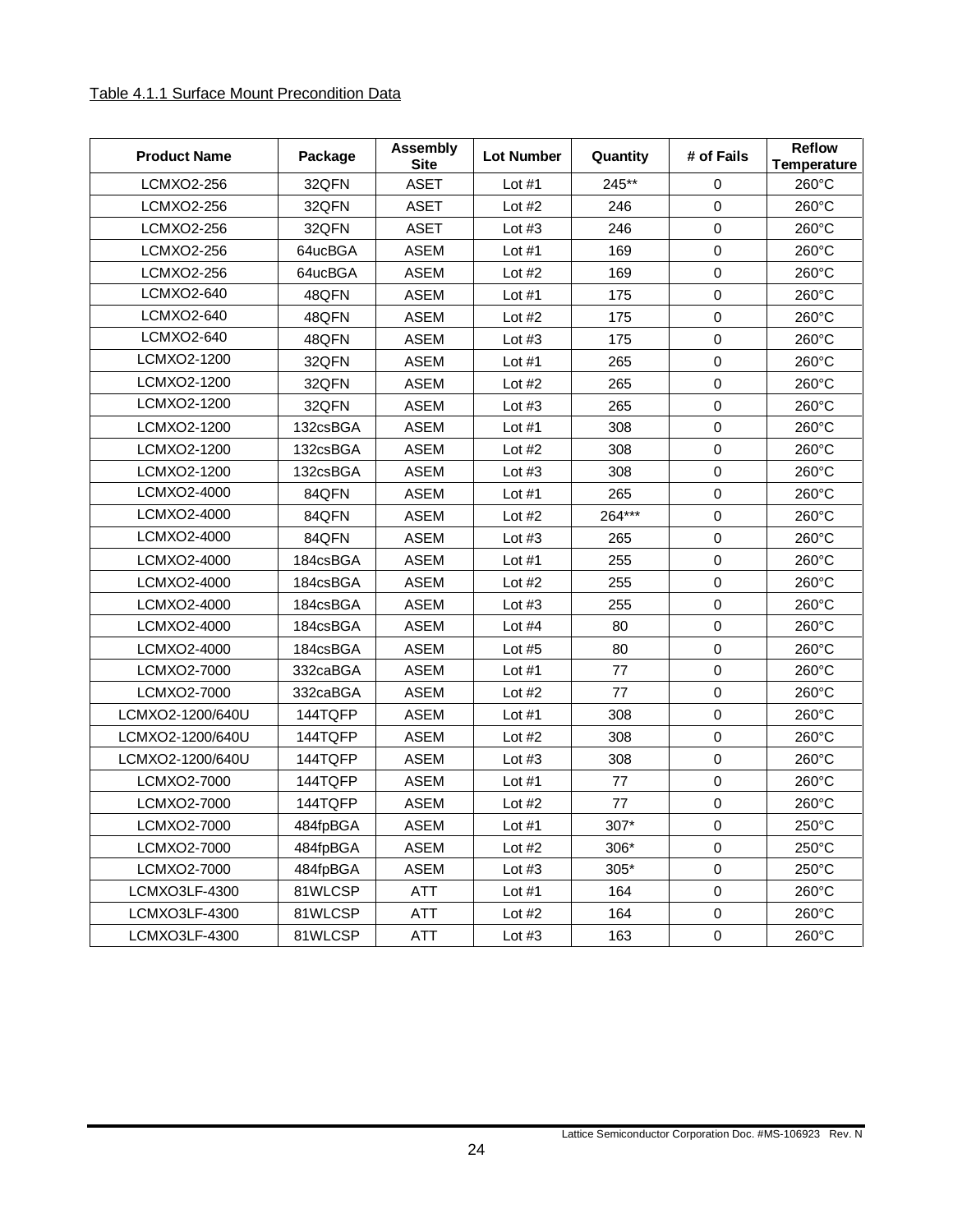| <b>Product Name</b> | Package | Assembly<br>Site | Lot Number | Quantity | # of Fails | Reflow<br>Temperature |
|---------------------|---------|------------------|------------|----------|------------|-----------------------|
| LCMXO2-1200ZE       | 25WLCSP | <b>ATT</b>       | Lot $#1$   | $269**$  | 0          | $260^{\circ}$ C       |
| LCMXO2-1200ZE       | 25WLCSP | <b>ATT</b>       | Lot $#1$   | 450      | 0          | $260^{\circ}$ C       |
| LCMXO2-1200ZE       | 25WLCSP | <b>ATT</b>       | Lot $#2$   | 450      | 0          | $260^{\circ}$ C       |
| LCMXO2-1200ZE       | 25WLCSP | <b>ATT</b>       | Lot $#3$   | 450      | 0          | $260^{\circ}$ C       |
| LCMXO2-2000ZE       | 49WLCSP | <b>ATT</b>       | Lot $#1$   | 308      | 0          | $260^{\circ}$ C       |
| LCMXO2-2000ZE       | 49WLCSP | <b>ATT</b>       | Lot $#2$   | 308      | 0          | $260^{\circ}$ C       |
| LCMXO2-2000ZE       | 49WLCSP | <b>ATT</b>       | Lot $#3$   | 308      | 0          | $260^{\circ}$ C       |
| LCMXO2-2000ZE       | 49WLCSP | <b>ASEK</b>      | Lot $#1$   | 308      | 0          | $260^{\circ}$ C       |
| LCMXO2-2000ZE       | 49WLCSP | <b>ASEK</b>      | Lot $#2$   | 308      | 0          | $260^{\circ}$ C       |
| LCMXO2-2000ZE       | 49WLCSP | <b>ASEK</b>      | Lot $#3$   | 308      | 0          | $260^{\circ}$ C       |

\* 6 units had 1 corner solder ball knocked off due to handling damage. Sample size reduced accordingly for each of three assembly lots.

\*\* 1 unit failed for "package damage" due to handling damage. Sample size reduced by one.

\*\*\* 1 unit failed with random silicon defect. Failure is unrelated to stress and sample size reduced by one.

*MachXO2 Cumulative SMPC Failure Rate = 0 / 11,146*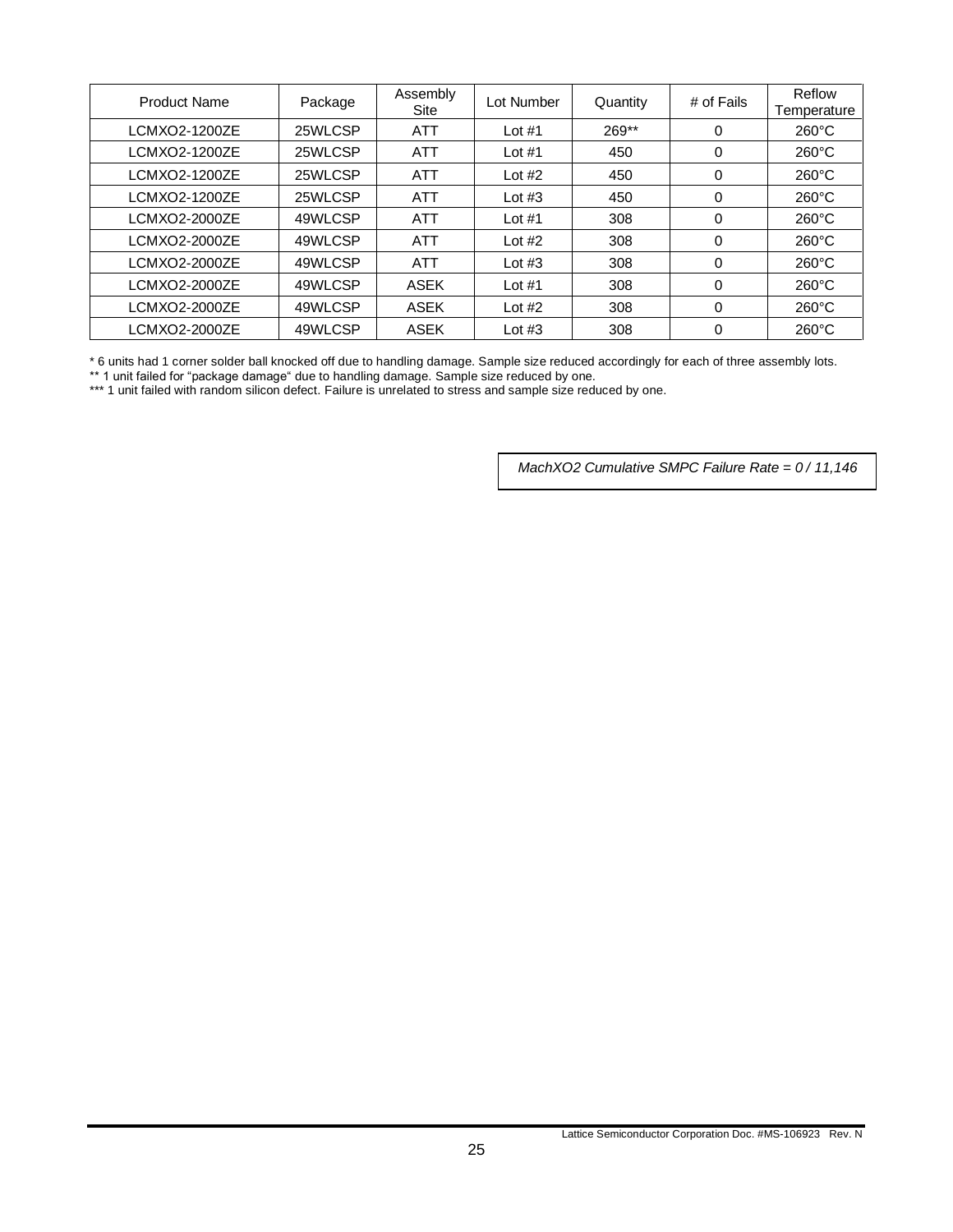### <span id="page-25-0"></span>**4.2 MachXO2 Product Family Temperature Cycling Data: T.C**

The Temperature Cycling test is used to accelerate those failures resulting from mechanical stresses induced by differential thermal expansion of adjacent films, layers and metallurgical interfaces in the die and package. Devices are tested at 25°C after exposure to repeated cycling between -55°C and +125°C in an air environment consistent with JEDEC JESD22-A104 "Temperature Cycling", Condition B temperature cycling requirements. Prior to Temperature Cycling testing, all devices are subjected to Surface Mount Preconditioning.

**MSL3 Packages:** TQFP, csBGA, QFN

### **MSL1 Packages:** WLCSP

**Stress Duration:** 500, 700, 1000 cycles **Stress Conditions:** Temperature cycling between -55°C to 125°C

**Method:** Lattice Procedure # 101568 and JESD22-A104, Condition B

#### <span id="page-25-1"></span>Table 4.2.1 Temperature Cycling Data

| <b>Product Name</b> | Package  | <b>Assembly</b><br><b>Site</b> | <b>Lot Number</b> | Quantity | 500 Cycles  |             | 700 Cycles 1000 Cycles |
|---------------------|----------|--------------------------------|-------------------|----------|-------------|-------------|------------------------|
| LCMXO2-256          | 32QFN    | <b>ASET</b>                    | Lot $#1$          | 82       | 0           | N/A         | 0                      |
| LCMXO2-256          | 32QFN    | <b>ASET</b>                    | Lot $#2$          | 82       | $\mathbf 0$ | N/A         | $\mathbf 0$            |
| <b>LCMXO2-256</b>   | 32QFN    | <b>ASET</b>                    | Lot $#3$          | 82       | $\Omega$    | N/A         | $\Omega$               |
| LCMXO2-256          | 64ucBGA  | <b>ASEM</b>                    | Lot $#1$          | 80       | $\Omega$    | N/A         | $\mathbf 0$            |
| LCMXO2-256          | 64ucBGA  | <b>ASEM</b>                    | Lot $#2$          | 78       | $\Omega$    | N/A         | $\Omega$               |
| LCMXO2-640          | 48QFN    | <b>ASEM</b>                    | Lot $#1$          | 80       | N/A         | $\mathbf 0$ | $\mathbf 0$            |
| LCMXO2-640          | 48QFN    | <b>ASEM</b>                    | Lot $#2$          | 80       | N/A         | $\Omega$    | $\mathbf 0$            |
| LCMXO2-640          | 48QFN    | ASEM                           | Lot $#3$          | 80       | N/A         | $\mathbf 0$ | $\mathbf 0$            |
| LCMXO2-1200         | 32QFN    | <b>ASEM</b>                    | Lot $#1$          | 80       | N/A         | 0           | $\mathbf 0$            |
| LCMXO2-1200         | 32QFN    | <b>ASEM</b>                    | Lot $#2$          | 80       | N/A         | $\mathbf 0$ | $\mathbf 0$            |
| LCMXO2-1200         | 32QFN    | <b>ASEM</b>                    | Lot $#3$          | 80       | N/A         | $\Omega$    | $\Omega$               |
| LCMXO2-1200         | 132csBGA | <b>ASEM</b>                    | Lot $#1$          | 77       | $\mathbf 0$ | N/A         | $\mathbf 0$            |
| LCMXO2-1200         | 132csBGA | <b>ASEM</b>                    | Lot $#2$          | 77       | $\Omega$    | N/A         | $\mathbf 0$            |
| LCMXO2-1200         | 132csBGA | <b>ASEM</b>                    | Lot $#3$          | 77       | $\Omega$    | N/A         | $\mathbf 0$            |
| LCMXO2-4000         | 84QFN    | <b>ASEM</b>                    | Lot $#1$          | 75       | N/A         | $\Omega$    | $\mathbf 0$            |
| LCMXO2-4000         | 84QFN    | <b>ASEM</b>                    | Lot $#2$          | 75       | N/A         | 0           | $\Omega$               |
| LCMXO2-4000         | 84QFN    | <b>ASEM</b>                    | Lot $#3$          | 75       | N/A         | $\Omega$    | $\Omega$               |
| LCMXO2-4000         | 184csBGA | <b>ASEM</b>                    | Lot $#1$          | 78       | $\Omega$    | N/A         | $\Omega$               |
| LCMXO2-4000         | 184csBGA | <b>ASEM</b>                    | Lot $#2$          | 78       | $\mathbf 0$ | N/A         | $\mathbf 0$            |
| LCMXO2-4000         | 184csBGA | <b>ASEM</b>                    | Lot $#3$          | 78       | $\mathbf 0$ | N/A         | $\mathbf 0$            |
| LCMXO2-7000         | 332caBGA | <b>ASEM</b>                    | Lot $#1$          | 77       | $\mathbf 0$ | N/A         | $\mathbf 0$            |
| LCMXO2-7000         | 332caBGA | <b>ASEM</b>                    | Lot $#2$          | 77       | $\mathbf 0$ | N/A         | $\mathbf 0$            |
| LCMXO2-1200/640U    | 144TQFP  | <b>ASEM</b>                    | Lot $#1$          | 77       | $\mathbf 0$ | N/A         | $\mathbf 0$            |
| LCMXO2-1200/640U    | 144TQFP  | <b>ASEM</b>                    | Lot $#2$          | 77       | $\mathbf 0$ | N/A         | $\mathbf 0$            |
| LCMXO2-1200/640U    | 144TQFP  | <b>ASEM</b>                    | Lot $#3$          | 76*      | $\mathbf 0$ | N/A         | $\mathbf 0$            |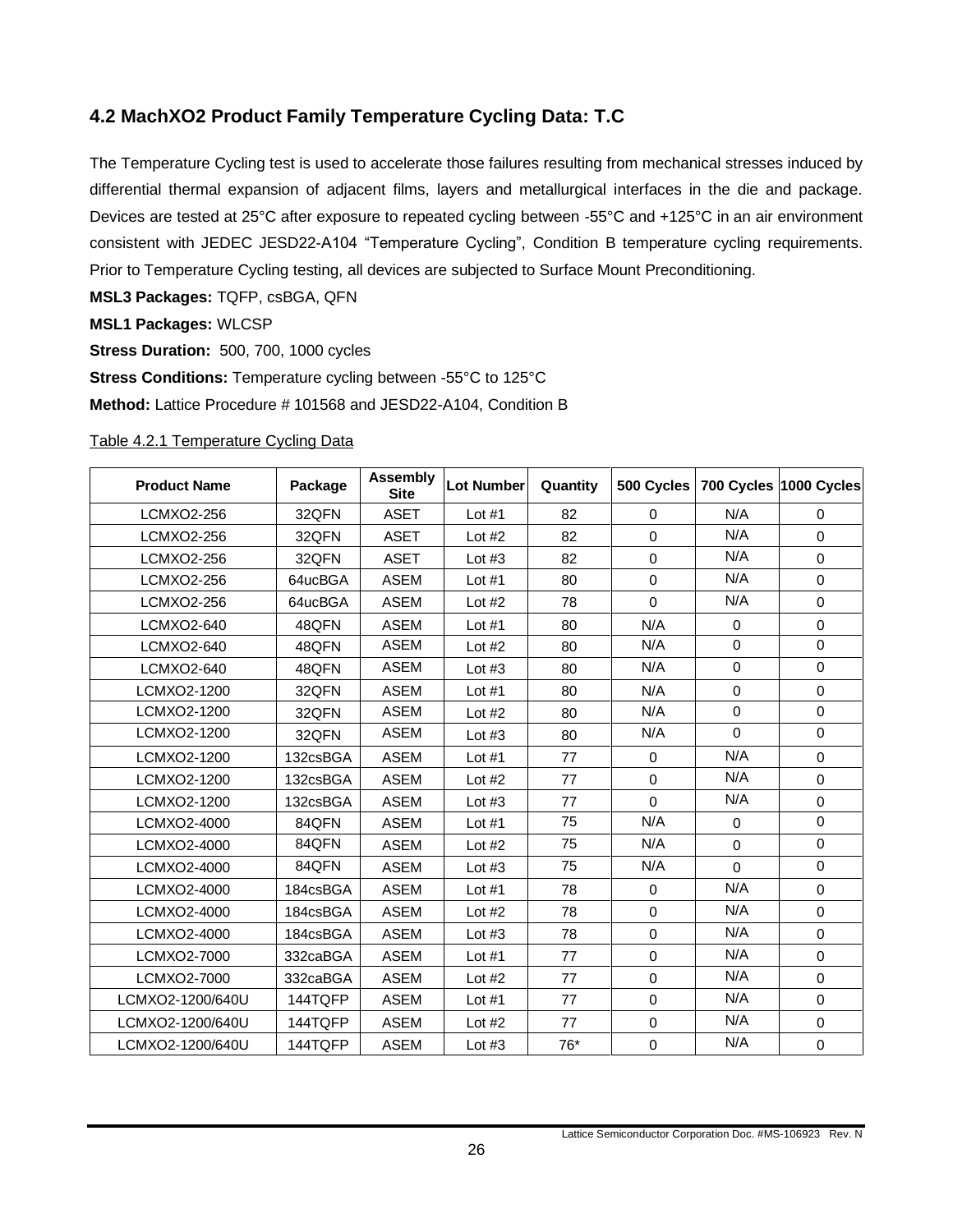| <b>Product Name</b> | Package  | Assembly<br><b>Site</b> | <b>Lot Number</b> | Quantity | 500 Cycles |             | 700 Cycles 1000 Cycles |
|---------------------|----------|-------------------------|-------------------|----------|------------|-------------|------------------------|
| LCMXO2-7000         | 144TQFP  | ASEM                    | Lot $#1$          | 77       | $\Omega$   | N/A         | $\Omega$               |
| LCMXO2-7000         | 144TQFP  | ASEM                    | Lot $#2$          | 77       | $\Omega$   | N/A         | $\Omega$               |
| LCMXO2-7000         | 484fpBGA | <b>ASEM</b>             | Lot $#1$          | 76**     | $\Omega$   | N/A         | $\Omega$               |
| LCMXO2-7000         | 484fpBGA | <b>ASEM</b>             | Lot $#2$          | 76       | 0          | N/A         | 0                      |
| LCMXO2-7000         | 484fpBGA | <b>ASEM</b>             | Lot $#3$          | $75***$  | $\Omega$   | N/A         | 0                      |
| LCMXO3LF-4300       | 81-WLCSP | ATT                     | Lot $#1$          | 77       | N/A        | 0           | N/A                    |
| LCMXO3LF-4300       | 81-WLCSP | <b>ATT</b>              | Lot $#2$          | 77       | N/A        | 0           | N/A                    |
| LCMXO3LF-4300       | 81-WLCSP | <b>ATT</b>              | Lot $#3$          | 77       | N/A        | 0           | N/A                    |
| LCMXO2-1200ZE       | 25-WLCSP | <b>ATT</b>              | Lot $#1$          | 85       | N/A        | 0           | $\Omega$               |
| LCMXO2-1200ZE       | 25WLCSP  | <b>ATT</b>              | Lot $#1$          | 90       | $\Omega$   | $\Omega$    | N/A                    |
| LCMXO2-1200ZE       | 25WLCSP  | <b>ATT</b>              | Lot $#2$          | 90       | $\Omega$   | $\Omega$    | N/A                    |
| LCMXO2-1200ZE       | 25WLCSP  | <b>ATT</b>              | Lot $#3$          | 90       | $\Omega$   | $\Omega$    | N/A                    |
| LCMXO2-2000ZE       | 49WLCSP  | <b>ATT</b>              | Lot $#1$          | 77       | <b>NA</b>  | $\Omega$    | $\Omega$               |
| LCMXO2-2000ZE       | 49WLCSP  | <b>ATT</b>              | Lot $#2$          | 77       | <b>NA</b>  | $\Omega$    | 0                      |
| LCMXO2-2000ZE       | 49WLCSP  | <b>ATT</b>              | Lot $#3$          | 77       | <b>NA</b>  | $\mathbf 0$ | 0                      |
| LCMXO2-2000ZE       | 49WLCSP  | <b>ASEK</b>             | Lot $#1$          | 77       | NA.        | 0           | 0                      |
| LCMXO2-2000ZE       | 49WLCSP  | <b>ASEK</b>             | Lot $#2$          | 77       | <b>NA</b>  | $\Omega$    | 0                      |
| LCMXO2-2000ZE       | 49WLCSP  | <b>ASEK</b>             | Lot $#3$          | 77       | <b>NA</b>  | 0           | 0                      |

\* 1 unit had a broken lead due to handling damage. Sample size reduced by one.

\*\* 2 units had 1 corner solder ball knocked off due to handling damage. Sample size reduced by one for each of two assembly lots.

*MachXO2 Cumulative Temp Cycle Failure Rate = 0 / 3,387*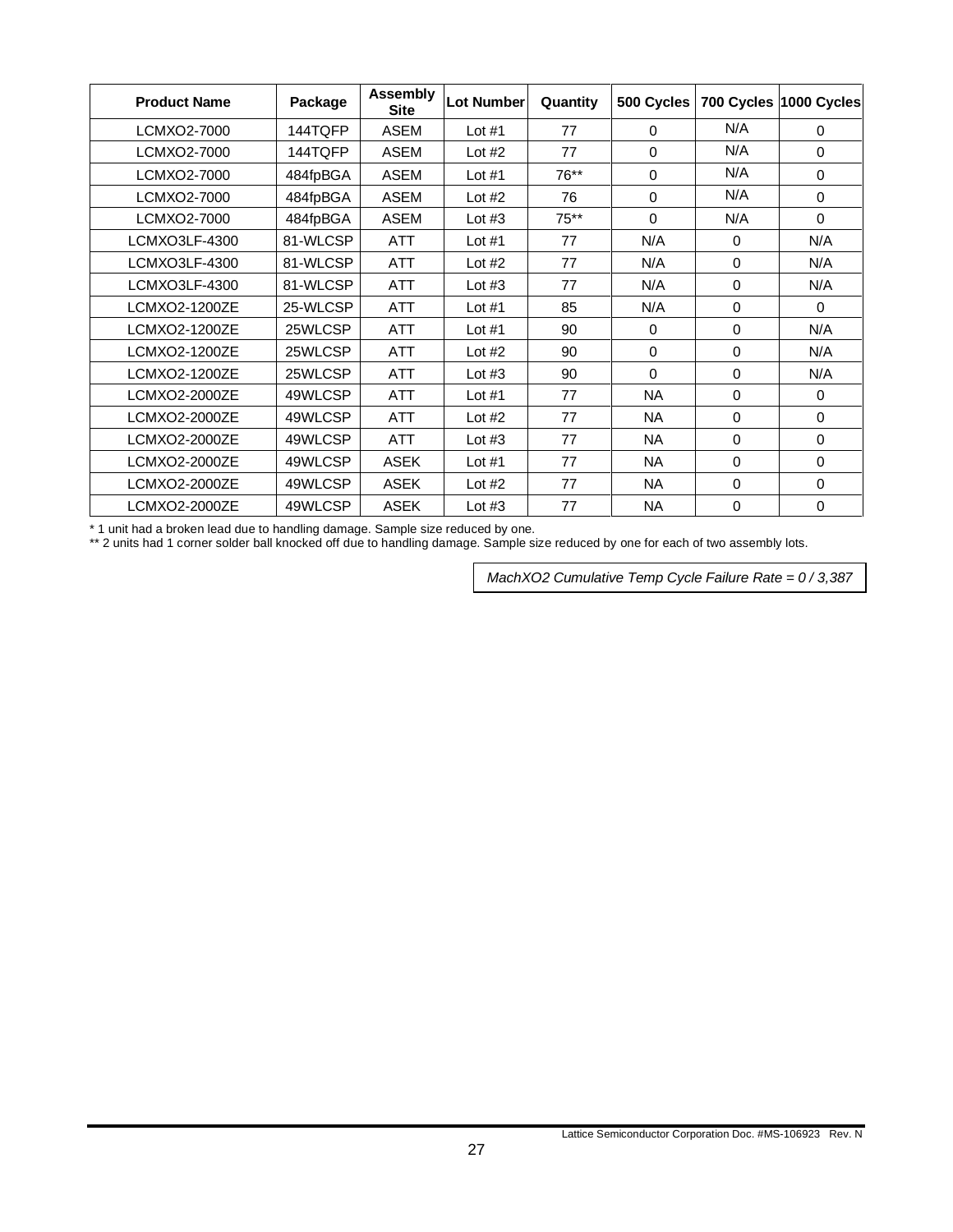### <span id="page-27-0"></span>**4.3 MachXO2 Product Family Unbiased HAST Data: uHAST**

Unbiased Highly Accelerated Stress Test (HAST) testing uses both pressure and temperature to accelerate penetration of moisture into the package and to the die surface. The Unbiased HAST test is designed to detect ionic contaminants present within the package or on the die surface, which can cause chemical corrosion. Consistent with JEDEC JESD22-A118, "Accelerated Moisture Resistance - Unbiased HAST," the Unbiased HAST conditions are either 96 hours exposure at 130°C and 85% relative humidity (Condition A), or 264 hours exposure at 110°C and 85% relative humidity (Condition B). Prior to Unbiased HAST testing, all devices are subjected to Surface Mount Preconditioning.

**MSL3 Packages:** TQFP, csBGA **MSL1 Packages:** WLCSP **Stress Conditions/Duration:** 110°C/85%RH for 264h or 130°C/85%RH for 96h **Method:** Lattice Procedure # 104561 and JESD22-A118

### <span id="page-27-1"></span>Table 4.3.1 Unbiased HAST Data

| <b>Product Name</b> | Package  | <b>Assembly</b><br><b>Site</b> | Lot Number | Quantity | # of Fails  | <b>Stress</b><br><b>Temperature</b> | <b>Stress</b><br><b>Duration</b> |
|---------------------|----------|--------------------------------|------------|----------|-------------|-------------------------------------|----------------------------------|
| LCMXO2-640          | 48QFN    | <b>ASEM</b>                    | Lot $#1$   | 85       | $\Omega$    | $130^{\circ}$ C                     | 96 Hrs                           |
| LCMXO2-640          | 48QFN    | <b>ASEM</b>                    | Lot $#2$   | 85       | $\Omega$    | $130^{\circ}$ C                     | 96 Hrs                           |
| LCMXO2-640          | 48QFN    | <b>ASEM</b>                    | Lot $#3$   | 85       | 0           | $130^{\circ}$ C                     | 96 Hrs                           |
| LCMXO2-1200         | 132csBGA | <b>ASEM</b>                    | Lot $#1$   | 77       | 0           | $110^{\circ}$ C                     | 264 Hrs                          |
| LCMXO2-1200         | 132csBGA | <b>ASEM</b>                    | Lot $#2$   | 77       | 0           | $110^{\circ}$ C                     | 264 Hrs                          |
| LCMXO2-1200         | 132csBGA | <b>ASEM</b>                    | Lot $#3$   | 77       | $\mathbf 0$ | $110^{\circ}$ C                     | 264 Hrs                          |
| LCMXO2-1200/640U    | 144TQFP  | <b>ASEM</b>                    | Lot $#1$   | 77       | $\mathbf 0$ | $110^{\circ}$ C                     | 264 Hrs                          |
| LCMXO2-1200/640U    | 144TQFP  | <b>ASEM</b>                    | Lot $#2$   | 77       | $\mathbf 0$ | $110^{\circ}$ C                     | 264 Hrs                          |
| LCMXO2-1200/640U    | 144TQFP  | <b>ASEM</b>                    | Lot $#3$   | 77       | $\Omega$    | $110^{\circ}$ C                     | 264 Hrs                          |
| LCMXO2-4000         | 84QFN    | <b>ASEM</b>                    | Lot $#1$   | 85       | $\Omega$    | $130^{\circ}$ C                     | 96 Hrs                           |
| LCMXO2-4000         | 84QFN    | <b>ASEM</b>                    | Lot $#2$   | 84       | $\Omega$    | $130^{\circ}$ C                     | 96 Hrs                           |
| LCMXO2-4000         | 84QFN    | <b>ASEM</b>                    | Lot $#3$   | 85       | $\Omega$    | $130^{\circ}$ C                     | 96 Hrs                           |
| LCMXO2-7000         | 484fpBGA | <b>ASEM</b>                    | Lot $#1$   | 76       | 0           | $110^{\circ}$ C                     | 264 Hrs                          |
| LCMXO2-7000         | 484fpBGA | <b>ASEM</b>                    | Lot $#2$   | 77       | $\Omega$    | 110°C                               | 264 Hrs                          |
| LCMXO2-7000         | 484fpBGA | <b>ASEM</b>                    | Lot $#3$   | 76       | $\mathbf 0$ | $110^{\circ}$ C                     | 264 Hrs                          |
| LCMXO3LF-4300       | 81-WLCSP | <b>ATT</b>                     | Lot $#1$   | 77       | $\Omega$    | $110^{\circ}$ C                     | 264 Hrs                          |
| LCMXO3LF-4300       | 81-WLCSP | <b>ATT</b>                     | Lot $#2$   | 77       | $\Omega$    | $110^{\circ}$ C                     | 264 Hrs                          |
| LCMXO3LF-4300       | 81-WLCSP | <b>ATT</b>                     | Lot $#3$   | 77       | 0           | $110^{\circ}$ C                     | 264 Hrs                          |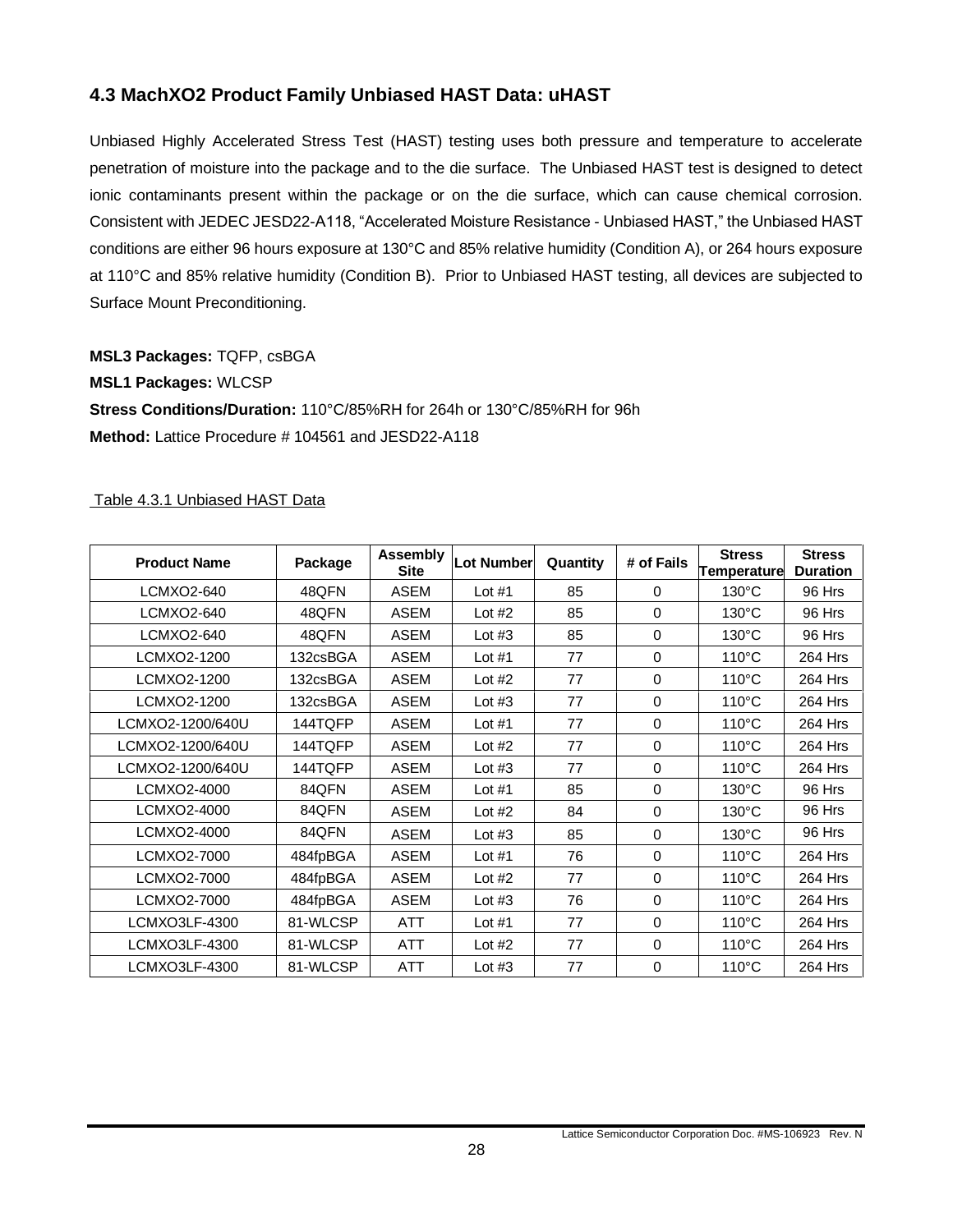| <b>Product Name</b> | Package  | Assembly<br>Site | Lot Number | Quantity | # of Fails | <b>Stress</b><br>Temperature | <b>Stress</b><br>Duration |
|---------------------|----------|------------------|------------|----------|------------|------------------------------|---------------------------|
| LCMXO2-1200ZE       | 25-WLCSP | <b>ATT</b>       | Lot $#1$   | 85       | 0          | $110^{\circ}$ C              | 264 Hrs                   |
| LCMXO2-1200ZE       | 25WLCSP  | <b>ATT</b>       | Lot $#1$   | 89       | 0          | $130^{\circ}$ C              | 96 Hrs                    |
| LCMXO2-1200ZE       | 25WLCSP  | <b>ATT</b>       | Lot $#2$   | 90       | 0          | $130^{\circ}$ C              | 96 Hrs                    |
| LCMXO2-1200ZE       | 25WLCSP  | <b>ATT</b>       | Lot $#3$   | 90       | 0          | $130^{\circ}$ C              | 96 Hrs                    |
| LCMXO2-2000ZE       | 49WLCSP  | <b>ATT</b>       | Lot $#1$   | 77       | $\Omega$   | $130^{\circ}$ C              | 96 Hrs                    |
| LCMXO2-2000ZE       | 49WLCSP  | <b>ATT</b>       | Lot $#2$   | 77       | 0          | $130^{\circ}$ C              | 96 Hrs                    |
| LCMXO2-2000ZE       | 49WLCSP  | <b>ATT</b>       | Lot $#3$   | 77       | $\Omega$   | $130^{\circ}$ C              | 96 Hrs                    |
| LCMXO2-2000ZE       | 49WLCSP  | <b>ASEK</b>      | Lot $#1$   | 77       | $\Omega$   | $130^{\circ}$ C              | 96 Hrs                    |
| LCMXO2-2000ZE       | 49WLCSP  | <b>ASEK</b>      | Lot $#2$   | 77       | $\Omega$   | $130^{\circ}$ C              | 96 Hrs                    |
| LCMXO2-2000ZE       | 49WLCSP  | ASEK             | Lot $#3$   | 77       | 0          | $130^{\circ}$ C              | 96 Hrs                    |

*MachXO2 Cumulative Unbiased HAST failure Rate = 0 / 2,247*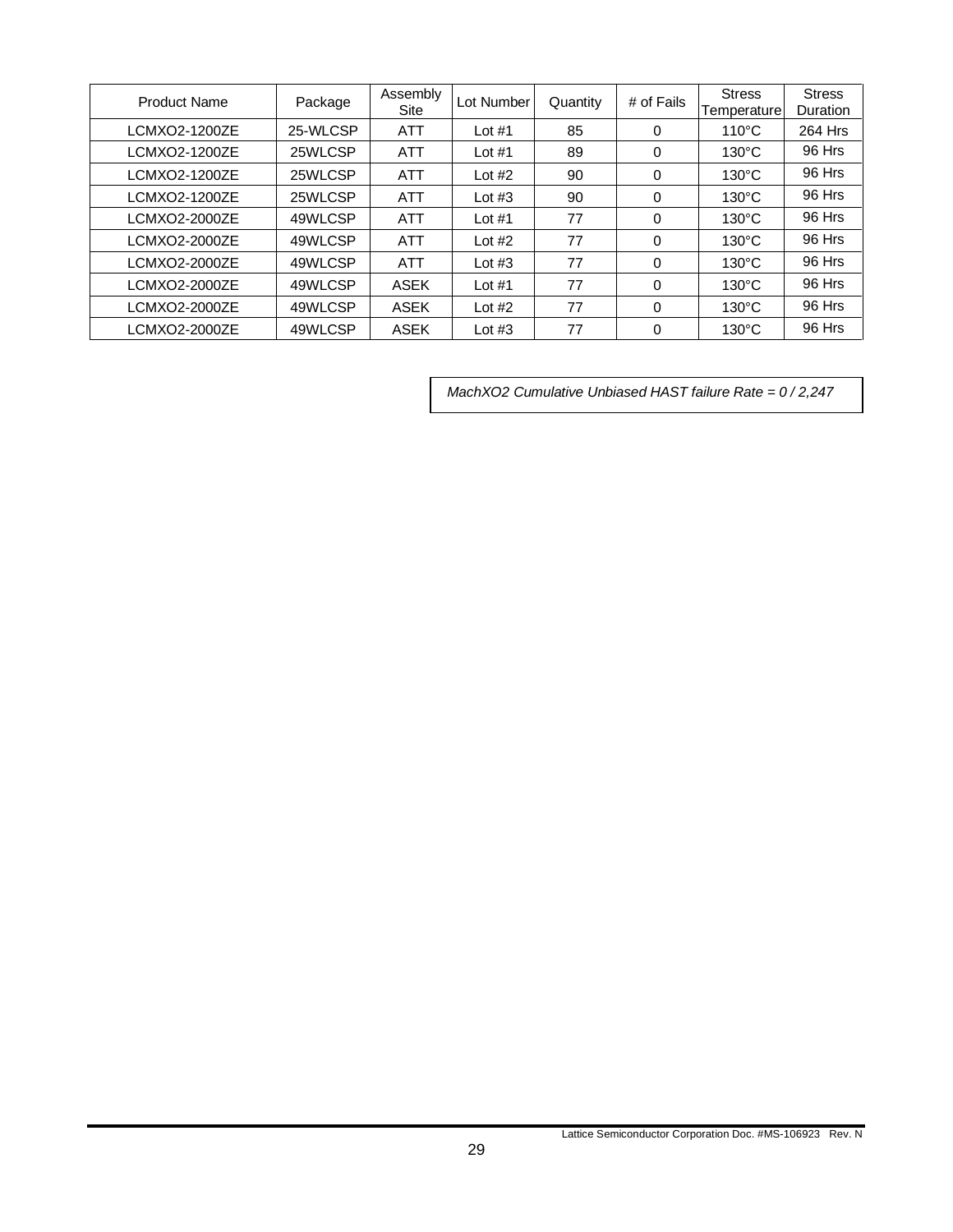### <span id="page-29-0"></span>**4.4 MachXO2 Product Family Biased HAST Data: BHAST**

Highly Accelerated Stress Test (HAST) testing uses both pressure and temperature to accelerate penetration of moisture into the package and to the die surface. The Biased HAST test is used to accelerate threshold shifts in the MOS device associated with moisture diffusion into the gate oxide region as well as electrochemical corrosion mechanisms within the device package. Consistent with JEDEC JESD22-A110 "Highly-Accelerated Temperature and Humidity Stress Test (HAST)", the biased HAST conditions are either 96 hours exposure at 130°C and 85% relative humidity (Condition A), or 264 hours exposure at 110°C and 85% relative humidity (Condition B). Prior to Biased HAST testing, all devices are subjected to Surface Mount Preconditioning.

**MSL3 Packages:** TQFP, csBGA, QFN **MSL1 Packages:** WLCSP **Stress Conditions/Duration:** Vcc= 1.26V/ Vccio = 3.3V 110°C/85%RH for 264h or 130°C/85%RH for 96h **Method:** Lattice Procedure #101571 and JESD22-A110

### <span id="page-29-1"></span>Table 4.4.1 Biased HAST Data

| <b>Product Name</b> | Package  | <b>Assembly</b><br><b>Site</b> | <b>Lot Number</b> | Quantity | # of Fails | <b>Stress</b><br>Temperature | <b>Stress</b><br><b>Duration</b> |
|---------------------|----------|--------------------------------|-------------------|----------|------------|------------------------------|----------------------------------|
| LCMXO2-256          | 32QFN    | <b>ASET</b>                    | Lot $#1$          | $81*$    | 0          | $130^{\circ}$ C              | 96 Hrs                           |
| LCMXO2-256          | 32QFN    | <b>ASET</b>                    | Lot $#2$          | 82       | 0          | $130^{\circ}$ C              | 96 Hrs                           |
| LCMXO2-256          | 32QFN    | <b>ASET</b>                    | Lot $#3$          | 82       | 0          | $130^{\circ}$ C              | 96 Hrs                           |
| LCMXO2-1200         | 84QFN    | <b>ASEM</b>                    | Lot $#1$          | 80       | 0          | 130C                         | 96 Hrs                           |
| LCMXO2-1200         | 84QFN    | <b>ASEM</b>                    | Lot $#2$          | 80       | 0          | 130C                         | 96 Hrs                           |
| LCMXO2-1200         | 84QFN    | <b>ASEM</b>                    | Lot $#3$          | 79**     | 0          | $130^{\circ}$ C              | 96 Hrs                           |
| LCMXO2-1200         | 132csBGA | <b>ASEM</b>                    | Lot $#1$          | 45       | 0          | $110^{\circ}$ C              | 264 Hrs                          |
| LCMXO2-1200         | 132csBGA | <b>ASEM</b>                    | Lot $#2$          | 45       | 0          | $110^{\circ}$ C              | 264 Hrs                          |
| LCMXO2-1200         | 132csBGA | <b>ASEM</b>                    | Lot $#3$          | 77       | 0          | $110^{\circ}$ C              | 264 Hrs                          |
| LCMXO2-4000         | 184csBGA | <b>ASEM</b>                    | Lot $#3$          | 85       | 0          | $110^{\circ}$ C              | 264 Hrs                          |
| LCMXO2-4000         | 184csBGA | <b>ASEM</b>                    | Lot $#4$          | 80       | 0          | $110^{\circ}$ C              | 264 Hrs                          |
| LCMXO2-4000         | 184csBGA | <b>ASEM</b>                    | Lot $#5$          | 80       | 0          | $110^{\circ}$ C              | 264 Hrs                          |
| LCMXO2-1200/640U    | 144TQFP  | <b>ASEM</b>                    | Lot $#1$          | 77       | $\Omega$   | $110^{\circ}$ C              | 264 Hrs                          |
| LCMXO2-1200/640U    | 144TQFP  | <b>ASEM</b>                    | Lot $#2$          | 45       | $\Omega$   | $110^{\circ}$ C              | 264 Hrs                          |
| LCMXO2-1200/640U    | 144TQFP  | <b>ASEM</b>                    | Lot $#3$          | 45       | $\Omega$   | $110^{\circ}$ C              | 264 Hrs                          |
| LCMXO2-7000         | 484fpBGA | <b>ASEM</b>                    | Lot $#1$          | 77       | 0          | $110^{\circ}$ C              | 264 Hrs                          |
| LCMXO2-7000         | 484fpBGA | <b>ASEM</b>                    | Lot $#2$          | 76       | 0          | $110^{\circ}$ C              | 264 Hrs                          |
| LCMXO2-7000         | 484fpBGA | <b>ASEM</b>                    | Lot $#3$          | 76       | 0          | $110^{\circ}$ C              | 264 Hrs                          |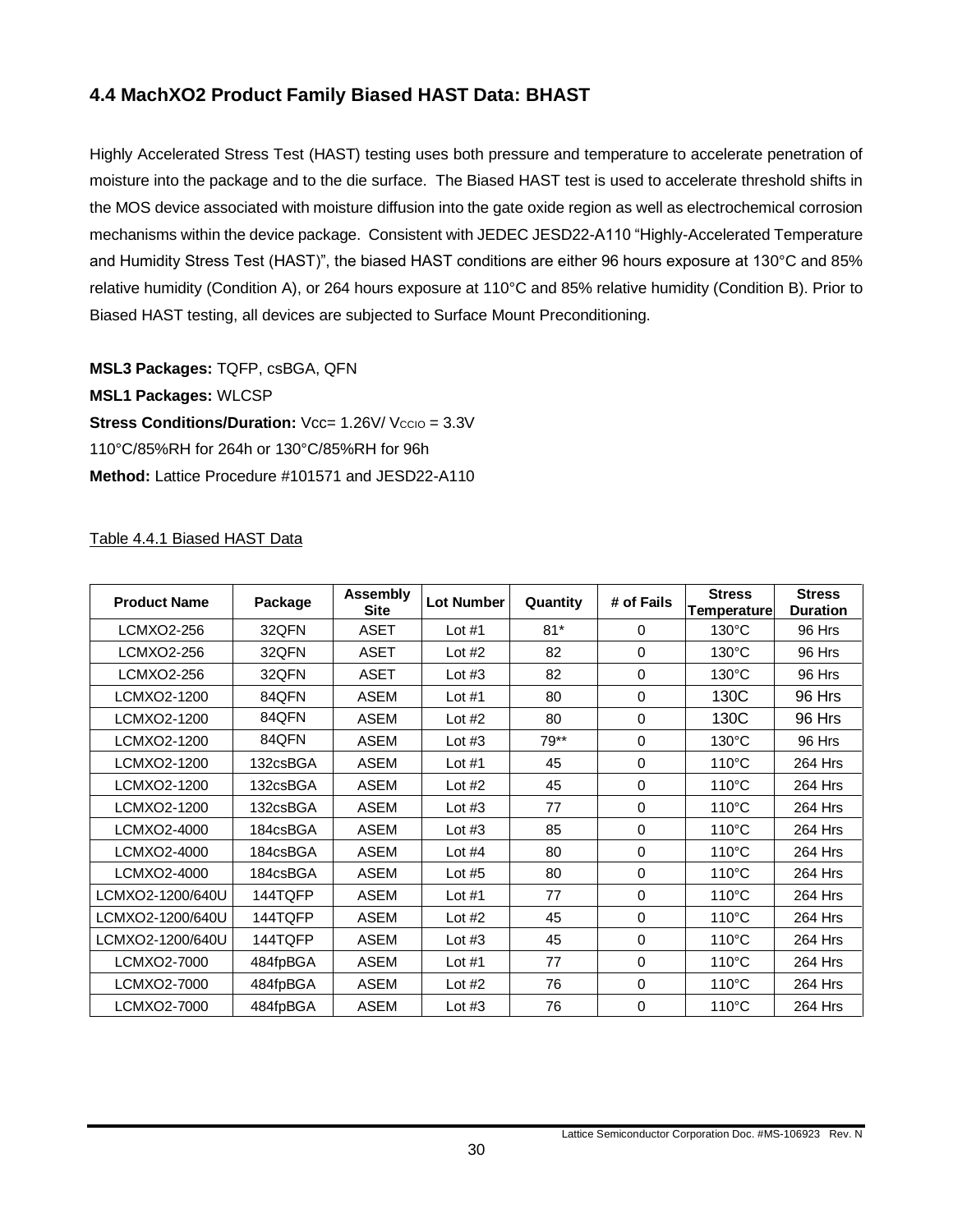| <b>Product Name</b> | Package | Assembly<br><b>Site</b> | <b>Lot Number</b> | Quantity | # of Fails | <b>Stress</b><br><b>Temperaturel</b> | <b>Stress</b><br><b>Duration</b> |
|---------------------|---------|-------------------------|-------------------|----------|------------|--------------------------------------|----------------------------------|
| LCMXO2-1200ZE       | 25WLCSP | ATT                     | _ot #1            | 90       |            | $130^{\circ}$ C                      | 96 Hrs                           |
| LCMXO2-1200ZE       | 25WLCSP | ATT                     | Lot #2            | 90       |            | $130^{\circ}$ C                      | 96 Hrs                           |
| LCMXO2-1200ZE       | 25WLCSP | ATT                     | ∟ot #3            | 90       |            | $130^{\circ}$ C                      | 96 Hrs                           |

\* 1 unit failed for "package damage" due to handling damage. Sample size reduced by one.

\*\* 1 unit failed for "package damage" due to EOS. Sample size reduced by one.

*MachXO2 Cumulative BHAST failure Rate = 0 / 1,562*

### <span id="page-30-0"></span>**4.5 MachXO2 Product Family Temperature Humidity Bias Data: THB**

The THB test is used to accelerate threshold shifts in MOS devices associated with moisture diffusion into the gate oxide region as well as electrochemical corrosion mechanisms within the device package. This stress is consistent with JESD22-A101 "Steady State Temperature Humidity Bias Life Test" standard. The THB conditions are with supply rails biased at data sheet max operating and alternate pin biasing in an ambient of 85°C/85% relative humidity. Prior to THB testing, all devices are subjected to Surface Mount Preconditioning.

**MSL1 Packages:** WLCSP

**Stress Conditions:** Maximum Operating Supplies and 85°C/85%RH

**Stress Duration:** 500 hours, 1000 hours

**Method:** Lattice Procedure #101571 and JESD22-A101

<span id="page-30-1"></span>Table 4.5.1 Temperature Humidity Bias Data:

| <b>Product Name</b> | Package | Assembly<br><b>Site</b> | Lot<br><b>Number</b> | Quantity | # of<br><b>Fails</b> | <b>500 Hrs</b><br><b>Result</b> | <b>1000 Hrs</b><br><b>Result</b> | <b>Cumulative</b><br><b>Hours</b> |
|---------------------|---------|-------------------------|----------------------|----------|----------------------|---------------------------------|----------------------------------|-----------------------------------|
| LCMXO2-2000ZE       | 49WLCSP | <b>ATT</b>              | Lot $#1$             | 77       |                      | 0                               |                                  | 77,000                            |
| LCMXO2-2000ZE       | 49WLCSP | <b>ATT</b>              | Lot #2               | 77       | 0                    | 0                               |                                  | 77,000                            |
| LCMXO2-2000ZE       | 49WLCSP | <b>ATT</b>              | Lot $#3$             | 77       | 0                    | 0                               |                                  | 77,000                            |
| LCMXO2-2000ZE       | 49WLCSP | ASEK                    | Lot $#1$             | 77       | 0                    | 0                               |                                  | 77,000                            |
| LCMXO2-2000ZE       | 49WLCSP | ASEK                    | Lot $#2$             | 77       | 0                    |                                 |                                  | 77,000                            |
| LCMXO2-2000ZE       | 49WLCSP | <b>ASEK</b>             | Lot #3               | 77       | 0                    | 0                               |                                  | 77,000                            |

*MachXO2 Cumulative THB failure Rate = 0 / 462 MachXO2 Cumulative THB device hours = 462,000*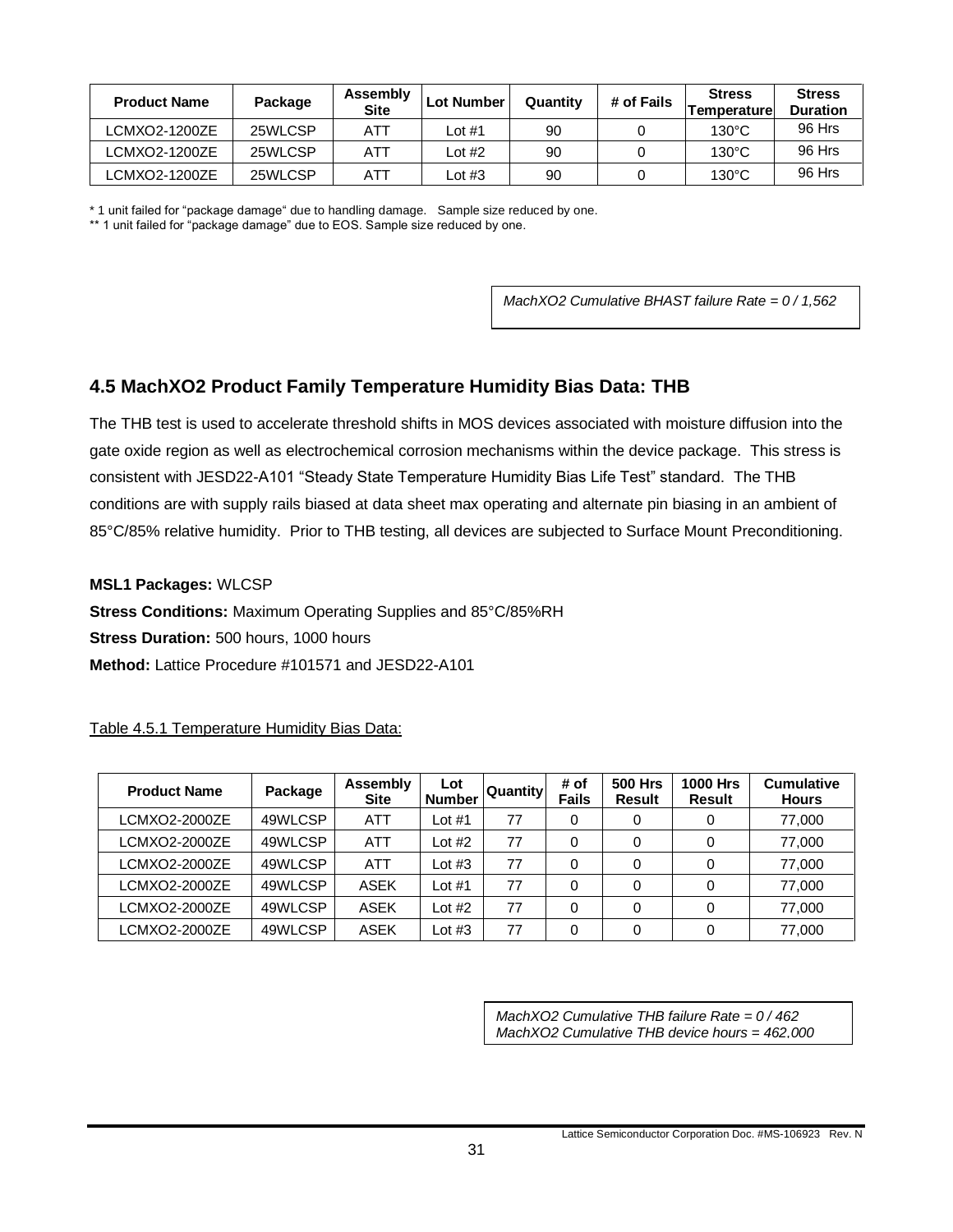### <span id="page-31-0"></span>**4.6 MachXO2 Product Family High Temperature Storage Life (HTSL)**

The High Temperature Storage Life test is used to determine the effect of time and temperature, under storage conditions, for thermally activated failure mechanisms. Consistent with JEDEC JESD22-A103, the devices are subjected to high temperature storage Condition B: +150 (-0/+10) °C for 1000 hours. Prior to High Temperature Storage, all MachXO2 devices are subjected to Surface Mount Preconditioning as mentioned in Table 4.1.1. This is a relatively new requirement consistent with JESD47 for Pb-free, wirebonded packages.

**MSL3 Packages:** TQFP, csBGA, QFN, WLCSP **MSL1 Packages:** WLCSP **Stress Duration**: 168, 500, 1000, 1500 hours **Temperature**: 150°C (ambient) **Method**: Lattice Document # 101925 and JESD22-A103 / JESD22-A117

<span id="page-31-1"></span>Table 4.6.1 MachXO2 High Temperature Storage Life Results

| <b>Product Name</b> | Package  | <b>Assembly</b><br><b>Site</b> | Lot<br><b>Number</b> | <b>Quantity</b> | # of<br><b>Fails</b> | <b>500 Hrs</b><br><b>Result</b> | <b>1000 Hrs</b><br><b>Result</b> | <b>1500 Hrs</b><br><b>Result</b> | <b>Cumulative</b><br><b>Hours</b> |
|---------------------|----------|--------------------------------|----------------------|-----------------|----------------------|---------------------------------|----------------------------------|----------------------------------|-----------------------------------|
| LCMXO2-256          | 32QFN    | <b>ASET</b>                    | Lot $#1$             | $81**$          | $\Omega$             | $\mathbf{0}$                    | $\mathbf 0$                      | N/A                              | 81,000                            |
| LCMXO2-256          | 32QFN    | <b>ASET</b>                    | Lot $#2$             | 82              | $\mathbf 0$          | $\mathbf 0$                     | $\mathbf 0$                      | N/A                              | 82,000                            |
| LCMXO2-256          | 32QFN    | <b>ASET</b>                    | Lot $#3$             | 82              | $\mathbf 0$          | $\mathbf 0$                     | $\mathbf 0$                      | N/A                              | 82,000                            |
| <b>LCMXO2-256</b>   | 64ucBGA  | <b>ASEM</b>                    | Lot $#1$             | 77              | $\mathbf 0$          | $\mathbf 0$                     | $\mathbf 0$                      | $\mathbf 0$                      | 115,500                           |
| LCMXO2-256          | 64ucBGA  | <b>ASEM</b>                    | Lot $#2$             | 80              | $\mathbf 0$          | $\Omega$                        | $\mathbf 0$                      | $\Omega$                         | 120,000                           |
| LCMXO2-1200         | 84QFN    | <b>ASEM</b>                    | Lot $#1$             | 85              | $\mathbf 0$          | N/A                             | $\Omega$                         | $\Omega$                         | 127,500                           |
| LCMXO2-1200         | 84QFN    | <b>ASEM</b>                    | Lot $#2$             | 81              | $\mathbf 0$          | N/A                             | $\Omega$                         | $\Omega$                         | 121,500                           |
| LCMXO2-1200         | 84QFN    | <b>ASEM</b>                    | Lot $#3$             | 79              | $\mathbf 0$          | N/A                             | $\mathbf 0$                      | $\mathbf 0$                      | 118,500                           |
| LCMXO2-1200         | 132csBGA | <b>ASEM</b>                    | Lot $#1$             | 77              | $\mathbf 0$          | $\mathbf 0$                     | $\mathbf 0$                      | $\Omega$                         | 115,500                           |
| LCMXO2-1200         | 132csBGA | <b>ASEM</b>                    | Lot $#2$             | 77              | $\mathbf 0$          | $\mathbf 0$                     | $\mathbf 0$                      | $\Omega$                         | 115,500                           |
| LCMXO2-1200         | 132csBGA | <b>ASEM</b>                    | Lot $#3$             | 77              | $\mathbf 0$          | $\mathbf 0$                     | $\Omega$                         | N/A                              | 77,000                            |
| LXMXO2-4000         | 184csBGA | <b>ASEM</b>                    | Lot $#1$             | 80              | $\mathbf 0$          | 0                               | $\mathbf 0$                      | $\mathbf 0$                      | 120,000                           |
| LXMXO2-4000         | 184csBGA | ASEM                           | Lot $#2$             | 80              | $\mathbf 0$          | $\mathbf 0$                     | $\mathbf 0$                      | $\Omega$                         | 120,000                           |
| LXMXO2-4000         | 184csBGA | <b>ASEM</b>                    | Lot $#3$             | 80              | $\Omega$             | $\mathbf 0$                     | $\Omega$                         | $\Omega$                         | 120,000                           |
| LCMXO2-1200/640U    | 144TQFP  | <b>ASEM</b>                    | Lot $#1$             | 77              | $\mathbf 0$          | 0                               | $\mathbf 0$                      | $\Omega$                         | 115,500                           |
| LCMXO2-1200/640U    | 144TQFP  | <b>ASEM</b>                    | Lot $#2$             | 77              | $\mathbf 0$          | 0                               | $\mathbf 0$                      | N/A                              | 77,000                            |
| LCMXO2-1200/640U    | 144TQFP  | <b>ASEM</b>                    | Lot $#3$             | 77              | $\mathbf 0$          | 0                               | $\mathbf 0$                      | N/A                              | 77,000                            |
| LCMXO2-7000         | 484fpBGA | <b>ASEM</b>                    | Lot $#1$             | $76*$           | $\mathbf 0$          | 0                               | $\mathbf 0$                      | $\Omega$                         | 114,000                           |
| LCMXO2-7000         | 484fpBGA | <b>ASEM</b>                    | Lot $#2$             | 77              | $\mathbf 0$          | $\Omega$                        | $\Omega$                         | $\Omega$                         | 115,500                           |
| LCMXO2-7000         | 484fpBGA | <b>ASEM</b>                    | Lot $#3$             | 77              | $\mathbf 0$          | $\Omega$                        | $\mathbf 0$                      | $\Omega$                         | 115,500                           |
| LCMXO3LF-4300       | 81-WLCSP | <b>ATT</b>                     | Lot $#1$             | 77              | $\mathbf 0$          | N/A                             | $\mathbf 0$                      | N/A                              | 77,000                            |
| LCMXO3LF-4300       | 81-WLCSP | <b>ATT</b>                     | Lot $#2$             | 77              | $\mathbf 0$          | N/A                             | $\mathbf 0$                      | N/A                              | 77,000                            |
| LCMXO3LF-4300       | 81-WLCSP | <b>ATT</b>                     | Lot $#3$             | 76              | $\pmb{0}$            | N/A                             | $\mathbf 0$                      | N/A                              | 76,000                            |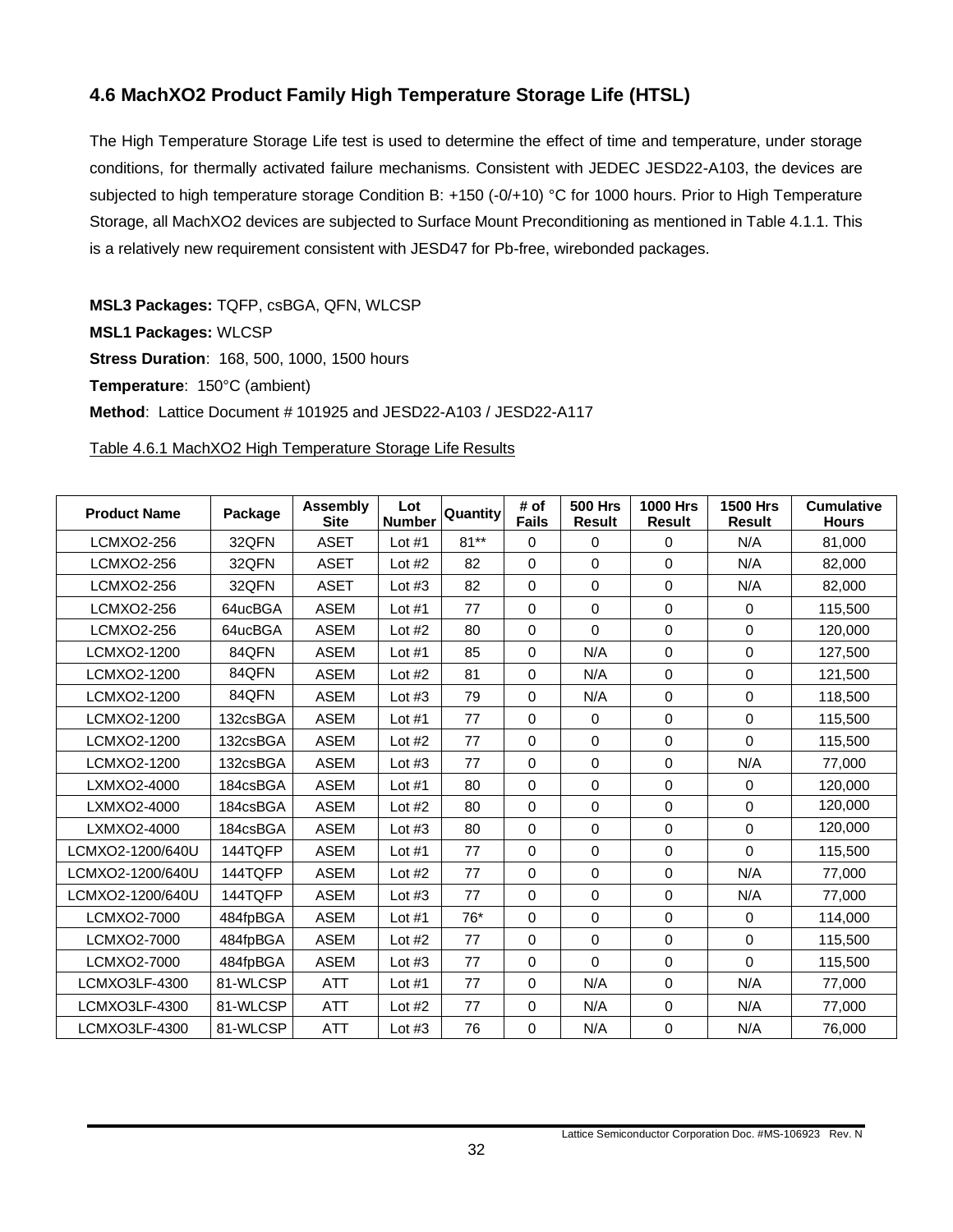| <b>Product Name</b> | Package  | Assembly<br><b>Site</b> | Lot<br><b>Number</b> | <b>Quantity</b> | # of<br><b>Fails</b> | <b>500 Hrs</b><br><b>Result</b> | <b>1000 Hrs</b><br><b>Result</b> | <b>1500 Hrs</b><br>Result | <b>Cumulative</b><br><b>Hours</b> |
|---------------------|----------|-------------------------|----------------------|-----------------|----------------------|---------------------------------|----------------------------------|---------------------------|-----------------------------------|
| LCMXO2-1200ZE       | 25-WLCSP | <b>ATT</b>              | Lot $#1$             | 85              | $\mathbf 0$          | 0                               | 0                                | 0                         | 127,500                           |
| LCMXO2-1200ZE       | 25WLCSP  | ATT                     | Lot $#1$             | 89              | $\Omega$             | 0                               | 0                                | N/A                       | 89,000                            |
| LCMXO2-1200ZE       | 25WLCSP  | <b>ATT</b>              | Lot $#2$             | 90              | $\Omega$             | 0                               | 0                                | N/A                       | 90.000                            |
| LCMXO2-1200ZE       | 25WLCSP  | <b>ATT</b>              | Lot $#3$             | 90              | 0                    | 0                               | 0                                | N/A                       | 90,000                            |
| LCMXO2-2000ZE       | 49WLCSP  | <b>ATT</b>              | Lot $#1$             | 77              | $\Omega$             | 0                               | 0                                | N/A                       | 77.000                            |
| LCMXO2-2000ZE       | 49WLCSP  | <b>ATT</b>              | Lot $#2$             | 77              | $\Omega$             | $\Omega$                        | 0                                | N/A                       | 77.000                            |
| LCMXO2-2000ZE       | 49WLCSP  | <b>ATT</b>              | Lot $#3$             | 77              | $\Omega$             | $\Omega$                        | 0                                | N/A                       | 77.000                            |
| LCMXO2-2000ZE       | 49WLCSP  | <b>ASEK</b>             | Lot $#1$             | 77              | $\Omega$             | $\Omega$                        | 0                                | N/A                       | 77.000                            |
| LCMXO2-2000ZE       | 49WLCSP  | <b>ASEK</b>             | Lot $#2$             | 77              | $\Omega$             | 0                               | 0                                | N/A                       | 77.000                            |
| LCMXO2-2000ZE       | 49WLCSP  | <b>ASEK</b>             | Lot $#3$             | 77              | $\mathbf 0$          | 0                               | 0                                | N/A                       | 77,000                            |

\* 1 unit failed for "opens" due to handling damage. Sample size reduced by one.

\*\* 1 unit failed for "opens" due to handling damage. Sample size reduced by one.

*MachXO2 Cumulative HTSL failure Rate = 0 / 2,625 MachXO2 Cumulative HTSL device hours = 3,219,000*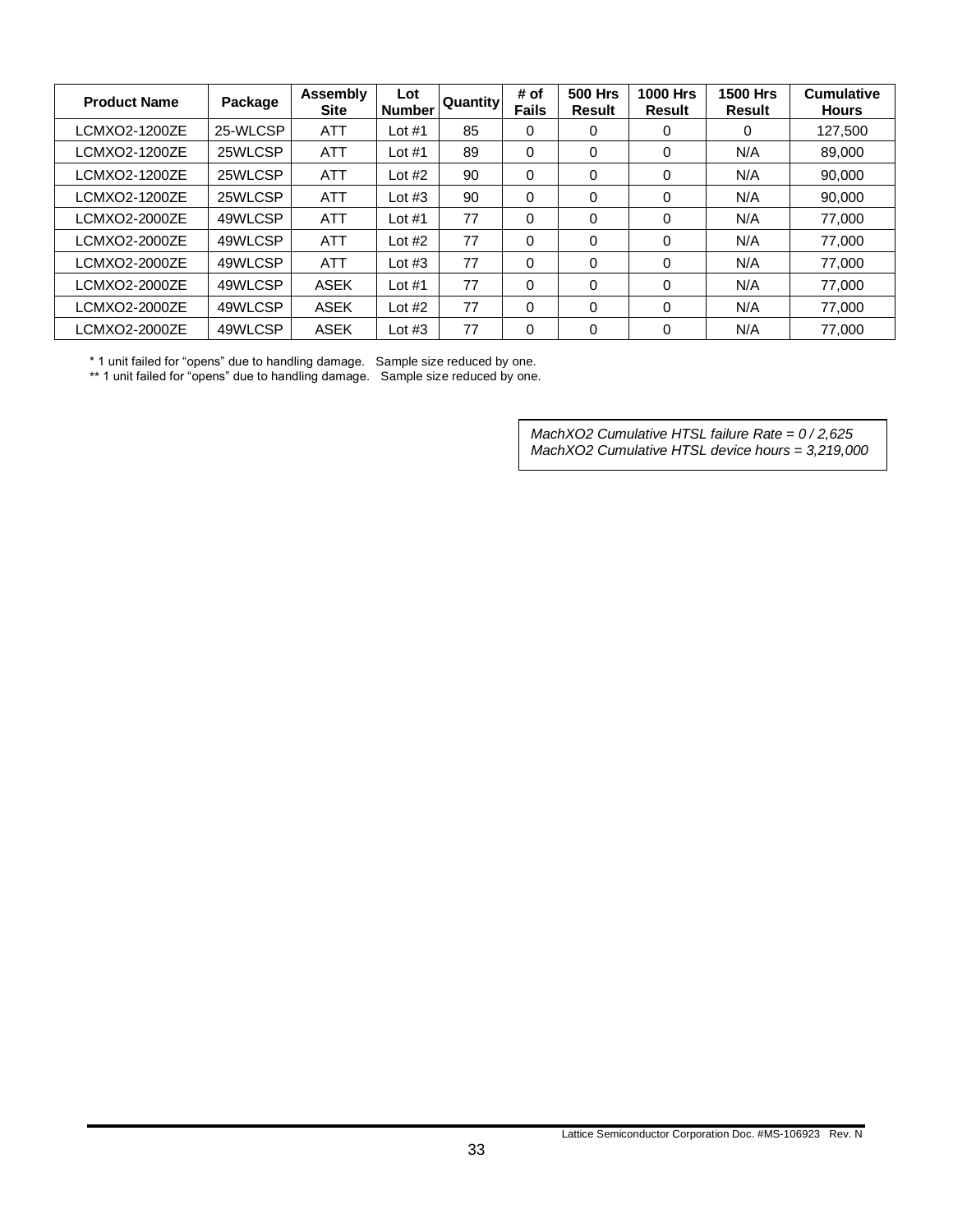# <span id="page-33-0"></span>**5.0 BOARD LEVEL RELIABILITY (BLR) STRESS METHODS**

Reliability testing methods for surface mount electronic components in Wafer Level Chip Scale Packaging (WLCSP) assembled onto printed circuit boards (PCB) are focused on the stresses observed by the manufacturing and test processes and the applications associated with handheld electronic products. The handheld electronic products fit into the consumer and portable market segments with products such as cameras, calculators, cell phones, pagers, palm size PCs, PCMCIA cards, and the like.

Special daisy chain electronic components are constructed for board level reliability (BLR) testing to emulate as closely as possible, the design, material sets and assembly processes of the actual product being qualified.

BLR PCB test boards are designed per JEDEC JESD22-B111 requirements: 1mm thick board with 1+6+1 stack (8 layers) layup coated with OSP "Organic Surface Protection". Units are arranged in a 3x5 configuration on the board measuring 77mm x 132mm. One side provides VIP "Via-In-Pad" connections to the BGA and the flip side provides NVIP "No-VIP" (surface-trace) connections. The design of pad to surface traces must avoid trace cracks. BGA balls mount to NSMD "Non Solder Mask Defined" pads on the PCB.

Board Level Slow-Temperature Cycling (the slowest speed BLR stress) is intended to evaluate and compare the PCB performance of surface mount electronics components in an environment that accelerates solder joint fatigue and creep for handheld electronic products and applications. Pass/fail event detection is accomplished using resistance measurements. All stress tests are performed in accordance with IPC-JEDEC9701 & JESD22-A104, condition G, soak mode 2. Repeated slow-temperature cycling of printed circuit boards from -40C to +125C, for up to 3,000 cycles. Handheld electronic products passing criteria is 1,000 cycles.

Board Level Cyclic Bend Test (the medium speed BLR stress) is intended to evaluate and compare the PCB performance of surface mount electronics components in an environment that accelerates various assembly and test operations and actual use conditions such as repeated key-presses in mobile phone during the life of the product for handheld electronic products and applications. Pass/fail event detection is accomplished using datalogging 'opens' detectors. All stress tests are performed in accordance with IPC-JEDEC9702 & JEDEC JESD22-B113. Repeated bending of printed circuit boards at 1 to 3 Hz cyclic frequency for up to 200,000 cycles with maximum cross-head displacement of 4 mm. Handheld electronic products passing criteria is 20,000 cycles.

Board Level Drop & Mechanical Shock (the instantaneous BLR stress) is intended to evaluate and compare PCB drop performance of surface mount electronic components for handheld electronic product applications in an accelerated test environment determine the compatibility of the component(s) to withstand moderately severe shocks as a result of suddenly applied forces or abrupt change in motion produced by handling,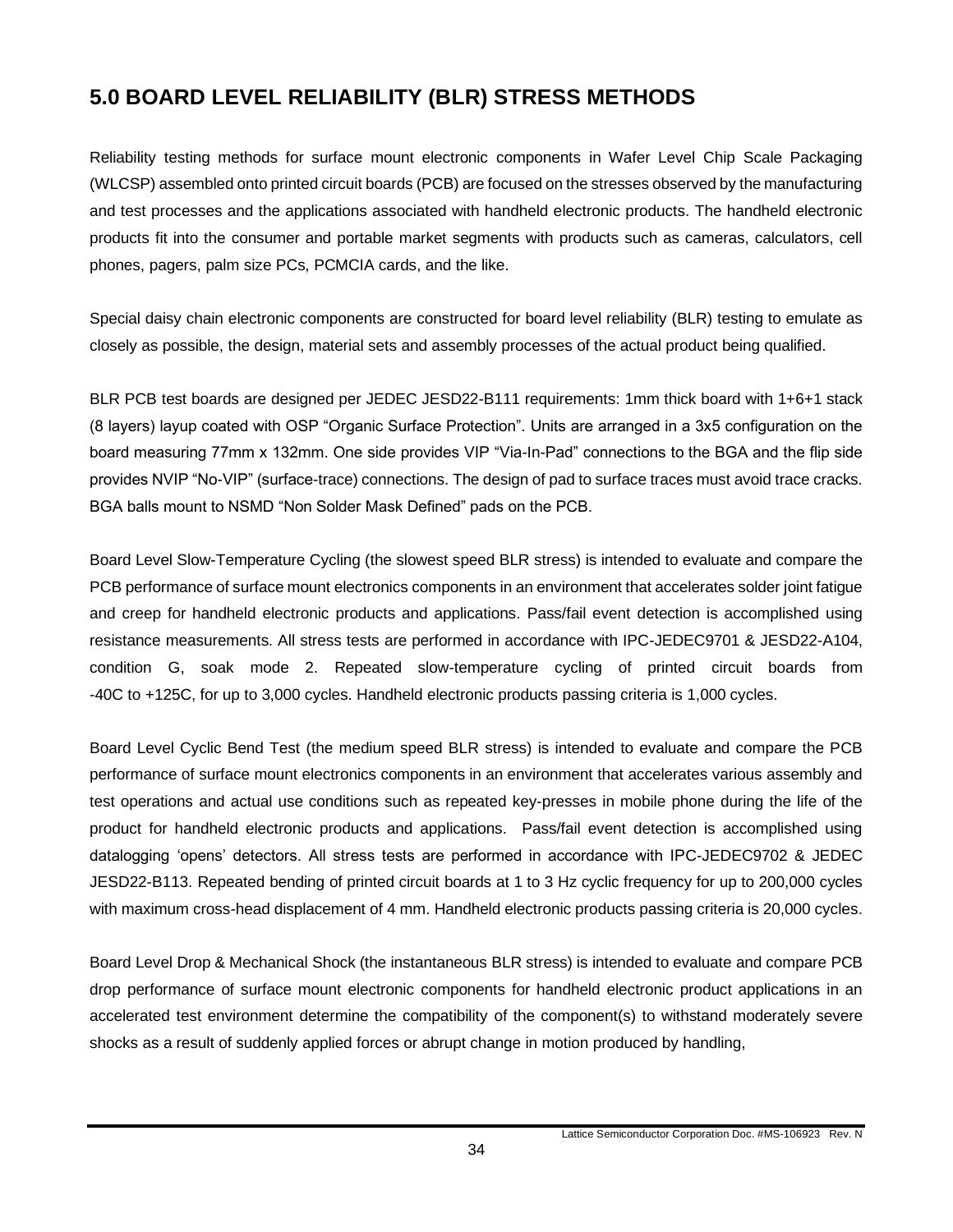transportation or field operation. Further, handheld electronic products are more prone to being dropped during their useful service life because of their size and weight. Pass/fail event detection is accomplished using datalogging 'opens' detectors. All stress tests are performed in accordance with IPC-JEDEC9703 & JEDEC JESD22-B111 (drop) and JESD-B104 (shock). Repeated drop testing of printed circuit boards at 1500g, 0.5 millisecond half-sine pulse and 2900g, 0.3 millisecond half-sine pulse for up to 1,000 drops. Handheld electronic products passing criteria is 30 drops.

All devices stressed through Board Level Reliability Slow-TC, Bend and Drop Testing were preconditioned. This preconditioning is consistent with JEDEC JESD22-A113F "Preconditioning Procedures of Plastic Surface Mount Devices Prior to Reliability Testing", Moisture Sensitivity Level 1 (MSL1) and 1x 260°C Solder Reflow.

Slow-TC  $1<sup>st</sup>$  fail is >1,000 cycles = PASS Bend testing did not fail after 20,000 cycles = PASS Drop testing did not fail after 30 drops = PASS Mechanical Shock testing  $1<sup>st</sup>$  fail is >30 drops = PASS

<span id="page-34-0"></span>Table 5.0.1 Slow-Temp Cycling, IPC-JEDEC9701 & JEDEC JESD22-A104 condition G, soak mode 2

| <b>Assembly Site Package</b> |                        | Die Size<br>(mm) | <b>Ball</b><br><b>Pitch</b><br>(mm) | Temp Range (C) &<br>Dwell time (min)               | <b>Cycles</b><br>per hour | Sample<br><b>Size</b>   | $1st$ Fail<br>(Cycles) | N(63.2%)<br>(Cycles) | $%$ Fails $@$<br>$*1k/3k$<br><b>Cycles</b> |
|------------------------------|------------------------|------------------|-------------------------------------|----------------------------------------------------|---------------------------|-------------------------|------------------------|----------------------|--------------------------------------------|
| UTAC / NEPES                 | 25-<br><b>WLCSP</b>    | 2.546 x<br>2.492 | 0.4                                 | $-40C$ to $+125C$ &<br>7.5 min at each<br>endpoint | 1.2                       | $100/$ lot<br>$x3$ lots | 1.568                  | 2.785                | 67.3%                                      |
| <b>ATT</b>                   | $81 -$<br><b>WLCSP</b> | $3.8 \times 3.8$ | 0.4                                 | $-40C$ to $+125C$ &<br>5 min at each<br>endpoint   | 1.5                       | 247/lot<br>$x3$ lots    | N/A                    | N/A                  | $^*0$                                      |

<span id="page-34-1"></span>

|--|

| <b>Assembly Site Package</b> |                                       | <b>Die Size</b><br>(mm) | <b>Ball</b><br><b>Pitch</b><br>(mm) | Cross-head<br>Displacement &<br><b>Strain</b>        | <b>Frequency Sample</b><br>(Hz) | <b>Size</b>            | 1 <sup>st</sup> Fail<br>(Cycles) | N (63.2%)<br>(Cycles) | % Fails @<br><b>200k</b><br><b>Cycles</b> |
|------------------------------|---------------------------------------|-------------------------|-------------------------------------|------------------------------------------------------|---------------------------------|------------------------|----------------------------------|-----------------------|-------------------------------------------|
| UTAC / NEPES                 | $25 -$<br><b>WLCSP</b>                | 2.546 x<br>2.492        | 0.4                                 | 4 mm & 1100 ppm<br>strain tensile and<br>compressive | $1 - 3$                         | $36/$ lot<br>$x3$ lots | No fails                         | No fails              | No fails                                  |
| <b>ATT</b>                   | -81<br>$\sqrt{\text{WCSP}}$ 3.8 x 3.8 |                         | 0.4                                 | 4 mm & 1100 ppm<br>strain tensile and<br>compressive | $1 - 3$                         | 71/lot x<br>3 lots     | 98,000                           | N/A                   | 7.0                                       |

<span id="page-34-2"></span>Table 5.0.3 Drop & Mechanical Shock Testing, IPC-JEDEC9703 & JEDEC JESD22-B111 / JESD-B104C

| <b>Assembly Site Package Die Size</b> |                        |                  | <b>Ball</b><br><b>Pitch</b><br>(mm) | Drop & Shock<br>Waveform             | <b>Sample Size</b>          | 1 <sup>st</sup> Fail<br>(Drops) | N (63.2%)<br>(Drops) | $%$ Fails $@$<br>1000 Drops |
|---------------------------------------|------------------------|------------------|-------------------------------------|--------------------------------------|-----------------------------|---------------------------------|----------------------|-----------------------------|
| UTAC / NEPES                          | $25 -$<br><b>WLCSP</b> | 2.546 x<br>2.492 | 0.4                                 | 1500 g, 0.5 ms<br>half-sine pulse    | 96/lot<br>x 3 lots VIP      | No fails @ 30<br>drops          | <b>TBD</b>           | TBD                         |
| UTAC / NEPES                          | $25 -$<br><b>WLCSP</b> | 2.546 x<br>2.492 | 0.4                                 | 2900 g, 0.3 ms<br>half-sine pulse    | 45/lot<br>644<br>$x$ 1 lots |                                 | N/A                  | 2.2%                        |
| <b>ATT</b>                            | 81-<br><b>WLCSP</b>    | $3.8 \times 3.8$ | 0.4                                 | 0.3 <sub>ms</sub><br>half-sine pulse | 180/lot x 3<br>lots         | 257                             | N/A                  | 16.1                        |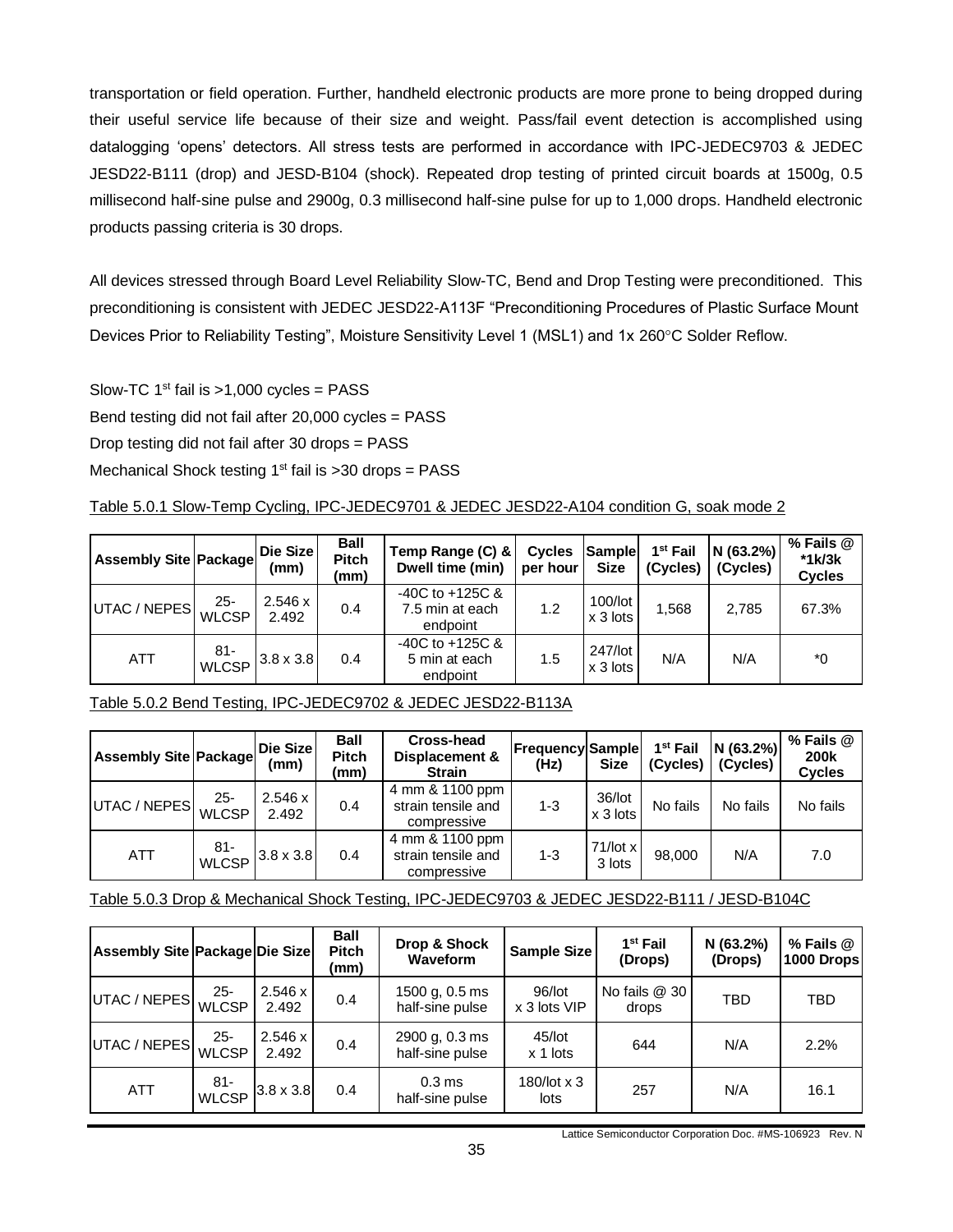# <span id="page-35-0"></span>**6.0 MACHXO2 PROCESS WAFER LEVEL RELIABILITY (WLR)**

Several key fabrication process related parameters affect the Reliability of the End-Product. These parameters are tested during the Development Phase of the Technology. Passing data (a 10yr lifetime at the reliability junction temperature) must be obtained for three lots minimum for each parameter before release to production. These parameters are:

**Hot Carrier Immunity** (**HCI**): Effect is a reduction in transistor Idsat. Worst case is low temperature. **Time Dependent Dielectric Breakdown** (**TDDB**): Transistor and capacitor oxide shorts or leakage. **Negative Bias Temperature Instability** (**NBTI**): Symptom is a shift in Vth (also a reduction in Idsat). **Electromigration Lifetime** (**EML**): Symptom is opens within, or shorts between, metal conductors. **Stress Migration** (**SM**): Symptom is a void (open) in a metal Via due to microvoid coalescence.

<span id="page-35-1"></span>

| Table 6.0.1 Wafer Level Reliability (WLR) Results |  |  |  |
|---------------------------------------------------|--|--|--|
|                                                   |  |  |  |

| HCI | Device    | <b>LVN</b>     | LVP         | <b>MVN</b>                  | <b>MVP</b> | <b>HVN</b>   | <b>HVP</b>  |
|-----|-----------|----------------|-------------|-----------------------------|------------|--------------|-------------|
|     | delta Ids | $-10%$         | $-10%$      | $-10%$                      | $-10%$     | $-10%$       | $-10%$      |
|     | Celsius   | 25             | 25          | 25                          | 25         | 25           | 25          |
|     | Vgstress  | Vd/2           | Vd          | Vd/2                        | Vd         | Vd/2         | Vd          |
|     | Vds       | 1.26           | $-1.26$     | 3.465                       | $-3.465$   | 5.25         | $-5.25$     |
|     |           |                |             |                             |            | 3 lots       | 3 lots      |
|     | TTF       | 3 lots>34yr DC | 3 lots>71yr | 3 lots>20yr AC 3 lots>684yr |            | >3.5e6 s DC* | $>1e9s$ DC* |

| <b>TDDB</b> | Device   | LVN                           | LVP                               | <b>MVN</b>    | <b>MVP</b>                    | <b>HVN</b>                                                            | <b>HVP</b>  | Intermediate<br>IMD | Semi-Global<br><b>IMD</b> |
|-------------|----------|-------------------------------|-----------------------------------|---------------|-------------------------------|-----------------------------------------------------------------------|-------------|---------------------|---------------------------|
|             | Celsius  | 100                           | 100                               | 100           | 100                           | 100                                                                   | 100         | 100                 | 100                       |
|             | Va       | . 26                          | $-1.26$                           | 3.465         | $-3.465$                      | 5.25                                                                  | $-5.25$     | 3.465               | 3.465                     |
|             | Max Area | $2.2 \text{ cm}$ <sup>2</sup> | 22 cm <sup>2</sup>                | cm $\sqrt{2}$ | $2.5 \text{ cm}$ <sup>2</sup> | 5e-4 cm <sup>2</sup>                                                  | 5e-4 cm^2 1 | $L/S=100nm$         | $L/S = 200$ nm            |
|             | 0.1% TTF |                               | 3 lots>2.5e5 yr   3 lots>1.4e3 yr | 3 lots>25vr   |                               | 3 lots>390 yr 3 lots>1.2e3 yr 3 lots>20 yr 3 lots>229yr 3 lots>6690yr |             |                     |                           |

| NBTI | Device    | l VP                            | MVP               |  |
|------|-----------|---------------------------------|-------------------|--|
|      | delta Vth | 50 <sub>mv</sub>                | 100 <sub>mv</sub> |  |
|      | Celsius   | 100                             | 100               |  |
|      | Vq        | $-1.26$                         | $-3.465$          |  |
|      |           | 3 lots>5.8e5 yr 3 lots>4.2e3 yr |                   |  |

| <b>EML</b> | Device                | Intermediate  | Semi-Global  | Global       | Top Al       |
|------------|-----------------------|---------------|--------------|--------------|--------------|
|            | Celsius               | 100           | 100          | 100          | 100          |
|            | delta R<br>$+5%$      |               | $+5%$        | $+5%$        | $+5%$        |
|            | $6.65E + 0.5$<br>Jmax |               | $6.65E + 05$ | $6.65E + 05$ | $2.85E + 05$ |
|            | $0.1\%$ TTF           | 3 lots>380 yr | 3 lots>77 vr | 3 lots>22 yr | 3 lots>70yr  |

| <b>SM</b> | Device  | Intermediate   | Semi-Global   | Global               |  |
|-----------|---------|----------------|---------------|----------------------|--|
|           | delta R | $+100%$        | $+100%$       | $+100%$              |  |
|           | Celsius | 100            | 100           | 100                  |  |
|           | TTF     | 3 lots>2400 yr | 3 lots>328 yr | $3$ lots $>1.1e4$ yr |  |

Note: Reliability life times are based on listed temperature and use conditions. A Detailed WLR report is available upon request. Lattice Semiconductor Corporation document #106883.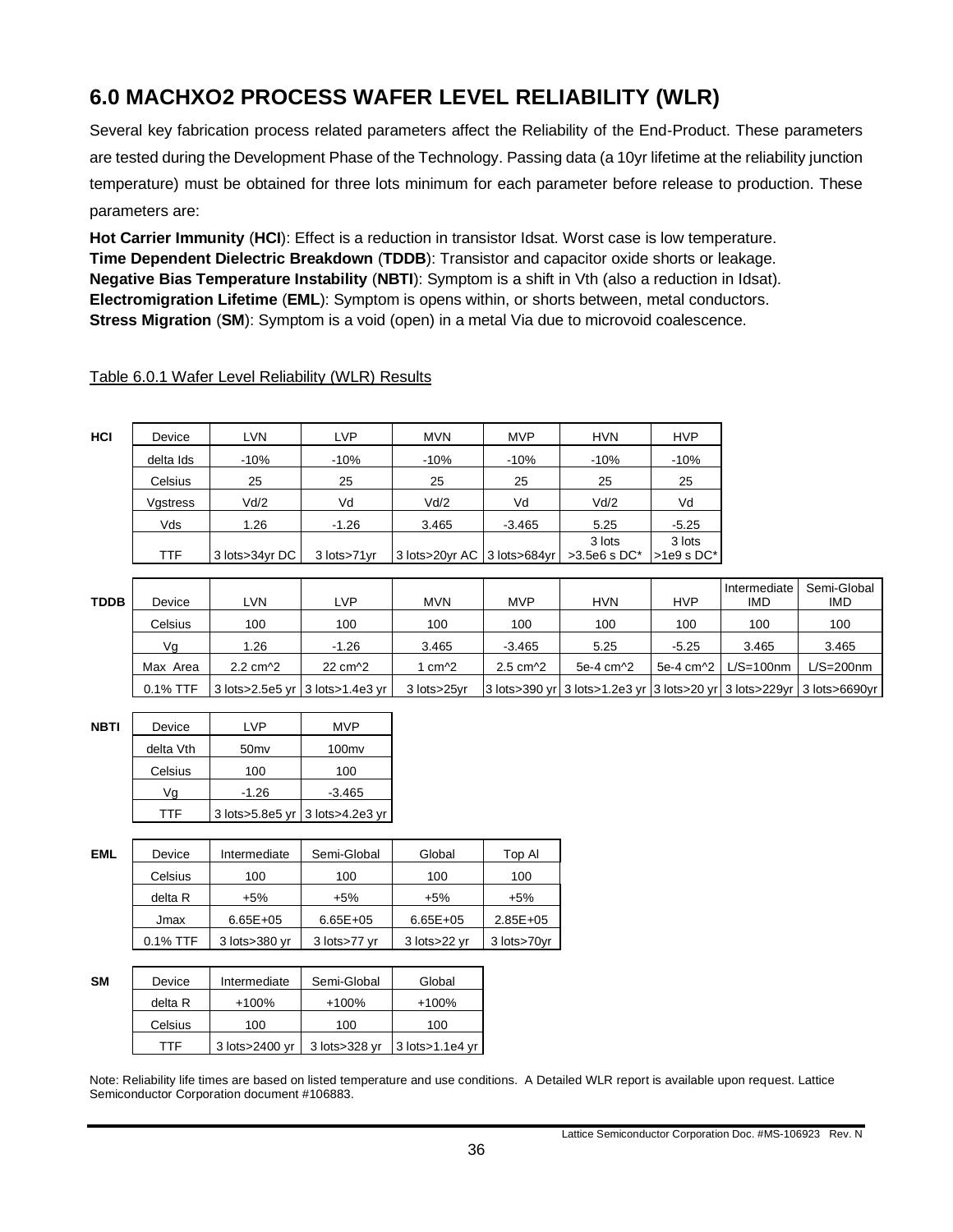# <span id="page-36-0"></span>**7.0 MACHXO2 SOFT ERROR RATE DATA**

Soft Error Rate (SER) testing is conducted to characterize the sensitivity of SRAM storage and device logic elements to High Energy Neutron and Alpha Particle radiation. Charge induced by the impact of these particles can collect at sensitive nodes in the device, and result in changes in the internal electrical states of the device. While these changes do not cause physical damage to the device, they can cause a logical error in device operation.

**Neutron SRAM SER Rate** – This characteristic is the rate of upset of Configuration RAM and Embedded Block RAM (EBR) cells during neutron testing. Devices were configured with a logic pattern, exposed to measured neutron doses, and the device configuration was read back from the device. Changed bits are identified through pattern comparison. Neutron testing is normalized to the published neutron flux rate for New York City at sea level. This rate is measured as Failures in Time (FITs) normalized per million bits in the device to allow for translation across the device families densities.

**Alpha SRAM SER Rate** – This characteristic is the rate of upset of Configuration RAM and Embedded Block RAM (EBR) cells during Alpha particle testing. Devices were configured with a logic pattern, exposed for a fixed time period to a calibrated Alpha particle source, and the device configuration was read back from the device. Changed bits are identified through pattern comparison. Alpha particle testing is normalized to a background rate of 0.001Alpha/cm2-hr based on characterization of packaging materials. This rate is measured at Failures in Time (FITs) normalized per million bits in the device to allow for translation across the device families densities as Failures in Time (FITs) normalized per million bits in the device to allow for translation across the device families densities.

All testing conforms to JEDEC JESD-89.

| <b>Stress / Structure</b>  | <b>SRAM Type</b>         | MachXO2<br><b>Measured Fuses</b> | <b>Failures in Time per</b><br><b>Megabit (FITs/Mb)</b> |  |
|----------------------------|--------------------------|----------------------------------|---------------------------------------------------------|--|
|                            | <b>Configuration RAM</b> | 359.640                          | 363                                                     |  |
| <b>High Energy Neutron</b> | * FRR                    | 73,728                           | 611                                                     |  |
|                            | <b>Configuration RAM</b> | 359.640                          | 128                                                     |  |
| Alpha Particle             | * EBR                    | 73.728                           | 363                                                     |  |

### <span id="page-36-1"></span>Table 7.0.1 MachXO2 MEASURED FITs / Mb

\* The EBR SER data was taken on the ECP3. The ECP3 shares the same base technology and SRAM cell.

Note: Detailed MachXO2 and ECP3 SER reports are available upon request. Lattice Semiconductor Corporation documents #106920 and #106669 respectively.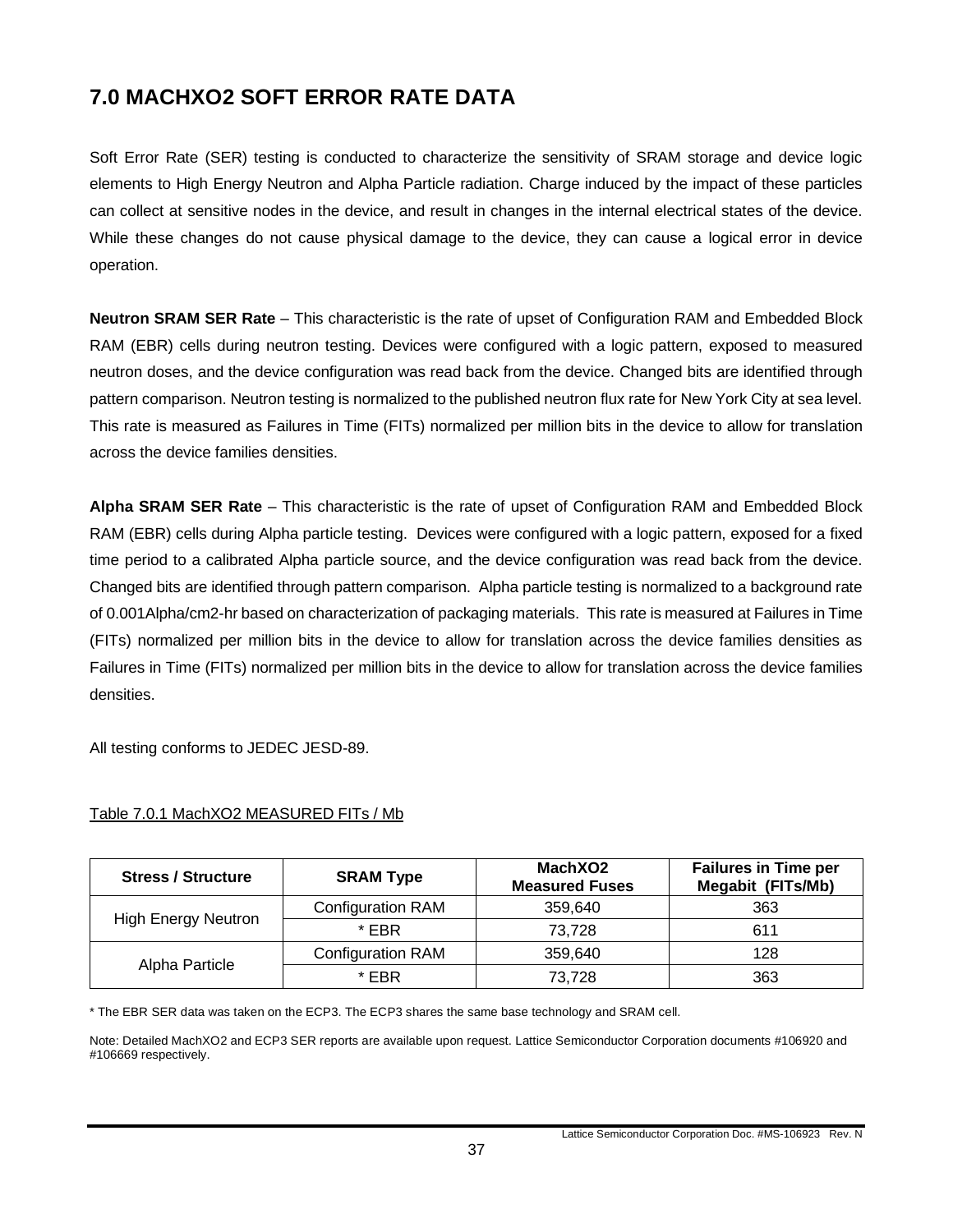# **8.0 MACHXO2 ADDITIONAL FAMILY DATA**

### Table 8.0.1 MachXO2 Package Assembly Data – BGA, WLCSP, QFN & TQFP

<span id="page-37-1"></span><span id="page-37-0"></span>

| Package Attributes /<br><b>Assembly Sites</b>    | UTAC/<br><b>NEPES</b> | <b>ASET</b>             | <b>ATT</b>                 | <b>ASEK</b>                | <b>ASEM</b>                                | <b>ASEM</b>                                     | <b>ASEM</b>             | <b>ASEM</b>                                            |
|--------------------------------------------------|-----------------------|-------------------------|----------------------------|----------------------------|--------------------------------------------|-------------------------------------------------|-------------------------|--------------------------------------------------------|
| Die Family (Product Line)                        | LCMXO2                | LCMXO2                  | LCMXO2                     | LCMXO2                     | LCMXO <sub>2</sub>                         | LCMXO <sub>2</sub>                              | LCMXO2                  | LCMXO2                                                 |
| <b>Fabrication Process</b>                       | 65nm CMOS             | 65nm CMOS               | 65nm CMOS                  | 65nm CMOS                  | 65nm CMOS                                  | 65nm CMOS                                       | 65nm CMOS               | 65nm CMOS                                              |
| Technology                                       | (CS200FL)             | (CS200FL)               | (CS200FL)                  | (CS200FL)                  | (CS200FL)                                  | (CS200FL)                                       | (CS200FL)               | (CS200FL)                                              |
| <b>Package Assembly Site</b>                     | Singapore             | Kaohsiung, Taiwan       | Taiwan                     | Taiwan                     | Malaysia                                   | Malaysia                                        | Malaysia                | Malaysia                                               |
| Package Type                                     | <b>WLCSP</b>          | QFN                     | <b>WLCSP</b>               | <b>WLCSP</b>               | QFN                                        | ucBGA, csBGA,<br>caBGA & ftBGA                  | <b>TQFP</b>             | fpBGA                                                  |
| <b>Ball/Lead Counts</b>                          | 25                    | 32                      | 49                         | 49                         | 32, 48, 84                                 | 64, 132, 184,<br>256/332 & 256<br>respectively  | 100 & 144               | 484                                                    |
| Die Preparation /<br><b>Singulation</b>          | wafer saw             | wafer saw / full cut    | Laser Groove<br>+ Step Cut | Laser Groove +<br>Step Cut | wafer saw / full<br>cut                    | wafer saw / full cut                            | wafer saw / full<br>cut | wafer saw / full<br>cut                                |
| <b>Die Attach Material</b>                       | n/a                   | Hitachi EN-4900F        | n/a                        | n/a                        | Furukawa<br>NEX130CTX/<br><b>CRM1076DS</b> | Ablebond 2100A                                  | Ablebond 3230           | Ablebond<br>2100A                                      |
| <b>Mold Compound</b><br>Supplier/ID              | n/a                   | Sumitomo<br>EME-G631H   | n/a                        | n/a                        | Sumitomo<br>G770SFL                        | Hitachi<br>CEL9750ZHF10ALK<br>U                 | Hitachi<br>CEL9510HF 10 | Hitachi<br>9750HF10<br><b>AKLU</b>                     |
| <b>Wire Bond Material</b>                        | n/a                   | Gold (Au)               | n/a                        | n/a                        | <b>PCC</b>                                 | Gold (Au)                                       | Gold (Au)               | Gold (Au)                                              |
| <b>Wire Bond Methods</b>                         | n/a                   | <b>Thermosonic Ball</b> | n/a                        | n/a                        | Thermosonic<br>Ball                        | <b>Thermosonic Ball</b>                         | Thermosonic<br>Ball     | Thermosonic<br>Ball                                    |
| Substrate Material or<br><b>Lead Frame</b>       | n/a                   | <b>CU C194</b>          | n/a                        | n/a                        | ???                                        | Bismaleimide<br>Triazine<br><b>HL83X Series</b> | n/a                     | <b>Bismaleimide</b><br>Triazine<br><b>HL83X Series</b> |
| <b>Lead Finish Plating or</b><br><b>BGA Ball</b> | <b>SAC405</b>         | Matte Sn                | <b>SAC305</b>              | <b>SAC405</b>              | Matte Sn                                   | <b>SAC305</b>                                   | Matte Sn                | <b>SAC305</b>                                          |
| Marking                                          | Laser                 | Laser                   | Laser                      | Laser                      | Laser                                      | Laser                                           | Laser                   | Laser                                                  |